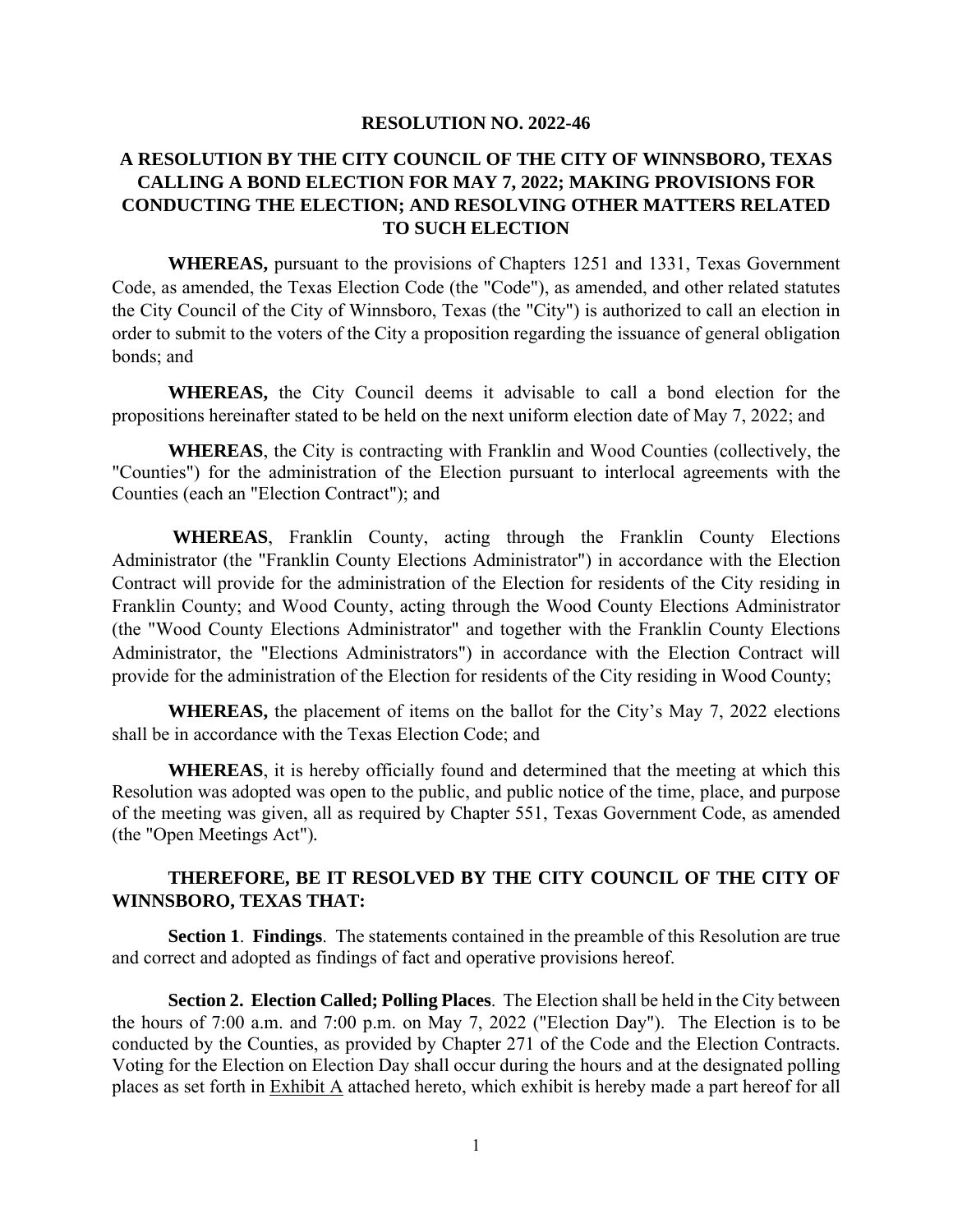intents and purposes. Exhibit A shall be modified to include additional or different Election Day polling places required to conform to the Code and the Election Contracts.

**Section 3. Early Voting**. Early voting shall be administered by the Counties. Early voting by personal appearance shall begin in accordance with the Code on April 25, 2022 and conclude on May 3, 2022, and will be conducted at the Early Voting locations on the dates and at the times specified in Exhibit A attached hereto. Exhibit A shall be modified to include additional or different early voting polling places required to conform to the Election Contracts and the Code.

**Section 4. Election Officials**. The appointment of the Presiding Election Judges, Alternate Judges, Early Voting Clerks, the Presiding Judge of the early ballot board and other election officials for the Election shall be made by the Elections Administrators in accordance with the Election Contracts and the Code. The Elections Administrators may employ other personnel necessary for the proper administration of the Election, including such part-time help as is necessary to prepare for the Election, to ensure the timely delivery of supplies during early voting and on Election Day, and for the efficient tabulation of ballots at the central counting station. The City Council of the City hereby authorizes the Mayor, the City Manager, and the City Secretary, to execute or attest on behalf of the City the Election Contracts with each County.

**Section 5. Voting by Mail**. Applications for voting by mail for all residents of the City shall be submitted to the respective County by personal delivery not later than April 26, 2022, or shall be mailed to the address below and received (not postmarked) by April 26, 2022.

Applications for voting by mail shall be sent as follows:

For City voters within Franklin County:

| Postal Mail:          | <b>Franklin County Elections</b> |
|-----------------------|----------------------------------|
|                       | PO Box 1047                      |
|                       | Mount Vernon, TX 75457           |
| Commercial Carrier or |                                  |
| Personal Delivery:    | 200 North Kaufman Street         |
|                       | Mount Vernon, TX 75457           |
| Telephone:            | $(903) 537 - 8357$               |
| Fax:                  | $(903) 537 - 2962$               |
| Email:                | countyclerk@co.franklin.tx.us    |

For City voters within Wood County:

| Postal Mail:          | <b>Wood County Elections</b> |
|-----------------------|------------------------------|
|                       | PO Box 970                   |
|                       | Quitman, TX 75783            |
| Commercial Carrier or |                              |
| Personal Delivery:    | 200 W. Bermuda St.           |
|                       | Quitman, TX 75783            |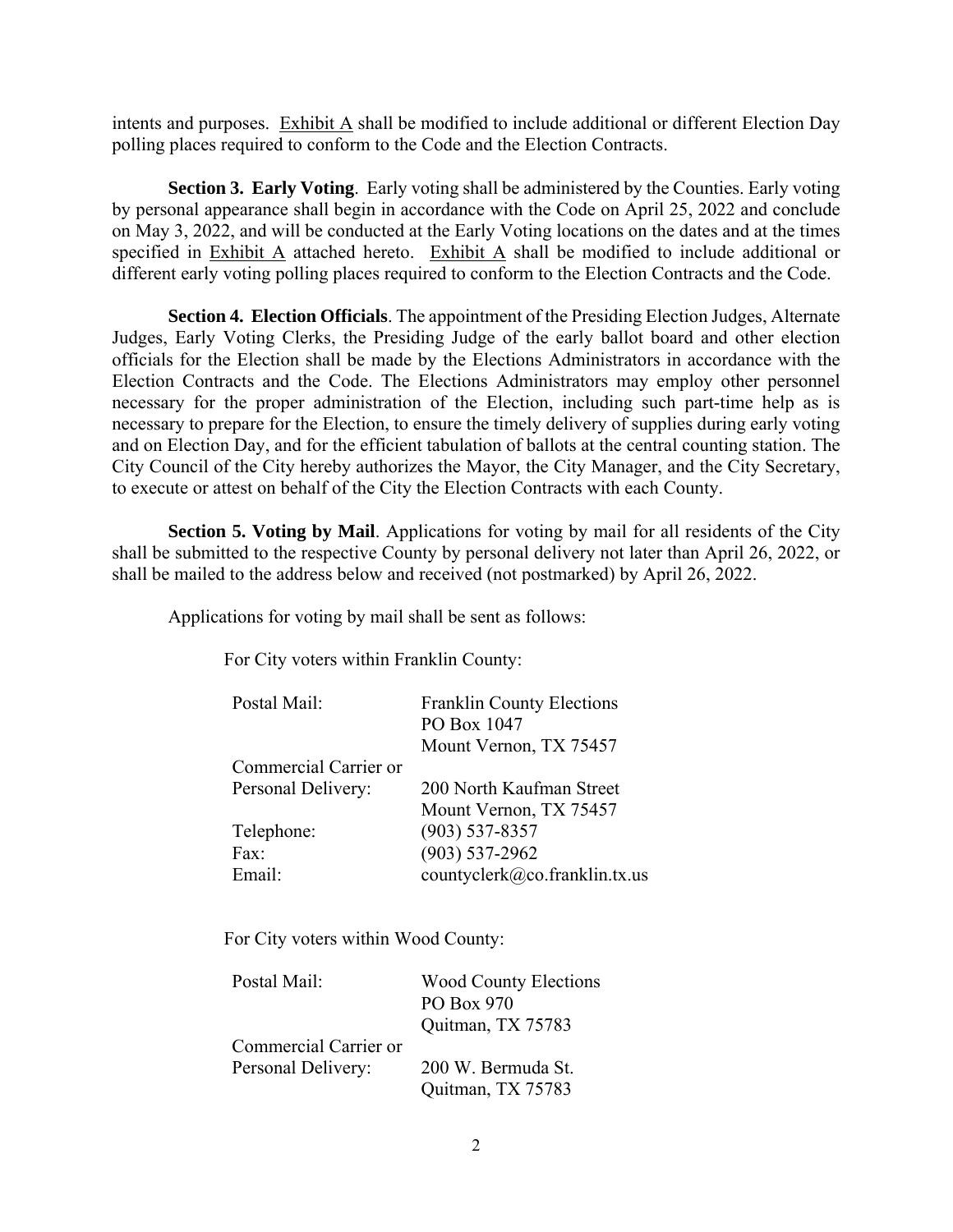| Telephone: | $(903) 763 - 2400$              |
|------------|---------------------------------|
| Fax:       | $(903) 763 - 2401$              |
| Email:     | elections.info@mywoodcounty.com |

**Section 6. Early Voting Ballots**. An Early Voting Ballot Board shall be created by each County to process early voting results of the Election and the Presiding Judge of an Early Voting Ballot Board shall be designated by the Elections Administrators. The Presiding Judge of an Early Voting Ballot Board shall appoint two or more additional members to constitute the Early Voting Ballot Board members and, if needed, the Signature Verification Committee members required to efficiently process the early voting ballots.

**Section 7. Qualified Voters***.* All qualified electors of and residing in the City, shall be entitled to vote at the election. Last day for eligible voters who are not yet registered to vote to submit their applications for registration is April 7, 2022.

**Section 8. Proposition***.* At the Election the following PROPOSITIONS shall be submitted in accordance with law:

#### **CITY OF WINNSBORO, TEXAS SPECIAL ELECTION CITY OF WINNSBORO, TEXAS PROPOSITION A**

Shall the City Council of the City of Winnsboro, Texas be authorized to issue and sell one or more series of general obligation bonds of the City in the aggregate principal amount of not more than \$360,000 for the purpose of designing, acquiring, constructing, renovating, improving, upgrading, updating, and equipping parking facilities, to include a parking surface at E. Broadway Street and N. Walnut Street, including related landscaping, lighting, sidewalks, pedestrian improvements, traffic safety and operational improvements, the purchase of any necessary rights-of-way, design costs, required equipment, drainage and other related costs, such bonds to mature serially or otherwise (not more than 40 years from their date) in accordance with law; and any issue or series of said bonds to bear interest at such rate or rates (fixed, floating, variable or otherwise) as may be determined within the discretion of the City Council, provided that such rate of interest shall not exceed the maximum rate per annum authorized by law at the time of the issuance of any issue or series of said bonds; and shall the City Council of the City be authorized to levy and pledge, and cause to be assessed and collected, annual ad valorem taxes, on all taxable property in the City in an amount sufficient to pay principal of and interest on the bonds and provide a sinking fund to pay the bonds at maturity?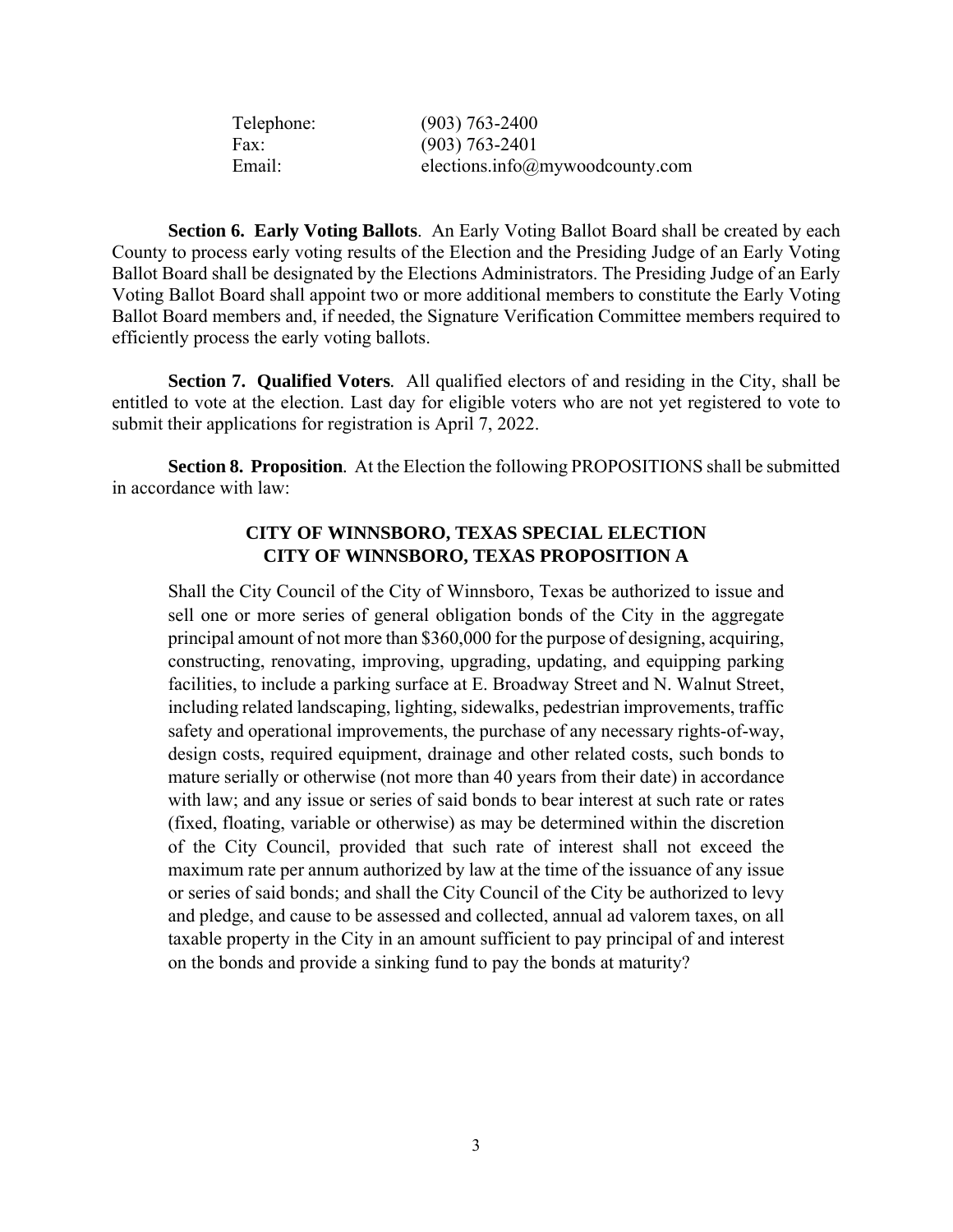#### **CITY OF WINNSBORO, TEXAS SPECIAL ELECTION CITY OF WINNSBORO, TEXAS PROPOSITION B**

Shall the City Council of the City of Winnsboro, Texas be authorized to issue and sell one or more series of general obligation bonds of the City in the aggregate principal amount of not more than \$415,000 for the purpose of designing, constructing, rehabilitating, renovating, improving, extending, upgrading, updating, enlarging, expanding, demolishing, and equipping the City Civic Center, including related landscaping, sidewalks, and related infrastructure and other related costs and the acquisition of any necessary sites, with such bonds to mature serially or otherwise (not more than 40 years from their date) in accordance with law; and any issue or series of said bonds to bear interest at such rate or rates (fixed, floating, variable or otherwise) as may be determined within the discretion of the City Council, provided that such rate of interest shall not exceed the maximum rate per annum authorized by law at the time of the issuance of any issue or series of said bonds; and shall the City Council of the City be authorized to levy and pledge, and cause to be assessed and collected, annual ad valorem taxes, on all taxable property in the City in an amount sufficient to pay principal of and interest on the bonds and provide a sinking fund to pay the bonds at maturity?

#### **CITY OF WINNSBORO, TEXAS SPECIAL ELECTION CITY OF WINNSBORO, TEXAS PROPOSITION C**

Shall the City Council of the City of Winnsboro, Texas be authorized to issue and sell one or more series of general obligation bonds of the City in the aggregate principal amount of not more than \$1,150,000 for the purpose of designing, constructing, rehabilitating, renovating, improving, upgrading, updating, enlarging, expanding, demolishing, and equipping Market Street, including utility relocation, sidewalks, traffic safety, landscaping, pedestrian improvements, the acquisition of any necessary sites and related infrastructure and other related costs, with such bonds to mature serially or otherwise (not more than 40 years from their date) in accordance with law; and any issue or series of said bonds to bear interest at such rate or rates (fixed, floating, variable or otherwise) as may be determined within the discretion of the City Council, provided that such rate of interest shall not exceed the maximum rate per annum authorized by law at the time of the issuance of any issue or series of said bonds; and shall the City Council of the City be authorized to levy and pledge, and cause to be assessed and collected, annual ad valorem taxes, on all taxable property in the City in an amount sufficient to pay principal of and interest on the bonds and provide a sinking fund to pay the bonds at maturity?

#### **CITY OF WINNSBORO, TEXAS SPECIAL ELECTION CITY OF WINNSBORO, TEXAS PROPOSITION D**

Shall the City Council of the City of Winnsboro, Texas be authorized to issue and sell one or more series of general obligation bonds of the City in the aggregate principal amount of not more than \$525,000 for the purpose of designing, constructing, rehabilitating, renovating, improving, upgrading, updating, enlarging,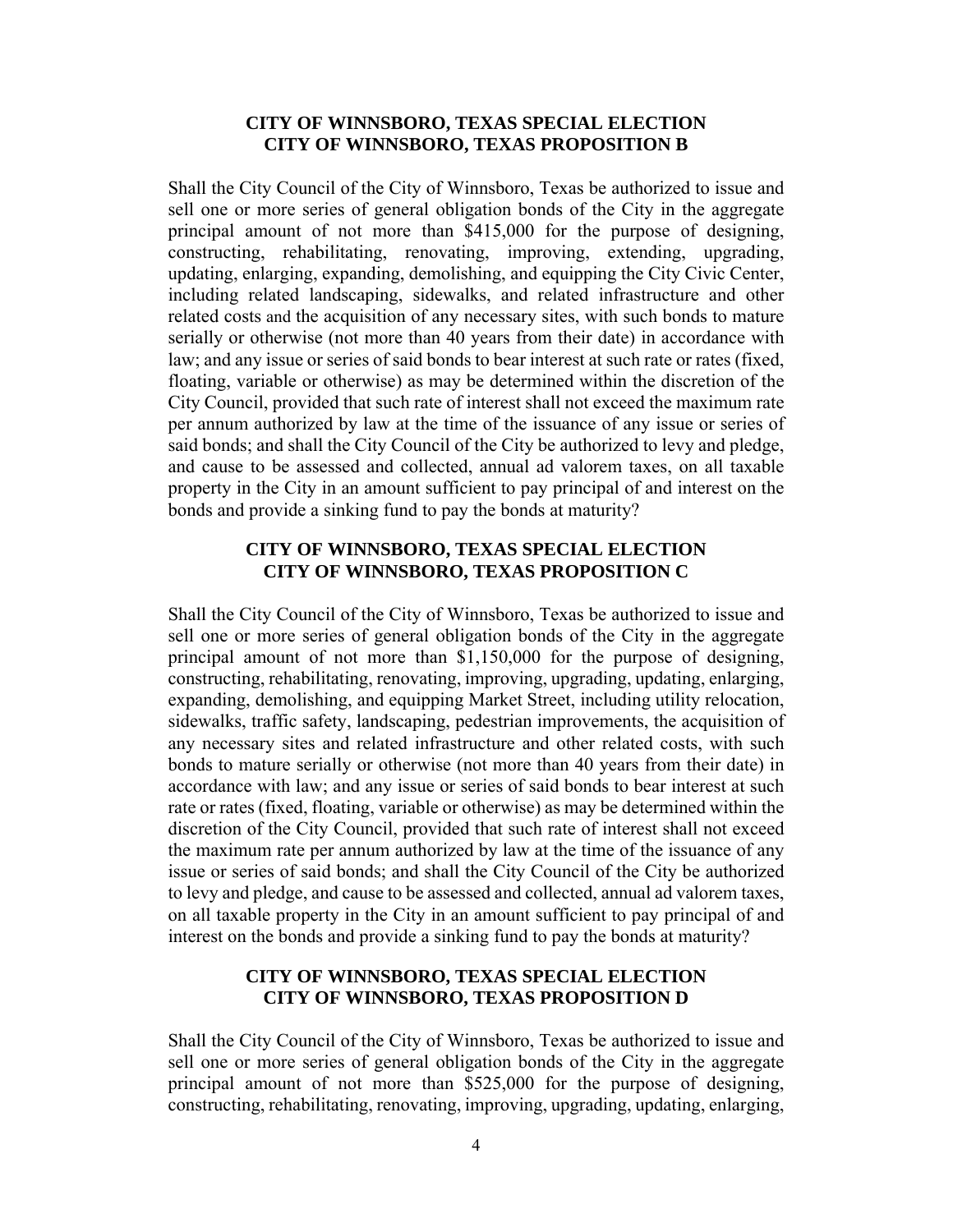expanding, demolishing, and equipping the Farmers Market, including sidewalks, landscaping, pedestrian improvements and operational improvements, the acquisition of any necessary sites and related infrastructure and other related costs, with such bonds to mature serially or otherwise (not more than 40 years from their date) in accordance with law; and any issue or series of said bonds to bear interest at such rate or rates (fixed, floating, variable or otherwise) as may be determined within the discretion of the City Council, provided that such rate of interest shall not exceed the maximum rate per annum authorized by law at the time of the issuance of any issue or series of said bonds; and shall the City Council of the City be authorized to levy and pledge, and cause to be assessed and collected, annual ad valorem taxes on all taxable property in the City in an amount sufficient to pay principal of and interest on the bonds and provide a sinking fund to pay the bonds at maturity?

#### **CITY OF WINNSBORO, TEXAS SPECIAL ELECTION CITY OF WINNSBORO, TEXAS PROPOSITION E**

Shall the City Council of the City of Winnsboro, Texas be authorized to issue and sell one or more series of general obligation bonds of the City in the aggregate principal amount of not more than \$5,590,000 for the purpose of designing, acquiring, constructing, renovating, improving, upgrading, updating, and equipping transportation projects to include streets, roads, bridges, intersections, curbs, and gutters, including related utility relocation, sidewalks, pedestrian improvements, traffic safety and operational improvements, the purchase of any necessary rightsof-way, design costs, required equipment, drainage and other related costs, such bonds to mature serially or otherwise (not more than 40 years from their date) in accordance with law; and any issue or series of said bonds to bear interest at such rate or rates (fixed, floating, variable or otherwise) as may be determined within the discretion of the City Council, provided that such rate of interest shall not exceed the maximum rate per annum authorized by law at the time of the issuance of any issue or series of said bonds; and shall the City Council of the City be authorized to levy and pledge, and cause to be assessed and collected, on all taxable property in the City in an amount sufficient to pay principal of and interest on the bonds and provide a sinking fund to pay the bonds at maturity?

#### **CITY OF WINNSBORO, TEXAS SPECIAL ELECTION CITY OF WINNSBORO, TEXAS PROPOSITION F**

Shall the City Council of the City of Winnsboro, Texas be authorized to issue and sell one or more series of general obligation bonds of the City in the aggregate principal amount of not more than \$1,180,000 for the purpose of designing, constructing, rehabilitating, renovating, improving, extending, upgrading, updating, enlarging, expanding, demolishing, and equipping City Hall located at 501 S. Main Street, including the acquisition of any necessary sites and related infrastructure and other related costs, with such bonds to mature serially or otherwise (not more than 40 years from their date) in accordance with law; and any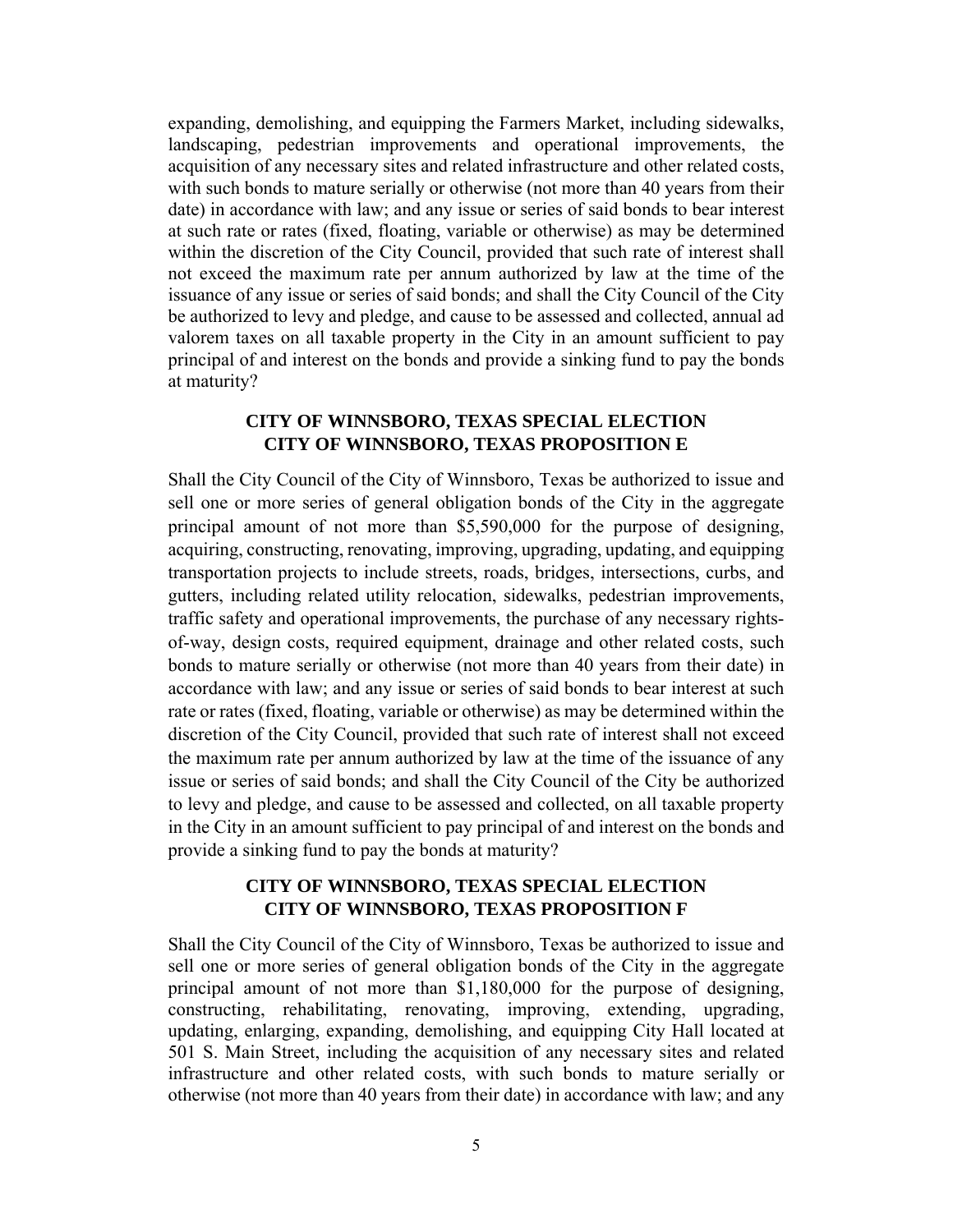issue or series of said bonds to bear interest at such rate or rates (fixed, floating, variable or otherwise) as may be determined within the discretion of the City Council, provided that such rate of interest shall not exceed the maximum rate per annum authorized by law at the time of the issuance of any issue or series of said bonds; and shall the City Council of the City be authorized to levy and pledge, and cause to be assessed and collected, annual ad valorem taxes, on all taxable property in the City in an amount sufficient to pay principal of and interest on the bonds and provide a sinking fund to pay the bonds at maturity?

#### **CITY OF WINNSBORO, TEXAS SPECIAL ELECTION CITY OF WINNSBORO, TEXAS PROPOSITION G**

Shall the City Council of the City of Winnsboro, Texas be authorized to issue and sell one or more series of general obligation bonds of the City in the aggregate principal amount of not more than \$795,000 for the purpose of designing, constructing, rehabilitating, renovating, improving, extending, upgrading, updating, enlarging, expanding, demolishing, and equipping the City annex building located at 101 N. Main Street, including the acquisition of any necessary sites and related infrastructure and other related costs, with such bonds to mature serially or otherwise (not more than 40 years from their date) in accordance with law; and any issue or series of said bonds to bear interest at such rate or rates (fixed, floating, variable or otherwise) as may be determined within the discretion of the City Council, provided that such rate of interest shall not exceed the maximum rate per annum authorized by law at the time of the issuance of any issue or series of said bonds; and shall the City Council of the City be authorized to levy and pledge, and cause to be assessed and collected, annual ad valorem taxes, on all taxable property in the City in an amount sufficient to pay principal of and interest on the bonds and provide a sinking fund to pay the bonds at maturity?

#### **CITY OF WINNSBORO, TEXAS SPECIAL ELECTION CITY OF WINNSBORO, TEXAS PROPOSITION H**

Shall the City Council of the City of Winnsboro, Texas be authorized to issue and sell one or more series of general obligation bonds of the City in the aggregate principal amount of not more than \$985,000 for the purpose of designing, constructing, rehabilitating, renovating, improving, extending, upgrading, updating, enlarging, expanding, demolishing, and equipping the animal shelter located at 835 Hope Lane, including the acquisition of any necessary sites and related infrastructure and other related costs, with such bonds to mature serially or otherwise (not more than 40 years from their date) in accordance with law; and any issue or series of said bonds to bear interest at such rate or rates (fixed, floating, variable or otherwise) as may be determined within the discretion of the City Council, provided that such rate of interest shall not exceed the maximum rate per annum authorized by law at the time of the issuance of any issue or series of said bonds; and shall the City Council of the City be authorized to levy and pledge, and cause to be assessed and collected, annual ad valorem taxes, on all taxable property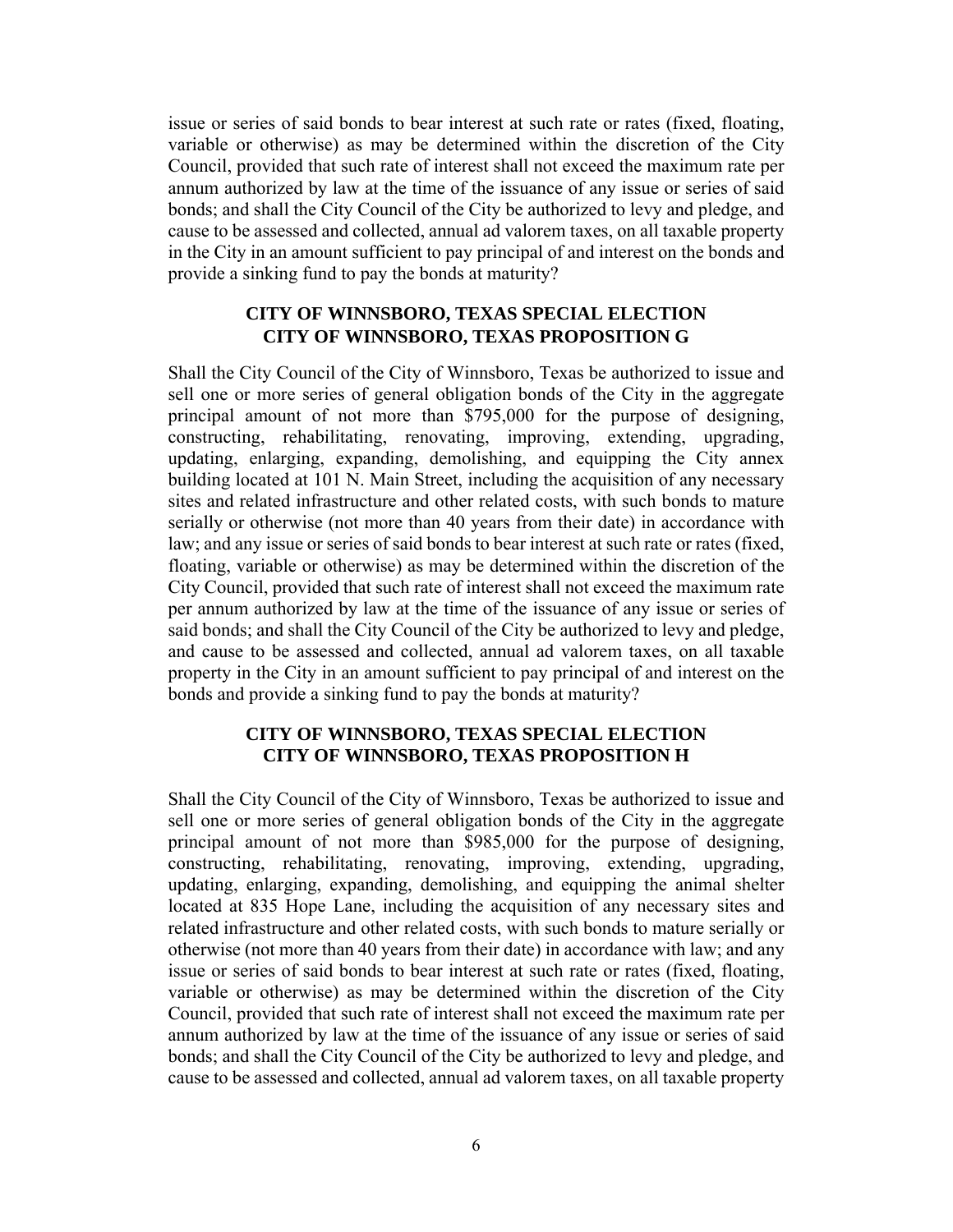in the City in an amount sufficient to pay principal of and interest on the bonds and provide a sinking fund to pay the bonds at maturity?

**Section 9. Ballots**. The official ballots for the Election shall be prepared in accordance with the Code so as to permit the electors to vote "FOR" or "AGAINST" on the aforesaid PROPOSITIONS with the ballots to contain such provisions, markings and language as required by law, and with such PROPOSITIONS to be expressed substantially as follows:

#### **CITY OF WINNSBORO, TEXAS SPECIAL ELECTION CITY OF WINNSBORO, TEXAS PROPOSITION A**

 $FOR$ AGAINST \_\_\_\_\_\_ ) THE ISSUANCE OF \$360,000 BONDS BY THE CITY OF ) WINNSBORO, TEXAS, FOR PARKING FACILITIES, TO ) INCLUDE A PARKING LOT AT E. BROADWAY STREET AND N. ) WALNUT STREET. TAXES SUFFICIENT TO PAY THE ) PRINCIPAL OF AND INTEREST ON THE BONDS WILL BE ) IMPOSED.

## **CITY OF WINNSBORO, TEXAS SPECIAL ELECTION CITY OF WINNSBORO, TEXAS PROPOSITION B**

FOR \_\_\_\_\_\_ AGAINST \_\_\_\_\_\_  $\lambda$ ) THE ISSUANCE OF \$415,000 BONDS BY THE CITY OF ) WINNSBORO, TEXAS, FOR THE CITY CIVIC CENTER. TAXES ) SUFFICIENT TO PAY THE PRINCIPAL OF AND INTEREST ON ) THE BONDS WILL BE IMPOSED.  $\lambda$ 

> **CITY OF WINNSBORO, TEXAS SPECIAL ELECTION CITY OF WINNSBORO, TEXAS PROPOSITION C**

 $FOR$ AGAINST \_\_\_\_\_\_ ) THE ISSUANCE OF \$1,150,000 BONDS BY THE CITY OF ) WINNSBORO, TEXAS, FOR MARKET STREET. TAXES ) SUFFICIENT TO PAY THE PRINCIPAL OF AND INTEREST ON ) THE BONDS WILL BE IMPOSED.

## **CITY OF WINNSBORO, TEXAS SPECIAL ELECTION CITY OF WINNSBORO, TEXAS PROPOSITION D**

 $FOR$ 

AGAINST \_\_\_\_\_\_

 $\lambda$ 

 $\mathcal{L}$ 

 $\mathcal{L}$ 

) THE ISSUANCE OF \$525,000 BONDS BY THE CITY OF ) WINNSBORO, TEXAS, FOR THE FARMERS MARKET. TAXES ) SUFFICIENT TO PAY THE PRINCIPAL OF AND INTEREST ON ) THE BONDS WILL BE IMPOSED.  $\lambda$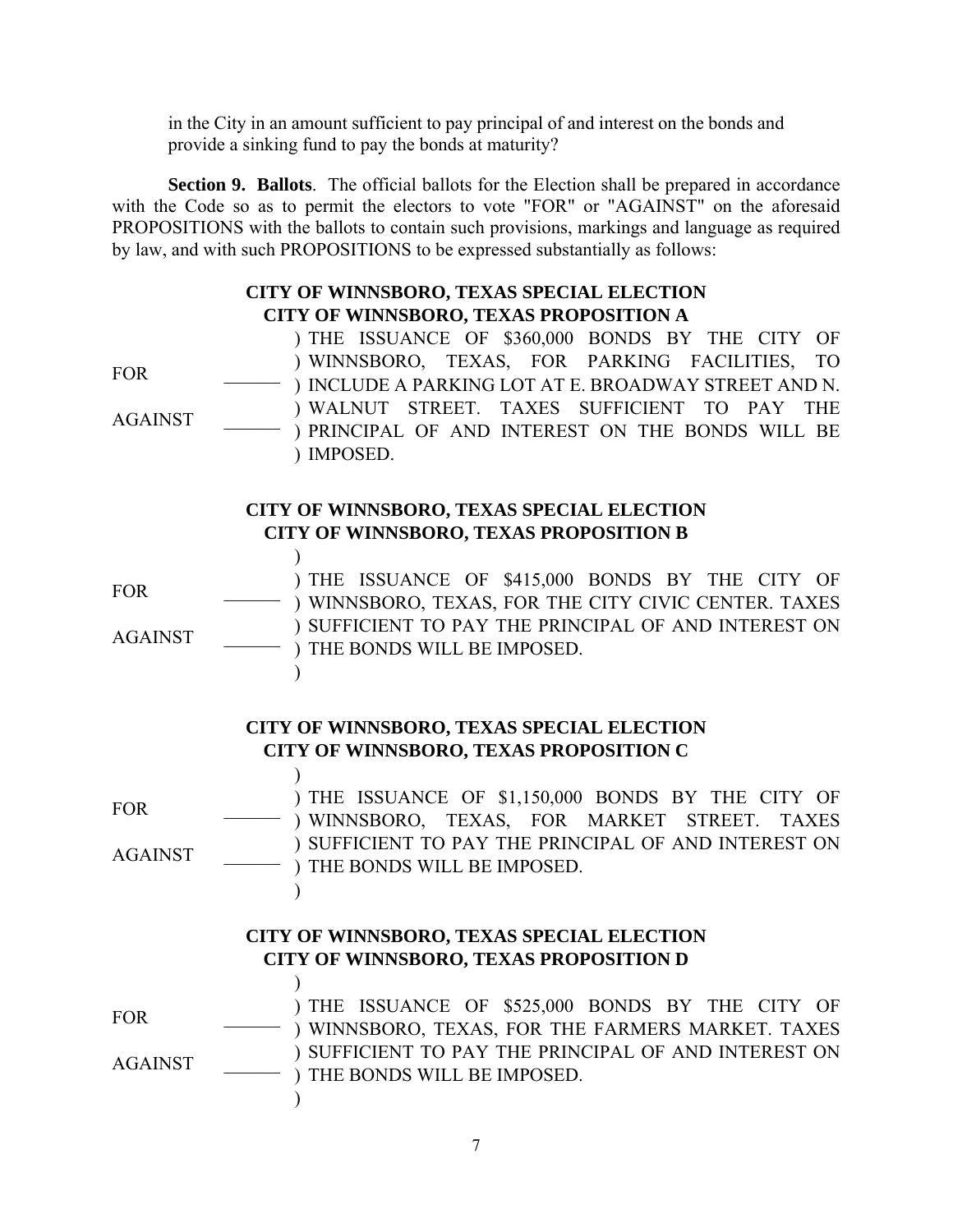## **CITY OF WINNSBORO, TEXAS SPECIAL ELECTION CITY OF WINNSBORO, TEXAS PROPOSITION E**

FOR \_\_\_\_\_\_ AGAINST \_\_\_\_\_\_ ) THE ISSUANCE OF \$5,590,000 BONDS BY THE CITY OF ) WINNSBORO, TEXAS, FOR TRANSPORTATION PROJECTS TO ) INCLUDE STREETS, ROADS, BRIDGES, INTERSECTIONS, AND ) OTHER TRANSPORTATION FACILITIES. TAXES SUFFICIENT ) TO PAY THE PRINCIPAL OF AND INTEREST ON THE BONDS ) WILL BE IMPOSED.

## **CITY OF WINNSBORO, TEXAS SPECIAL ELECTION CITY OF WINNSBORO, TEXAS PROPOSITION F**

 $FOR$ 

AGAINST \_\_\_\_\_\_

 $\lambda$ 

) THE ISSUANCE OF \$1,180,000 BONDS BY THE CITY OF ) WINNSBORO, TEXAS, FOR CITY HALL LOCATED AT 501 S. ) MAIN STREET. TAXES SUFFICIENT TO PAY THE PRINCIPAL ) OF AND INTEREST ON THE BONDS WILL BE IMPOSED. )

## **CITY OF WINNSBORO, TEXAS SPECIAL ELECTION CITY OF WINNSBORO, TEXAS PROPOSITION G**

FOR \_\_\_\_\_\_

AGAINST \_\_\_\_\_\_

) ) ) ) ) ) THE ISSUANCE OF \$795,000 BONDS BY THE CITY OF WINNSBORO, TEXAS, FOR THE CITY ANNEX BUILDING LOCATED AT 101 N. MAIN STREET. TAXES SUFFICIENT TO PAY THE PRINCIPAL OF AND INTEREST ON THE BONDS WILL BE IMPOSED.

## **CITY OF WINNSBORO, TEXAS SPECIAL ELECTION CITY OF WINNSBORO, TEXAS PROPOSITION H**

 $FOR$ 

AGAINST \_\_\_\_\_\_

) ) ) ) ) ) THE ISSUANCE OF \$985,000 BONDS BY THE CITY OF WINNSBORO, TEXAS, FOR THE ANIMAL SHELTER LOCATED AT 835 HOPE LANE. TAXES SUFFICIENT TO PAY THE PRINCIPAL OF AND INTEREST ON THE BONDS WILL BE IMPOSED.

**Section 10. Compliance with State and Federal Law***.* In all respects, the Election shall be conducted in accordance with the Code and any future proclamations of the Governor impacting the Election. Pursuant to the federal Help America Vote Act ("HAVA") and the Code, at each polling place there shall be at least one voting system that is equipped for disabled individuals, and each such voting system shall be a system that has been certified by the Texas Secretary of State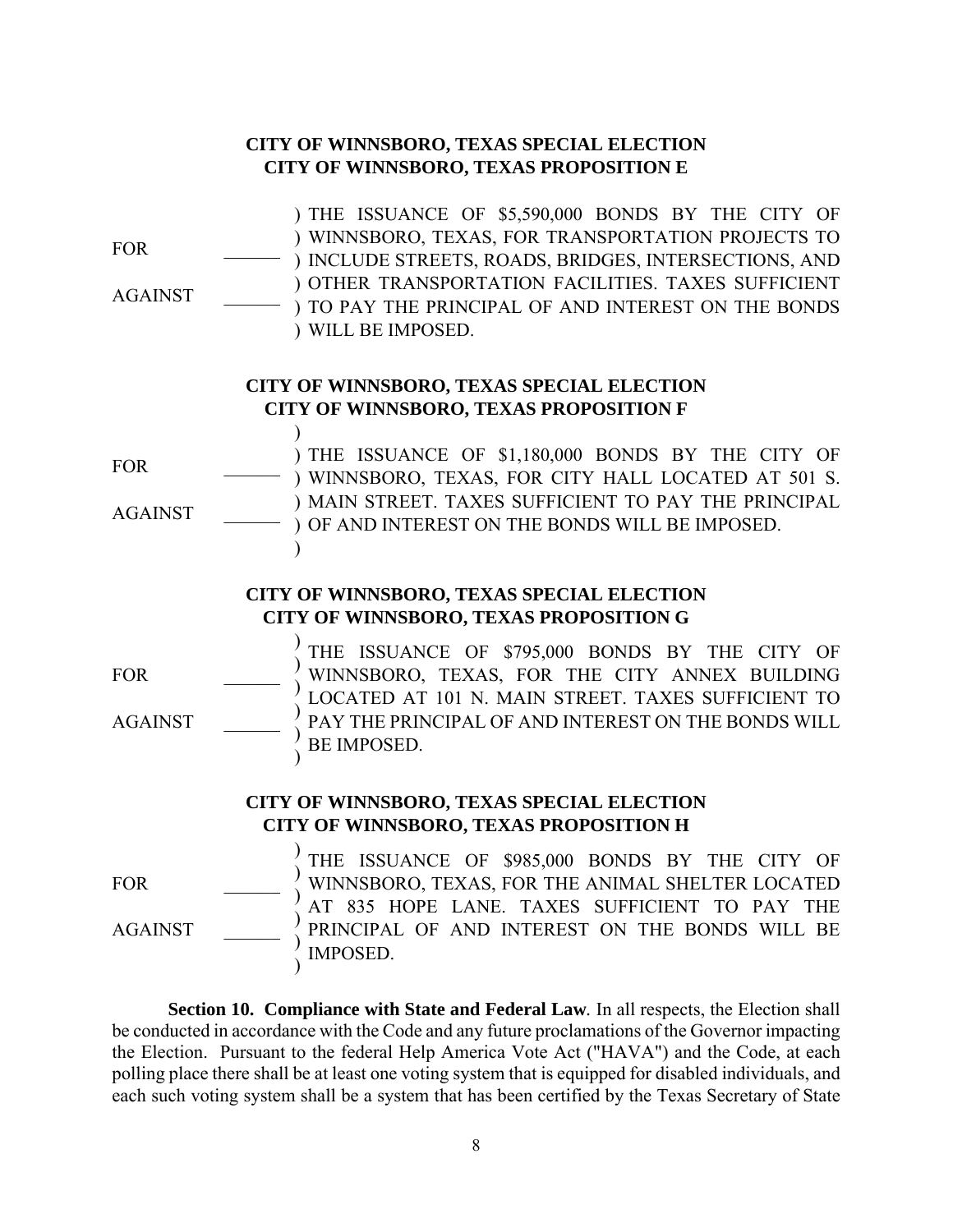as compliant with HAVA and the Code. The City hereby finds that the voting system to be used by the Elections Administrators in administering the Election is such a system, and orders that such voting equipment or other equipment certified by the Texas Secretary of State shall be used by the City in its elections.

**Section 11. Debt Obligations**. The following information is provided in accordance with the provisions of Section 3.009(b) of the Code.

(a) The proposition language that will appear on the ballot is set forth in Section 9 hereof.

(b) The purpose for which the bonds are to be authorized is set forth in Section 8 hereof.

(c) The principal amount of the debt obligations to be authorized is set forth in Sections 8 and 9 hereof.

(d) If the bonds are approved by the voters, the City Council will be authorized to levy annual ad valorem taxes, on all taxable property in the City, sufficient, within the limits prescribed by law, to pay the principal of and interest on the bonds and the cost of any credit agreements executed in connection with the bonds.

(e) Based upon the bond market conditions at the date of adoption of this Resolution, the maximum interest rate for any series of the bonds is estimated to be 4.0%. Such estimate takes into account a number of factors, including the issuance schedule, maturity schedule and the expected bond ratings of the proposed bonds. Such estimated maximum interest rate is provided as a matter of information but is not a limitation on the interest rate at which the bonds, or any series thereof, may be sold.

(f) If the bonds are approved, they may be issued in one or more series, to mature serially, over a period not to exceed 40 years from the date of issuance of each series of bonds.

(g) The aggregate amount of the outstanding principal of the City's debt obligations secured by and payable from ad valorem taxes as of the date of this Resolution is \$6,945,000.

(h) The aggregate amount of the outstanding interest of the City's debt obligations secured by and payable from ad valorem taxes as of the beginning as of the date of this Resolution is \$618,639.

(i) The ad valorem debt service tax rate for the City as of the date of this Resolution is \$0.0675 per \$100 of taxable assessed valuation.

The information provided in this section is solely for purposes of compliance with Section 3.009(b) of the Code and is for illustration purposes only. The information is not a part of the proposition to be voted on and does not create a contract with the voters.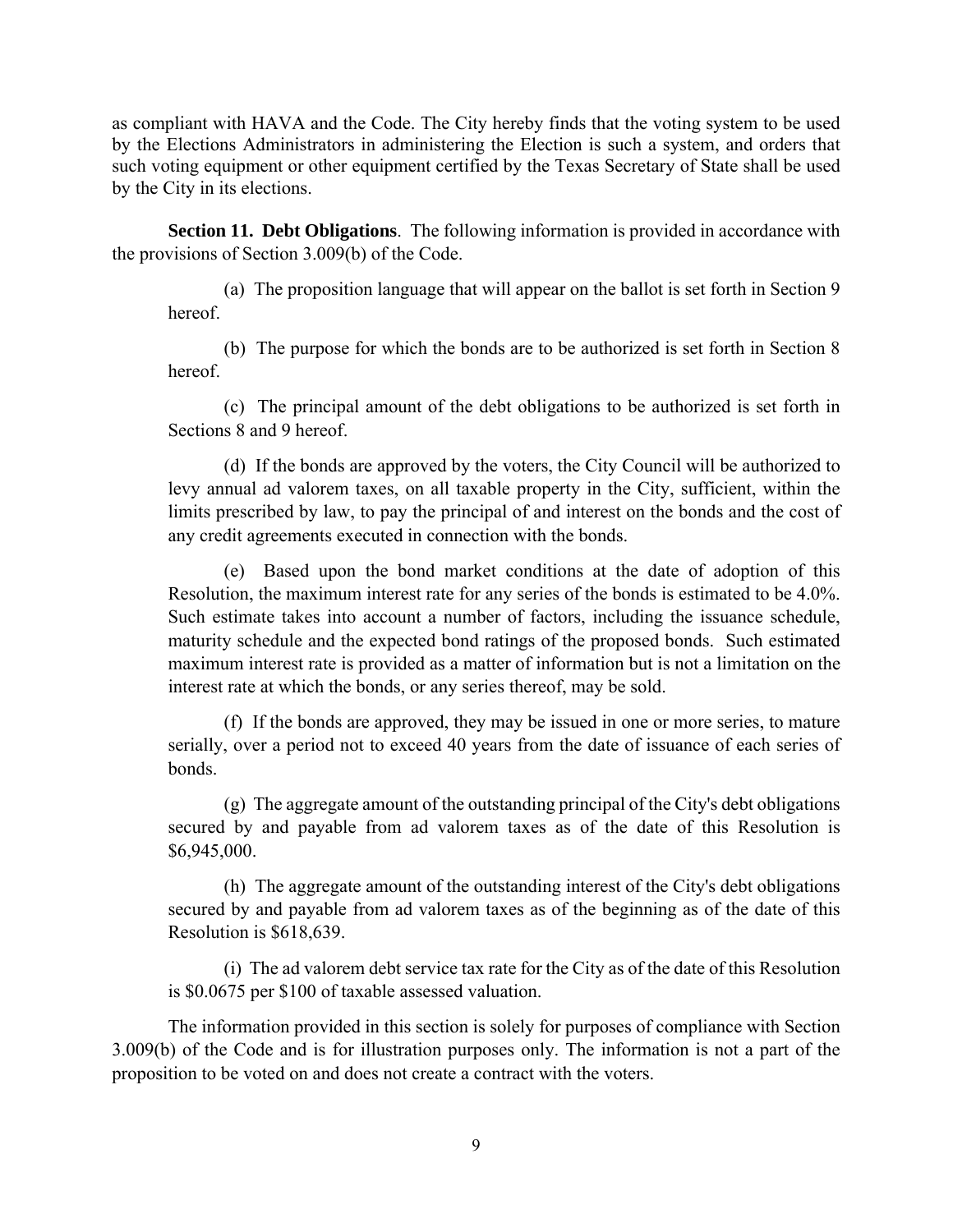**Section 12**. **Posting and Publication Requirements**. The City Secretary is authorized to give or cause to be given notices required for the election, and to take such other and further action as is required to conduct the election in compliance with the Code; provided that, pursuant to the Election Contracts, the applicable election officials of the Counties shall have the duty and be responsible for organizing and conducting the election in compliance with the Code; and for providing all services specified to be provided in the Election Contracts. The applicable election officials of the Counties shall give the notices required by the Code to be given for the election not required to be given by the City under the Election Contracts.

In accordance with provisions of the Code, the form of voter information documents pertaining to the propositions to be voted on at the Election are attached hereto as Exhibit "B" (the "Voter Information Documents"). A substantial copy of this Resolution and the Voter Information Documents (each as may be modified without further City Council action in a manner that is consistent with the calling of the Election and the election notice requirements of the Code applicable to the Election, including any proclamations by the Governor) shall serve as proper notice of the election and the voter information document required by Section 1251.052(b), Texas Government Code, respectively. The City Secretary is authorized to give or cause to be given the following to be posted and published in accordance with law:

- (a) A substantial copy of this Resolution, with such omissions authorized by law, shall be published in a newspaper of general circulation in the City, on the same day in each of two successive weeks with the first publication occurring not earlier than the thirtieth (30th) day or later than the fourteenth (14th) day prior to the day of the Election;
- (b) This Resolution and the Voter Information Documents shall be posted not later than the 21st day prior to the date set for the Election (i) on the bulletin board used for posting notices of meetings of the City Council (and also at City Hall if such bulletin board is located elsewhere) and (ii) at three other places in the City;
- (c) This Resolution and the Voter Information Documents shall be posted on election day and during early voting by personal appearance, in a prominent location at each polling place; and
- (d) This Resolution, the Voter Information Documents and any sample ballot prepared for the Election shall be posted during the 21 days before the election, prominently on the City's Internet website. The City's Internet website address is https://cityofwinnsboro.org/index.html.

Each of this Resolution and the Voter Information Document shall be published and/or posted, as provided above, in both English and Spanish translations. All notices provided as required by this Resolution shall be modified as necessary to take into account any future proclamations issued by the Governor impacting the Election.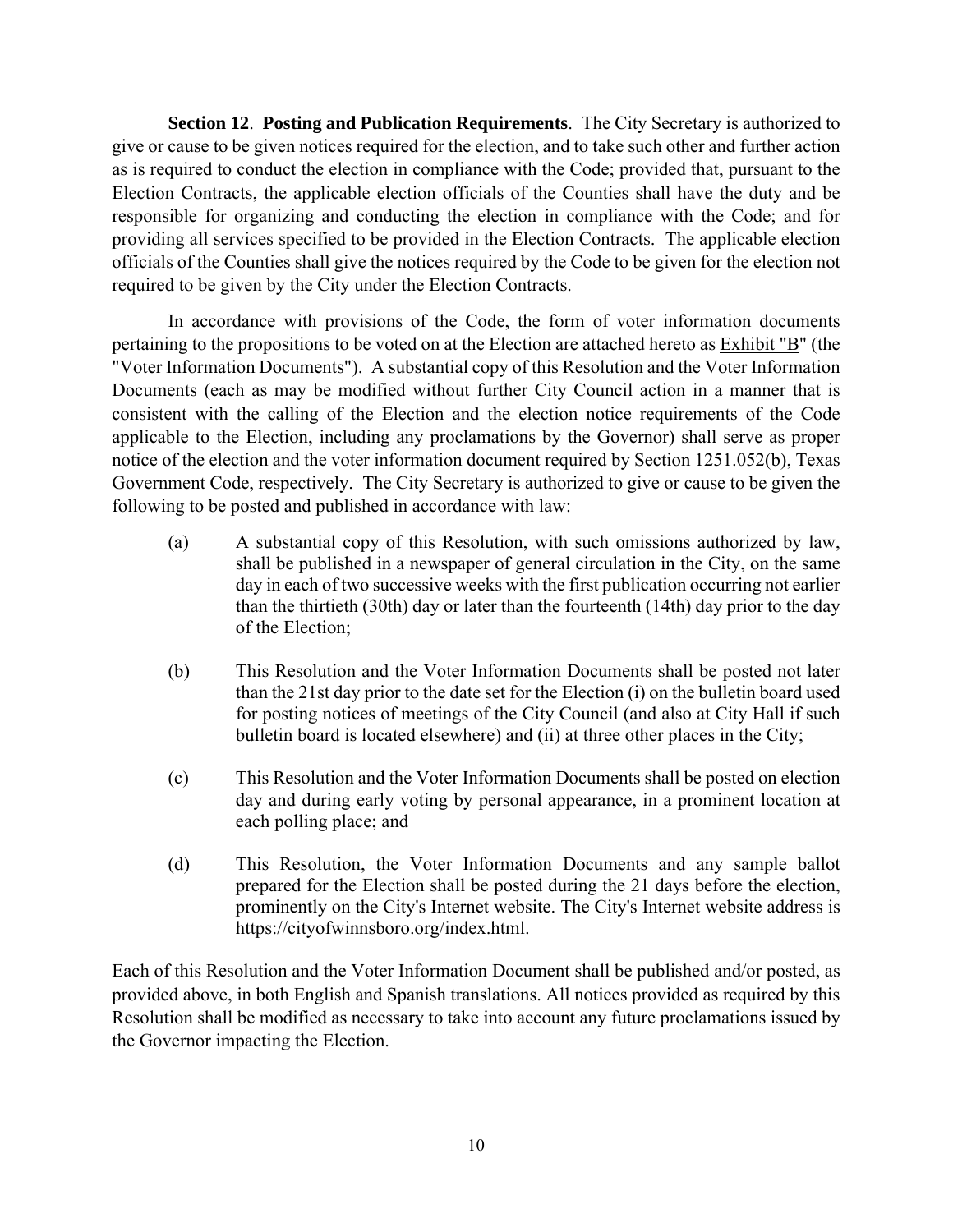#### RESOLUCIÓN NRO. 2022-46

## UNA RESOLUCIÓN DEL CONSEJO MUNICIPAL DE LA CIUDAD DE WINNSBORO, TEXAS, PARA CONVOCAR UNA ELECCIÓN DE BONOS PARA EL 7 DE MAYO DE 2022; ESTABLECER LAS DISPOSICIONES PARA LA CELEBRACIÓN DE LA ELECCIÓN; Y RESOLVER OTROS ASUNTOS RELATIVOS A DICHA ELECCIÓN

**EN VISTA DE QUE**, en virtud de las disposiciones de los Capítulos 1251 y 1331 del Código de Gobierno de Texas y sus enmiendas, el Código Electoral de Texas (el "Código") y sus enmiendas y otras leyes relacionadas, el Consejo Municipal de la Ciudad de Winnsboro, Texas (la "Ciudad") está autorizado para convocar una elección con el fin de presentar a los votantes de la Ciudad una proposición relativa a la emisión de bonos de obligación general; y

**EN VISTA DE QUE,** el Consejo Municipal considera recomendable convocar una elección de bonos para las proposiciones descritas más adelante en la presente, en la próxima fecha de elección uniforme del 7 de mayo de 2022; y

**EN VISTA DE QUE,** la Ciudad está celebrando un contrato con los Condados de Franklin y de Wood (en forma colectiva, los "Condados") para la administración de la Elección en virtud de convenios interlocales con los Condados (cada uno, un "Contrato Electoral"); y

**EN VISTA DE QUE**, el Condado de Franklin, actuando a través del Administrador de Elecciones del Condado de Franklin (el "Administrador de Elecciones del Condado de Franklin") en conformidad con el Contrato Electoral estará a cargo de la administración de la Elección para los residentes de la Ciudad que viven en el Condado de Franklin; y el Condado de Wood, actuando a través del Administrador de Elecciones del Condado de Wood (el "Administrador de Elecciones del Condado de Wood" y junto con el Administrador de Elecciones del Condado de Franklin, los "Administradores de Elecciones") de acuerdo con el Contrato Electoral estará a cargo de la administración de la Elección para los residentes de la Ciudad que viven en el Condado de Wood;

**EN VISTA DE QUE** la ubicación de los elementos en la boleta de votación para dichas elecciones de la Ciudad del 7 de mayo de 2022 debe estar en conformidad con el Código Electoral de Texas; y

**EN VISTA DE QUE,** por la presente se halla y determina oficialmente que la asamblea en la cual esta Resolución fue adoptada estuvo abierta al público, y que se dio aviso público de la hora, el lugar y el propósito de la asamblea, todo según lo exige el Capítulo 551 del Código de Gobierno de Texas y sus enmiendas (la "Ley de Asambleas Públicas").

#### **POR LO TANTO, EL CONSEJO MUNICIPAL DE LA CIUDAD DE WINNSBORO, TEXAS, DETERMINA QUE:**

**Sección 1**. **Hallazgos.** Las declaraciones contenidas en el preámbulo de esta Resolución son verdaderas y correctas y se adoptan como determinaciones de hechos y como disposiciones operativas de la presente.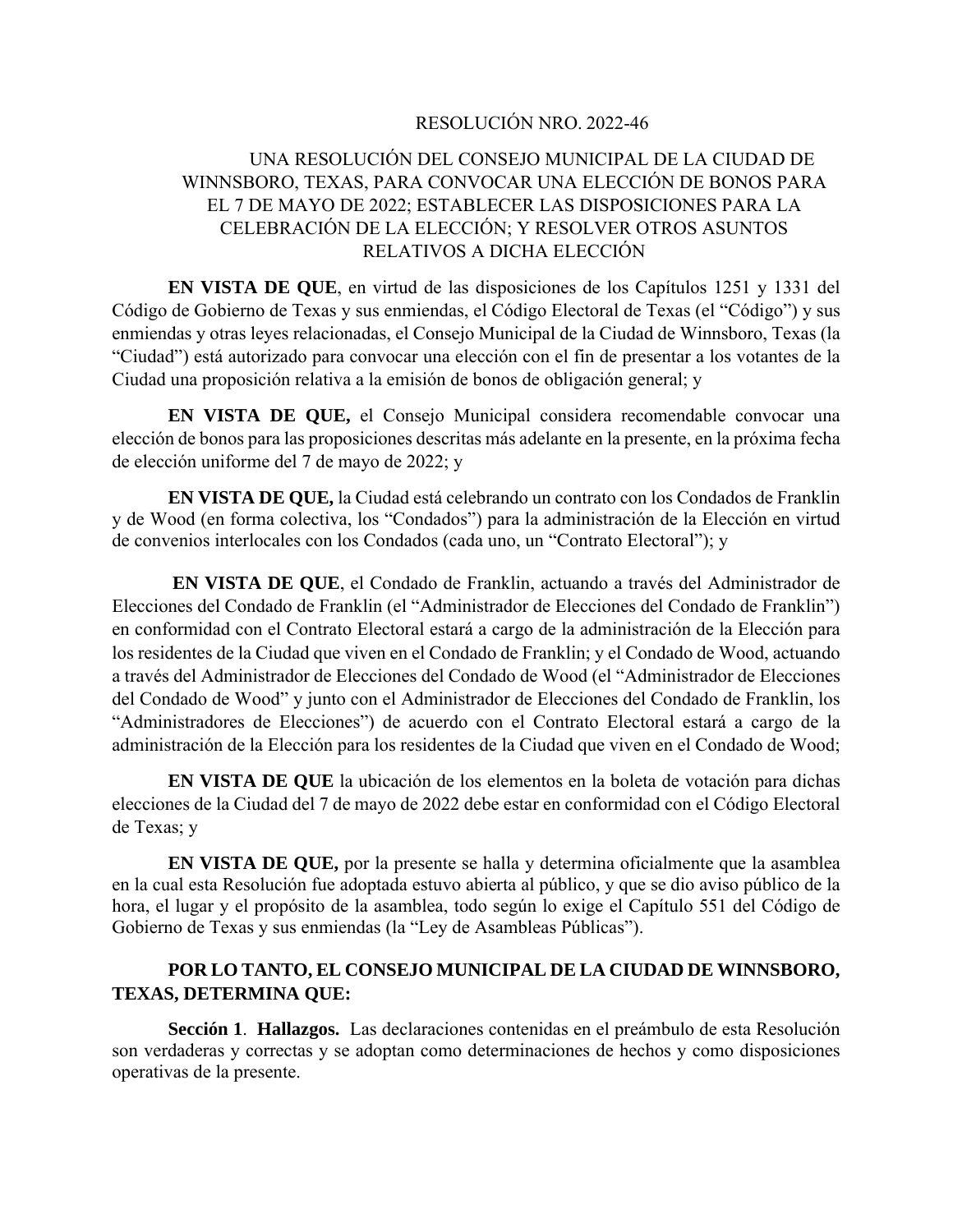**Sección 2. Convocación de la Elección; lugares de votación**. La Elección se llevará a cabo en la Ciudad en el horario de 7:00 a.m. a 7:00 p.m. el 7 de mayo de 2022 (el "Día de Elección"). Los Condados organizarán la Elección, según lo dispuesto en el Capítulo 271 del Código y los Contratos Electorales. La votación en la Elección el Día de Elección se llevará a cabo en los horarios y lugares de votación designados que se establecen en el Anexo A adjunto a este documento, el cual, por la presente, se incorpora para toda intención y propósito. El Anexo A será modificado para incluir lugares de votación adicionales o diferentes para el Día de Elección requeridos para cumplir con el Código y los Contratos Electorales.

**Sección 3. Votación anticipada.** La votación anticipada será administrada por los Condados. La votación anticipada en persona comenzará en conformidad con el Código, el 25 de abril de 2022 y terminará el 3 de mayo de 2022, y se llevará a cabo en los lugares de votación anticipada en las fechas y horarios especificados en el Anexo A adjunto a este documento. El Anexo A será modificado para incluir lugares de votación adicionales o diferentes para la elección anticipada requeridos para cumplir con los Contratos Electorales y el Código.

**Sección 4. Funcionarios Electorales.** La designación de los Jueces Electorales Presidentes, Jueces Alternos, Oficiales de Votación Anticipada, el Juez Presidente del consejo de boletas de votación anticipada y demás funcionarios electorales de la Elección la harán los Administradores de Elecciones de acuerdo con los Contratos Electorales y el Código. Los Administradores de Elecciones pueden emplear otro personal necesario para la administración debida de la Elección, incluyendo la ayuda de medio tiempo que sea necesaria para preparar la Elección, para asegurar la entrega puntual de suministros durante la votación anticipada y el Día de Elección, y para una tabulación eficiente de las boletas de votación en la estación central de conteo. Por la presente, el Consejo Municipal de la Ciudad autoriza al Alcalde, al Administrador de la Ciudad y al Secretario de la Ciudad, a firmar o atestiguar en nombre de la Ciudad los Contratos Electorales con cada Condado.

**Sección 5. Votación por correo.** Las solicitudes de votación por correo para todos los residentes de la Ciudad deben entregarse al respectivo Condado en persona a más tardar el 26 de abril de 2022 o deben ser enviadas por correo postal a la siguiente dirección y ser recibidas (no mataselladas) para el 26 de abril de 2022.

Las solicitudes para votar por correo deberán enviarse a:

Para los votantes de la Ciudad dentro del Condado de Franklin:

| Correo postal:               | <b>Franklin County Elections</b> |
|------------------------------|----------------------------------|
|                              | PO Box 1047                      |
|                              | Mount Vernon, TX 75457           |
| Servicio de correo privado o | 200 North Kaufman Street         |
| entrega en persona:          | Mount Vernon, TX 75457           |
| Teléfono:                    | $(903)$ 537-8357                 |
| Fax:                         | $(903)$ 537-2962                 |
| Correo electrónico:          | countyclerk@co.franklin.tx.us    |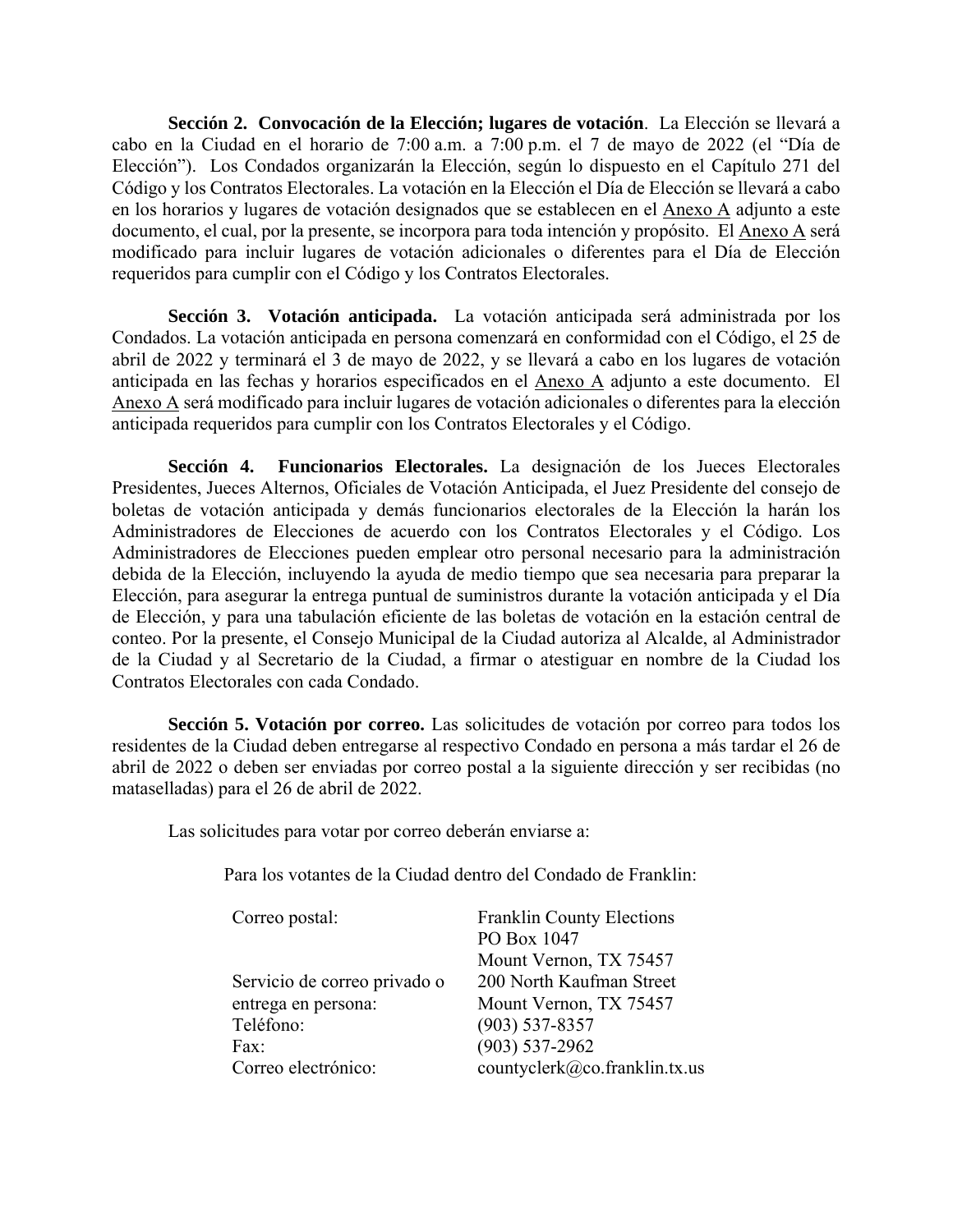Para los votantes de la Ciudad dentro del Condado de Wood:

| Correo postal:               | <b>Wood County Elections</b><br>PO Box 970 |
|------------------------------|--------------------------------------------|
|                              | Quitman, TX 75783                          |
| Servicio de correo privado o | 200 W. Bermuda St.                         |
| entrega en persona:          | Quitman, TX 75783                          |
| Teléfono:                    | $(903) 763 - 2400$                         |
| Fax:                         | $(903) 763 - 2401$                         |
| Correo electrónico:          | elections.info@mywoodcounty.com            |

**Sección 6. Boletas de votación anticipada.** Se creará un Consejo de Boletas de Votación Anticipada para cada Condado para procesar los resultados de la votación anticipada de la Elección, y los Administradores de Elecciones designarán al Juez Presidente de dicho Consejo. El Juez Presidente de un Consejo de Boletas de Votación Anticipada designará a dos o más miembros adicionales para formar el Consejo de Boletas de Votación Anticipada y, de ser necesario, a los miembros del Comité de Verificación de Firmas requeridos para procesar de forma eficiente las boletas de votación anticipada.

**Sección 7. Votantes habilitados.**Todos los votantes habilitados y residentes en la Ciudad tendrán derecho a votar en la elección. El último día para que los votantes habilitados aún no registrados para votar presenten sus solicitudes de registro es el 7 de abril de 2022.

**Sección 8**. **Proposición.** En la elección se presentarán las siguientes PROPOSICIONES de acuerdo con la ley:

## **ELECCIÓN ESPECIAL DE LA CIUDAD DE WINNSBORO, TEXAS PROPOSICIÓN A DE LA CIUDAD DE WINNSBORO, TEXAS**

¿Se deberá autorizar al Consejo Municipal de la Ciudad de Winnsboro, Texas, a emitir y vender una o más series de bonos de obligación general de la Ciudad por la cantidad total de capital de no más de \$360,000 para el propósito de diseñar, adquirir, construir, renovar, mejorar, renovar, actualizar, modernizar y equipar instalaciones de estacionamiento, que incluyen una superficie de estacionamiento en E. Broadway Street y N. Walnut Street, incluso paisajismo, iluminación, aceras, mejoras peatonales, seguridad vial y mejoras operativas relacionados, la compra de cualquier derecho de paso necesario, costos de diseño, equipos requeridos, drenaje y otros costos relacionados, dichos bonos con vencimiento en serie o de otra forma (no más de 40 años a partir de sus fechas) en conformidad con la ley; y cualquier emisión o serie de dichos bonos devengará interés a cierta tasa o tasas de ese tipo (fijas, flotantes, variables u otras) como pueda determinar el Consejo Municipal a su criterio, siempre que dicha tasa de interés no supere la tasa máxima por año autorizada por ley al momento de la emisión de cualquier emisión o serie de dichos bonos; y se deberá autorizar al Consejo Municipal de la Ciudad a imponer y comprometer y hacer tasar y recaudar, impuestos anuales ad valorem sobre toda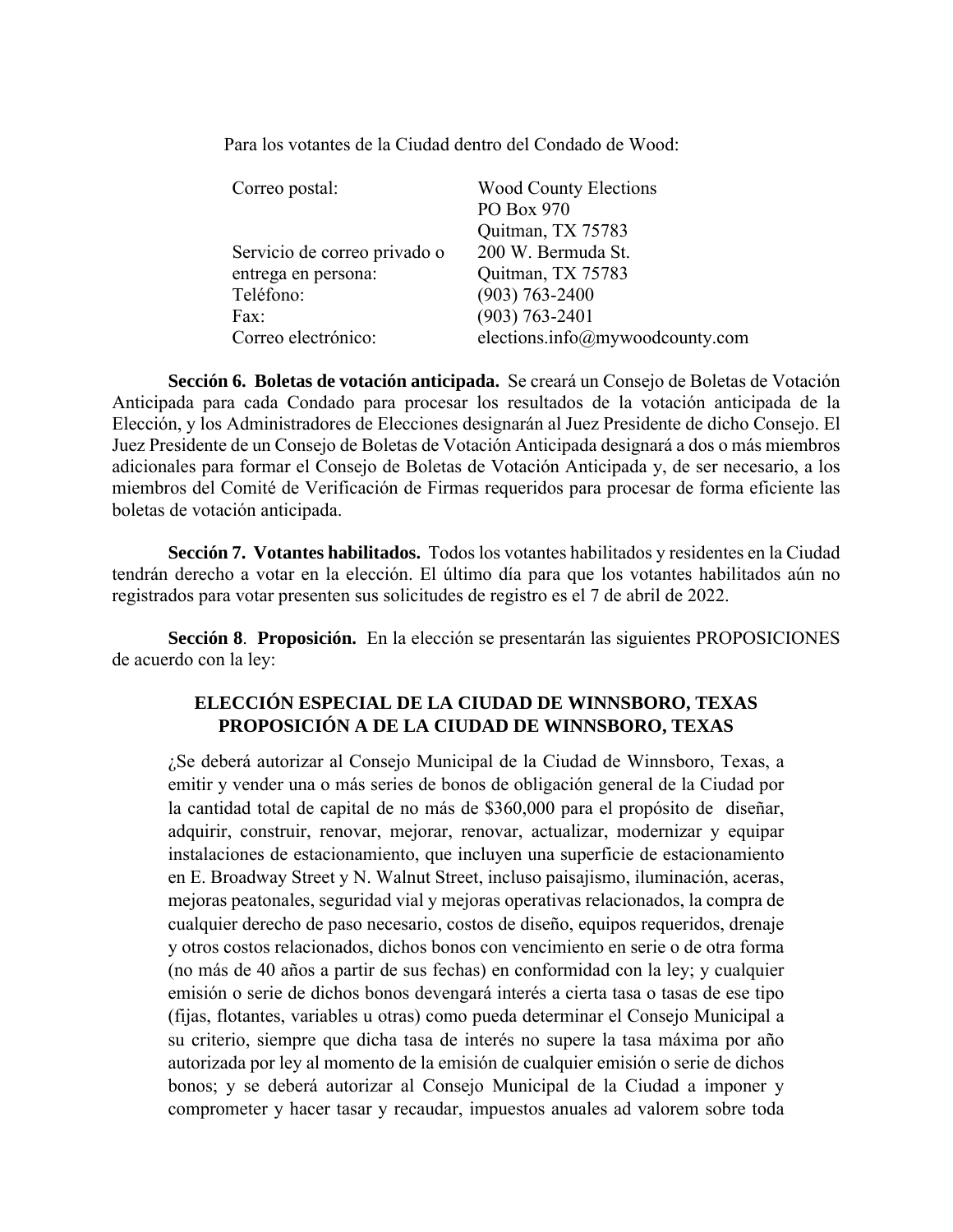propiedad gravable en la Ciudad en una cantidad suficiente para pagar capital e interés sobre los bonos y proveer un fondo de amortización para pagar los bonos conforme venzan?

#### **ELECCIÓN ESPECIAL DE LA CIUDAD DE WINNSBORO, TEXAS PROPOSICIÓN B DE LA CIUDAD DE WINNSBORO, TEXAS**

¿Se deberá autorizar al Consejo Municipal de la Ciudad de Winnsboro, Texas, a emitir y vender una o más series de bonos de obligación general de la Ciudad por la cantidad total de capital de no más de \$415,000 para el propósito de diseñar, construir, rehabilitar, renovar, mejorar, ampliar, actualizar, modernizar, agrandar, extender, demoler y equipar el Centro Cívico de la Ciudad, que incluye paisajismo relacionado, aceras e infraestructura relacionada y otros costos relacionados y la adquisición de cualquier predio necesario, dichos bonos con vencimiento en serie o de otra forma (no más de 40 años a partir de sus fechas) en conformidad con la ley; y cualquier emisión o serie de dichos bonos devengará interés a cierta tasa o tasas de ese tipo (fijas, flotantes, variables u otras) como pueda determinar el Consejo Municipal a su criterio, siempre que dicha tasa de interés no supere la tasa máxima por año autorizada por ley al momento de la emisión de cualquier emisión o serie de dichos bonos; y se deberá autorizar al Consejo Municipal de la Ciudad a imponer y comprometer y hacer tasar y recaudar, impuestos anuales ad valorem sobre toda propiedad gravable en la Ciudad en una cantidad suficiente para pagar capital e interés sobre los bonos y proveer un fondo de amortización para pagar los bonos conforme venzan?

## **ELECCIÓN ESPECIAL DE LA CIUDAD DE WINNSBORO, TEXAS PROPOSICIÓN C DE LA CIUDAD DE WINNSBORO, TEXAS**

¿Se deberá autorizar al Consejo Municipal de la Ciudad de Winnsboro, Texas, a emitir y vender una o más series de bonos de obligación general de la Ciudad por la cantidad total de capital de no más de \$1,150,000 para el propósito de diseñar, construir, rehabilitar, renovar, mejorar, actualizar, modernizar, agrandar, extender, demoler y equipar Market Street, que incluye reubicación de servicios públicos, aceras, seguridad vial, paisajismo, mejoras peatonales, la adquisición de cualquier predio necesario e infraestructura relacionada y otros costos relacionados, dichos bonos con vencimiento en serie o de otra forma (no más de 40 años a partir de sus fechas) en conformidad con la ley; y cualquier emisión o serie de dichos bonos devengará interés a cierta tasa o tasas de ese tipo (fijas, flotantes, variables u otras) como pueda determinar el Consejo Municipal a su criterio, siempre que dicha tasa de interés no supere la tasa máxima por año autorizada por ley al momento de la emisión de cualquier emisión o serie de dichos bonos; y se deberá autorizar al Consejo Municipal de la Ciudad a imponer y comprometer y hacer tasar y recaudar, impuestos anuales ad valorem sobre toda propiedad gravable en la Ciudad en una cantidad suficiente para pagar capital e interés sobre los bonos y proveer un fondo de amortización para pagar los bonos conforme venzan?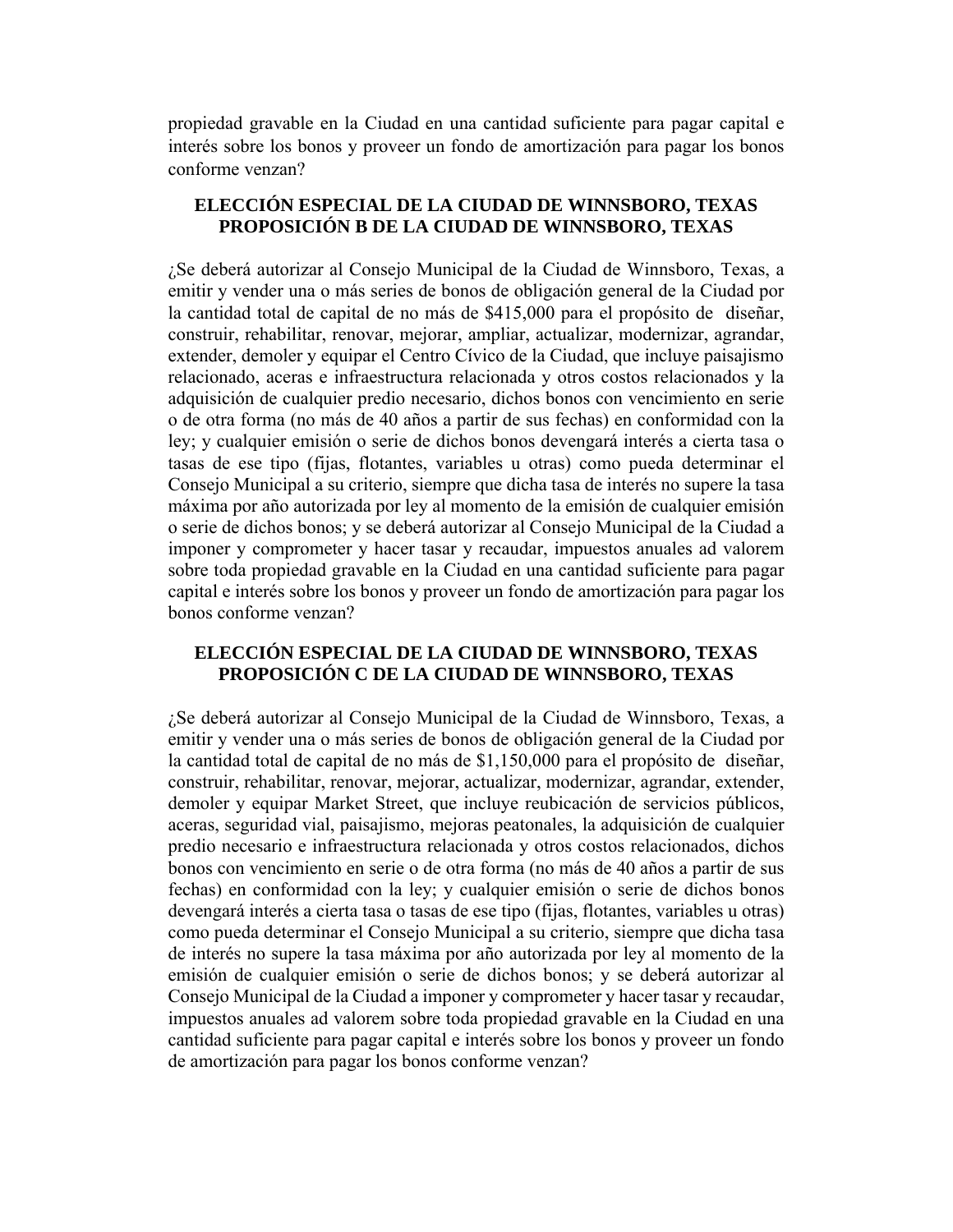#### **ELECCIÓN ESPECIAL DE LA CIUDAD DE WINNSBORO, TEXAS PROPOSICIÓN D DE LA CIUDAD DE WINNSBORO, TEXAS**

¿Se deberá autorizar al Consejo Municipal de la Ciudad de Winnsboro, Texas, a emitir y vender una o más series de bonos de obligación general de la Ciudad por la cantidad total de capital de no más de \$525,000 para el propósito de diseñar, construir, rehabilitar, renovar, mejorar, actualizar, modernizar, agrandar, extender, demoler y equipar el mercado de agricultores, que incluye aceras, paisajismo, mejoras peatonales y mejoras operativas, la adquisición de cualquier predio necesario e infraestructura relacionada y otros costos relacionados, dichos bonos con vencimiento en serie o de otra forma (no más de 40 años a partir de sus fechas) en conformidad con la ley; y cualquier emisión o serie de dichos bonos devengará interés a cierta tasa o tasas de ese tipo (fijas, flotantes, variables u otras) como pueda determinar el Consejo Municipal a su criterio, siempre que dicha tasa de interés no supere la tasa máxima por año autorizada por ley al momento de la emisión de cualquier emisión o serie de dichos bonos; y se deberá autorizar al Consejo Municipal de la Ciudad a imponer y comprometer y hacer tasar y recaudar, impuestos anuales ad valorem sobre toda propiedad gravable en la Ciudad en una cantidad suficiente para pagar capital e interés sobre los bonos y proveer un fondo de amortización para pagar los bonos conforme venzan?

## **ELECCIÓN ESPECIAL DE LA CIUDAD DE WINNSBORO, TEXAS PROPOSICIÓN E DE LA CIUDAD DE WINNSBORO, TEXAS**

¿Se deberá autorizar al Consejo Municipal de la Ciudad de Winnsboro, Texas, a emitir y vender una o más series de bonos de obligación general de la Ciudad por la cantidad total de capital de no más de \$5,590,000 para el propósito de diseñar, adquirir, construir, renovar, mejorar, renovar, actualizar, modernizar y equipar proyectos de transporte público, que incluyen calles, caminos, puentes, intersecciones, bordillos y canaletas, incluso reubicación de servicios públicos, aceras, mejoras peatonales, mejoras de seguridad vial y operativas, la compra de cualquier derecho de paso necesario, costos de diseño, equipos requeridos, drenaje y otros costos relacionados, dichos bonos con vencimiento en serie o de otra forma (no más de 40 años a partir de sus fechas) en conformidad con la ley; y cualquier emisión o serie de dichos bonos devengará interés a cierta tasa o tasas de ese tipo (fijas, flotantes, variables u otras) como pueda determinar el Consejo Municipal a su criterio, siempre que dicha tasa de interés no supere la tasa máxima por año autorizada por ley al momento de la emisión de cualquier emisión o serie de dichos bonos; y se deberá autorizar al Consejo Municipal de la Ciudad a imponer y comprometer y hacer tasar y recaudar, sobre toda propiedad gravable en la Ciudad en una cantidad suficiente para pagar capital e interés sobre los bonos y proveer un fondo de amortización para pagar los bonos conforme venzan?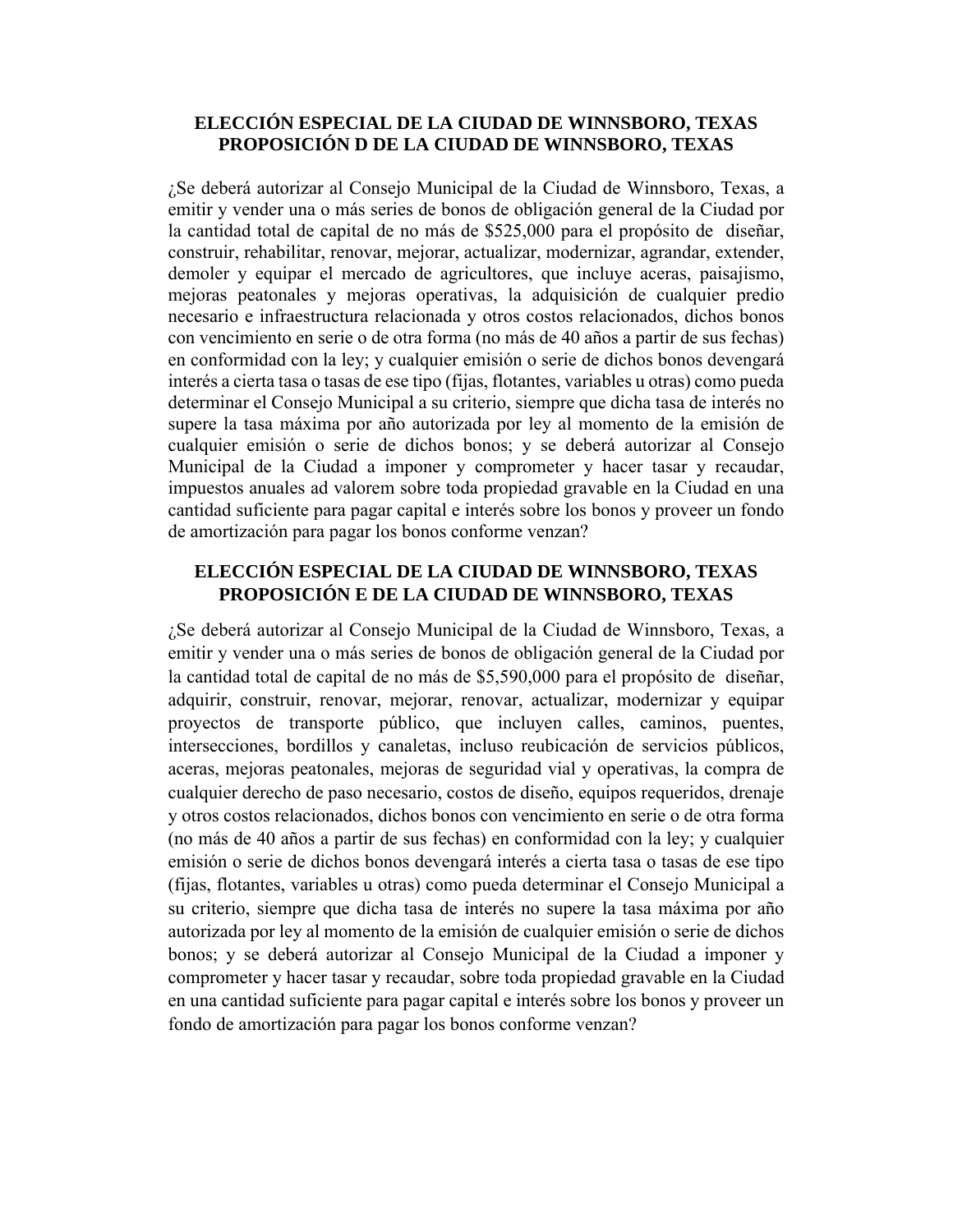#### **ELECCIÓN ESPECIAL DE LA CIUDAD DE WINNSBORO, TEXAS PROPOSICIÓN F DE LA CIUDAD DE WINNSBORO, TEXAS**

¿Se deberá autorizar al Consejo Municipal de la Ciudad de Winnsboro, Texas, a emitir y vender una o más series de bonos de obligación general de la Ciudad por la cantidad total de capital de no más de \$1,180,000 para el propósito de diseñar, construir, rehabilitar, renovar, mejorar, ampliar, actualizar, modernizar, agrandar, extender, demoler y equipar la Alcaldía ubicada en 501 S. Main Street, que incluye la adquisición de los predios necesarios e infraestructura relacionada y otros costos relacionados, dichos bonos con vencimiento en serie o de otra forma (no más de 40 años a partir de sus fechas) en conformidad con la ley; y cualquier emisión o serie de dichos bonos devengará interés a cierta tasa o tasas de ese tipo (fijas, flotantes, variables u otras) como pueda determinar el Consejo Municipal a su criterio, siempre que dicha tasa de interés no supere la tasa máxima por año autorizada por ley al momento de la emisión de cualquier emisión o serie de dichos bonos; y se deberá autorizar al Consejo Municipal de la Ciudad a imponer y comprometer y hacer tasar y recaudar, impuestos anuales ad valorem sobre toda propiedad gravable en la Ciudad en una cantidad suficiente para pagar capital e interés sobre los bonos y proveer un fondo de amortización para pagar los bonos conforme venzan?

## **ELECCIÓN ESPECIAL DE LA CIUDAD DE WINNSBORO, TEXAS PROPOSICIÓN G DE LA CIUDAD DE WINNSBORO, TEXAS**

¿Se deberá autorizar al Consejo Municipal de la Ciudad de Winnsboro, Texas, a emitir y vender una o más series de bonos de obligación general de la Ciudad por la cantidad total de capital de no más de \$795,000 para el propósito de diseñar, construir, rehabilitar, renovar, mejorar, ampliar, actualizar, modernizar, agrandar, extender, demoler y equipar el edificio anexo de la Ciudad ubicado en 101 N. Main Street, que incluye la adquisición de los predios necesarios e infraestructura relacionada y otros costos relacionados, dichos bonos con vencimiento en serie o de otra forma (no más de 40 años a partir de sus fechas) en conformidad con la ley; y cualquier emisión o serie de dichos bonos devengará interés a cierta tasa o tasas de ese tipo (fijas, flotantes, variables u otras) como pueda determinar el Consejo Municipal a su criterio, siempre que dicha tasa de interés no supere la tasa máxima por año autorizada por ley al momento de la emisión de cualquier emisión o serie de dichos bonos; y se deberá autorizar al Consejo Municipal de la Ciudad a imponer y comprometer y hacer tasar y recaudar, impuestos anuales ad valorem sobre toda propiedad gravable en la Ciudad en una cantidad suficiente para pagar capital e interés sobre los bonos y proveer un fondo de amortización para pagar los bonos conforme venzan?

#### **ELECCIÓN ESPECIAL DE LA CIUDAD DE WINNSBORO, TEXAS PROPOSICIÓN H DE LA CIUDAD DE WINNSBORO, TEXAS**

¿Se deberá autorizar al Consejo Municipal de la Ciudad de Winnsboro, Texas, a emitir y vender una o más series de bonos de obligación general de la Ciudad por la cantidad total de capital de no más de \$985,000 para el propósito de diseñar,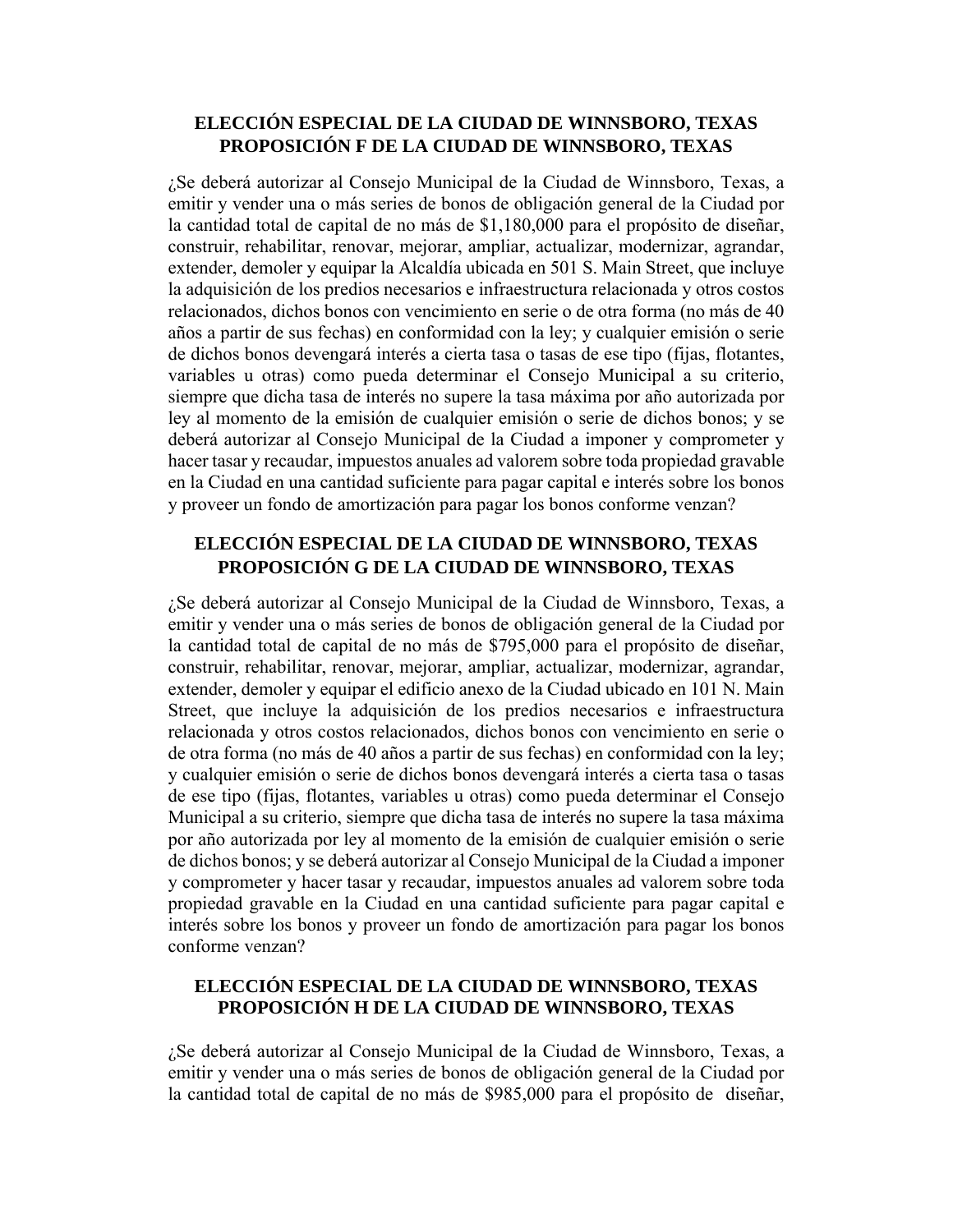construir, rehabilitar, renovar, mejorar, ampliar, actualizar, modernizar, agrandar, extender, demoler y equipar el refugio para animales ubicado en 835 Hope Lane, que incluye la adquisición de los predios necesarios e infraestructura relacionada y otros costos relacionados, dichos bonos con vencimiento en serie o de otra forma (no más de 40 años a partir de sus fechas) en conformidad con la ley; y cualquier emisión o serie de dichos bonos devengará interés a cierta tasa o tasas de ese tipo (fijas, flotantes, variables u otras) como pueda determinar el Consejo Municipal a su criterio, siempre que dicha tasa de interés no supere la tasa máxima por año autorizada por ley al momento de la emisión de cualquier emisión o serie de dichos bonos; y se deberá autorizar al Consejo Municipal de la Ciudad a imponer y comprometer y hacer tasar y recaudar, impuestos anuales ad valorem sobre toda propiedad gravable en la Ciudad en una cantidad suficiente para pagar capital e interés sobre los bonos y proveer un fondo de amortización para pagar los bonos conforme venzan?

**Sección 9. Boletas de votación.** Las boletas de votación oficiales para la Elección se prepararán en conformidad con el Código de manera que se permita a los electores votar "A FAVOR" o "EN CONTRA" de las PROPOSICIONES antedichas, y de manera que contengan ciertas disposiciones, marcas y lenguaje de acuerdo con lo que exige la ley, y con dichas PROPOSICIONES expresadas básicamente de la siguiente manera:

## **ELECCIÓN ESPECIAL DE LA CIUDAD DE WINNSBORO, TEXAS PROPOSICIÓN A DE LA CIUDAD DE WINNSBORO, TEXAS**



## **ELECCIÓN ESPECIAL DE LA CIUDAD DE WINNSBORO, TEXAS PROPOSICIÓN B DE LA CIUDAD DE WINNSBORO, TEXAS**

A FAVOR EN CONTRA \_\_\_\_\_\_ ) BONOS. ) LA EMISIÓN DE \$415,000 EN BONOS POR PARTE DE LA ) CIUDAD DE WINNSBORO, TEXAS, PARA EL CENTRO CÍVICO ) DE LA CIUDAD. SE IMPONDRÁN IMPUESTOS SUFICIENTES ) PARA PAGAR EL CAPITAL Y EL INTERÉS SOBRE LOS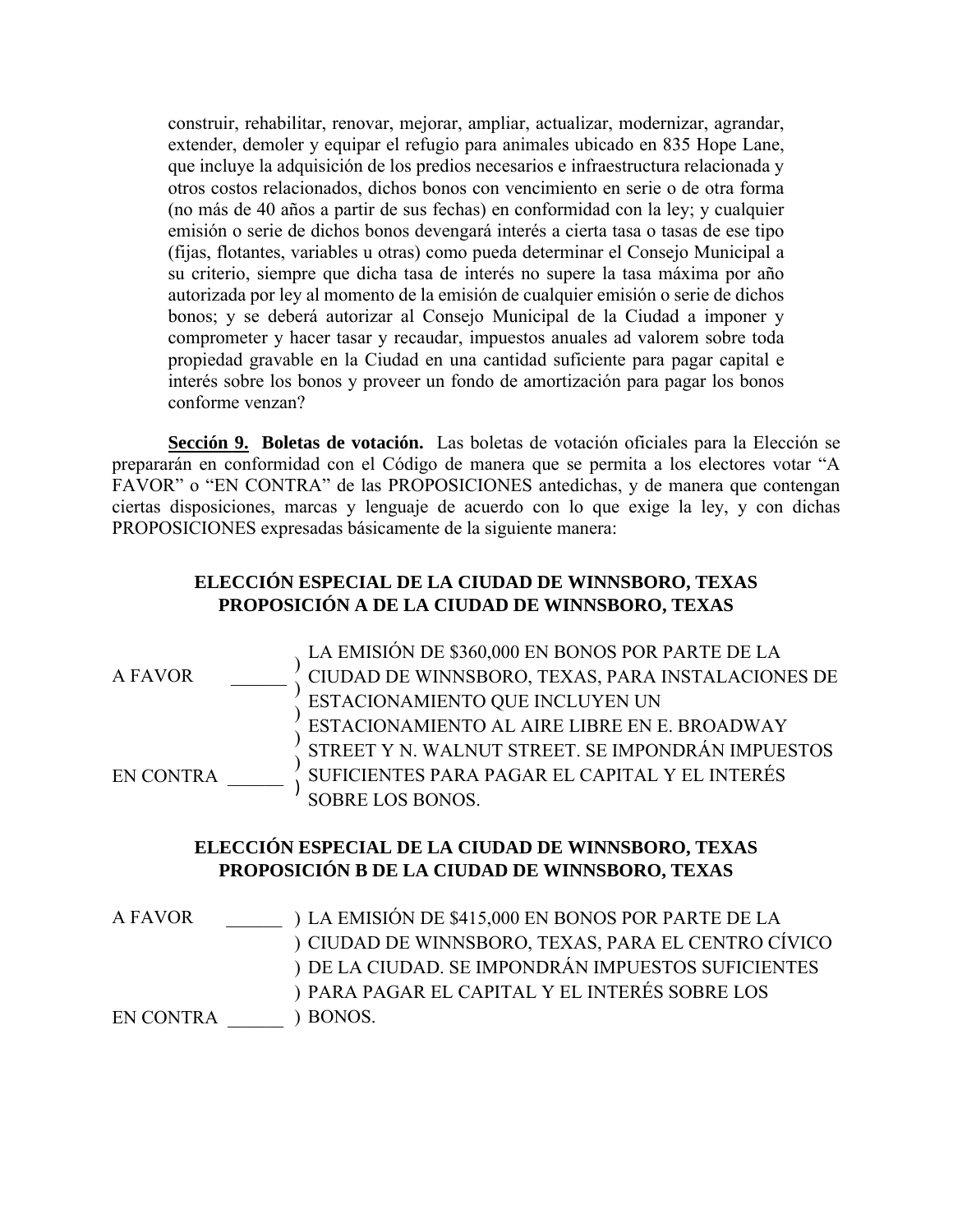## **ELECCIÓN ESPECIAL DE LA CIUDAD DE WINNSBORO, TEXAS PROPOSICIÓN C DE LA CIUDAD DE WINNSBORO, TEXAS**



## **ELECCIÓN ESPECIAL DE LA CIUDAD DE WINNSBORO, TEXAS PROPOSICIÓN D DE LA CIUDAD DE WINNSBORO, TEXAS**

A FAVOR EN CONTRA \_\_\_\_\_\_ ) ) ) ) LA EMISIÓN DE \$525,000 EN BONOS POR PARTE DE LA CIUDAD DE WINNSBORO, TEXAS, PARA EL MERCADO DE AGRICULTORES. SE IMPONDRÁN IMPUESTOS SUFICIENTES PARA PAGAR EL CAPITAL Y EL INTERÉS SOBRE LOS BONOS.

## **ELECCIÓN ESPECIAL DE LA CIUDAD DE WINNSBORO, TEXAS PROPOSICIÓN E DE LA CIUDAD DE WINNSBORO, TEXAS**

A FAVOR EN CONTRA ) ) ) ) ) ) LA EMISIÓN DE \$5,590,000 EN BONOS POR PARTE DE LA CIUDAD DE WINNSBORO, TEXAS, PARA PROYECTOS DE TRANSPORTE QUE INCLUYEN CALLES, CAMINOS. PUENTES, INTERSECCIONES Y OTRAS INSTALCIONES DE TRANSPORTES. SE IMPONDRÁN IMPUESTOS SUFICIENTES PARA PAGAR EL CAPITAL Y EL INTERÉS SOBRE LOS BONOS.

## **ELECCIÓN ESPECIAL DE LA CIUDAD DE WINNSBORO, TEXAS PROPOSICIÓN F DE LA CIUDAD DE WINNSBORO, TEXAS**

| A FAVOR          | ) LA EMISIÓN DE \$1,180,000 EN BONOS POR PARTE DE LA |
|------------------|------------------------------------------------------|
|                  | ) CIUDAD DE WINNSBORO, TEXAS, PARA LA ALACALDÍA EN   |
|                  | ) 501 S. MAIN STREET. SE IMPONDRÁN IMPUESTOS         |
| <b>EN CONTRA</b> | ) SUFICIENTES PARA PAGAR EL CAPITAL Y EL INTERÉS     |
|                  | ) SOBRE LOS BONOS.                                   |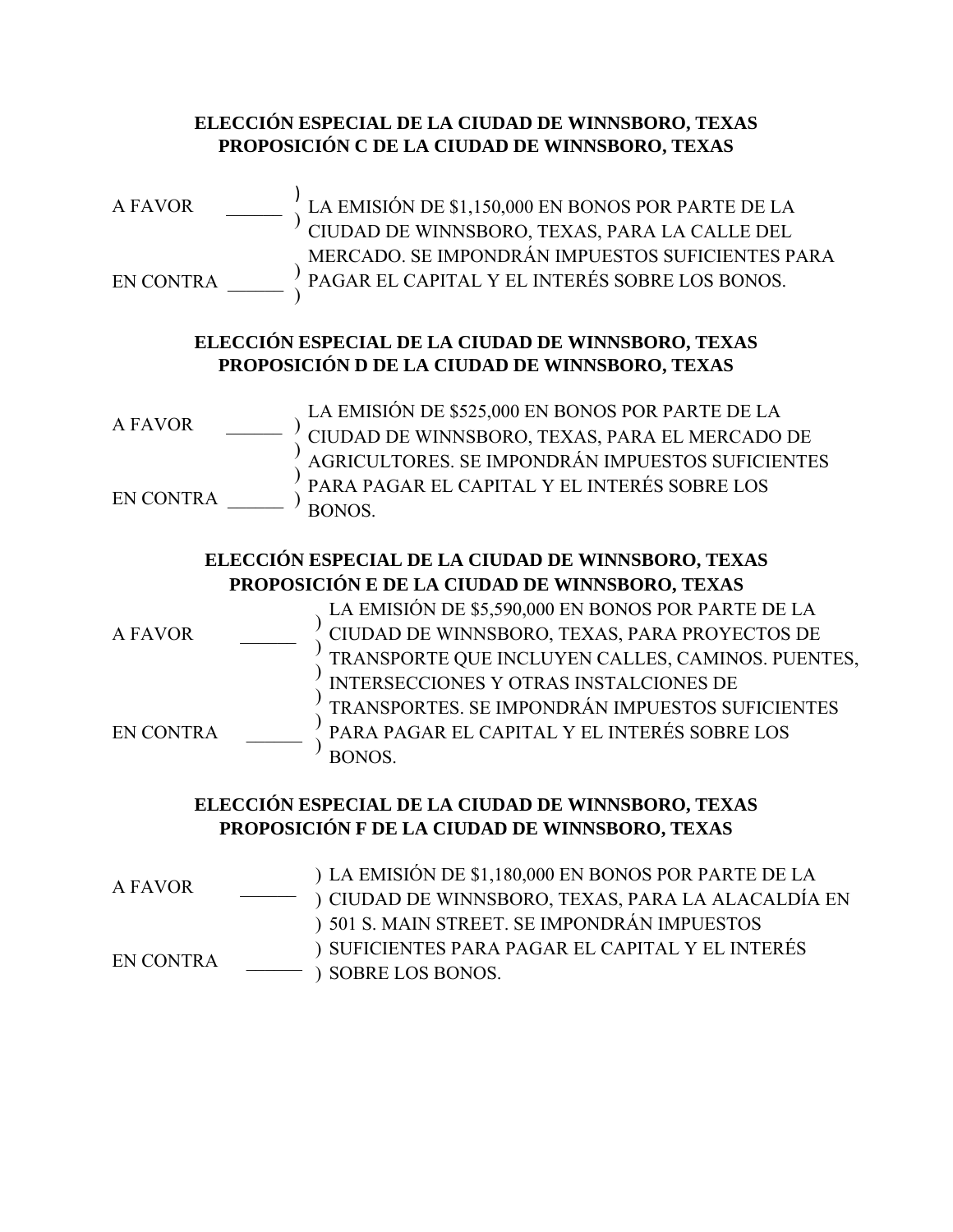## **ELECCIÓN ESPECIAL DE LA CIUDAD DE WINNSBORO, TEXAS PROPOSICIÓN G DE LA CIUDAD DE WINNSBORO, TEXAS**

| <b>A FAVOR</b>   | ) LA EMISIÓN DE \$795,000 EN BONOS POR PARTE DE LA<br>) CIUDAD DE WINNSBORO, TEXAS, PARA EL EDIFICIO ANEXO<br>) DE LA CIUDAD EN 101 N. MAIN STREET. SE IMPONDRÁN<br>IMPUESTOS SUFICIENTES PARA PAGAR EL CAPITAL Y EL |
|------------------|----------------------------------------------------------------------------------------------------------------------------------------------------------------------------------------------------------------------|
| <b>EN CONTRA</b> | ) INTERÉS SOBRE LOS BONOS.                                                                                                                                                                                           |
|                  | ELECCIÓN ESPECIAL DE LA CIUDAD DE WINNSBORO, TEXAS<br>PROPOSICIÓN H DE LA CIUDAD DE WINNSBORO, TEXAS                                                                                                                 |
| <b>A FAVOR</b>   | ) LA EMISIÓN DE \$985,000 EN BONOS POR PARTE DE LA                                                                                                                                                                   |
|                  | ) CIUDAD DE WINNSBORO, TEXAS, PARA EL REFUGIO PARA                                                                                                                                                                   |
|                  | ANIMALES UBICADO EN 835 HOPE LANE. SE IMPONDRÁN                                                                                                                                                                      |
|                  | IMPUESTOS SUFICIENTES PARA PAGAR EL CAPITAL Y EL                                                                                                                                                                     |
| <b>EN CONTRA</b> | <b>INTERÉS SOBRE LOS BONOS.</b>                                                                                                                                                                                      |

**Sección 10. Cumplimiento con las leyes estatales y federales.** En todos sus aspectos, la Elección se llevará a cabo de acuerdo con el Código y cualquier otra proclamación posterior del Gobernador que repercuta sobre la Elección. En virtud de la Ley federal Ayude a América a Votar ("HAVA") y el Código, cada lugar de votación dispondrá, como mínimo, de un sistema de votación equipado para personas con discapacidad, y cada uno de los sistemas de votación de ese tipo será un sistema que cuente con la certificación de cumplimiento de HAVA y el Código emitida por el Secretario de Estado de Texas. Por la presente, la Ciudad halla que el sistema de votación que será utilizado por los Administradores de Elecciones para administrar la Elección es uno de dichos sistemas, y ordena que la Ciudad, en sus elecciones, utilice tal equipo de votación o algún otro equipo certificado por el Secretario de Estado de Texas.

**Sección 11. Obligaciones de deuda.** De acuerdo con las disposiciones de la Sección 3.009(b) del Código, se provee la siguiente información.

(a) El lenguaje de la proposición que aparecerá en la boleta de votación se establece en la Sección 9 de este documento.

(b) El propósito por el cual se han de autorizar los bonos se establece en la Sección 8 de este documento.

(c) La cantidad de capital de las obligaciones de deuda que se ha de autorizar se establece en las Secciones 8 y 9 de este documento.

(d) Si los votantes aprueban los bonos, el Consejo Municipal estará autorizado a gravar impuestos anuales ad valorem sobre toda propiedad gravable de la Ciudad, suficientes, dentro de los límites prescritos por la ley, para pagar el capital y el interés de los bonos y el costo de cualquier acuerdo de crédito celebrado en conexión con los bonos.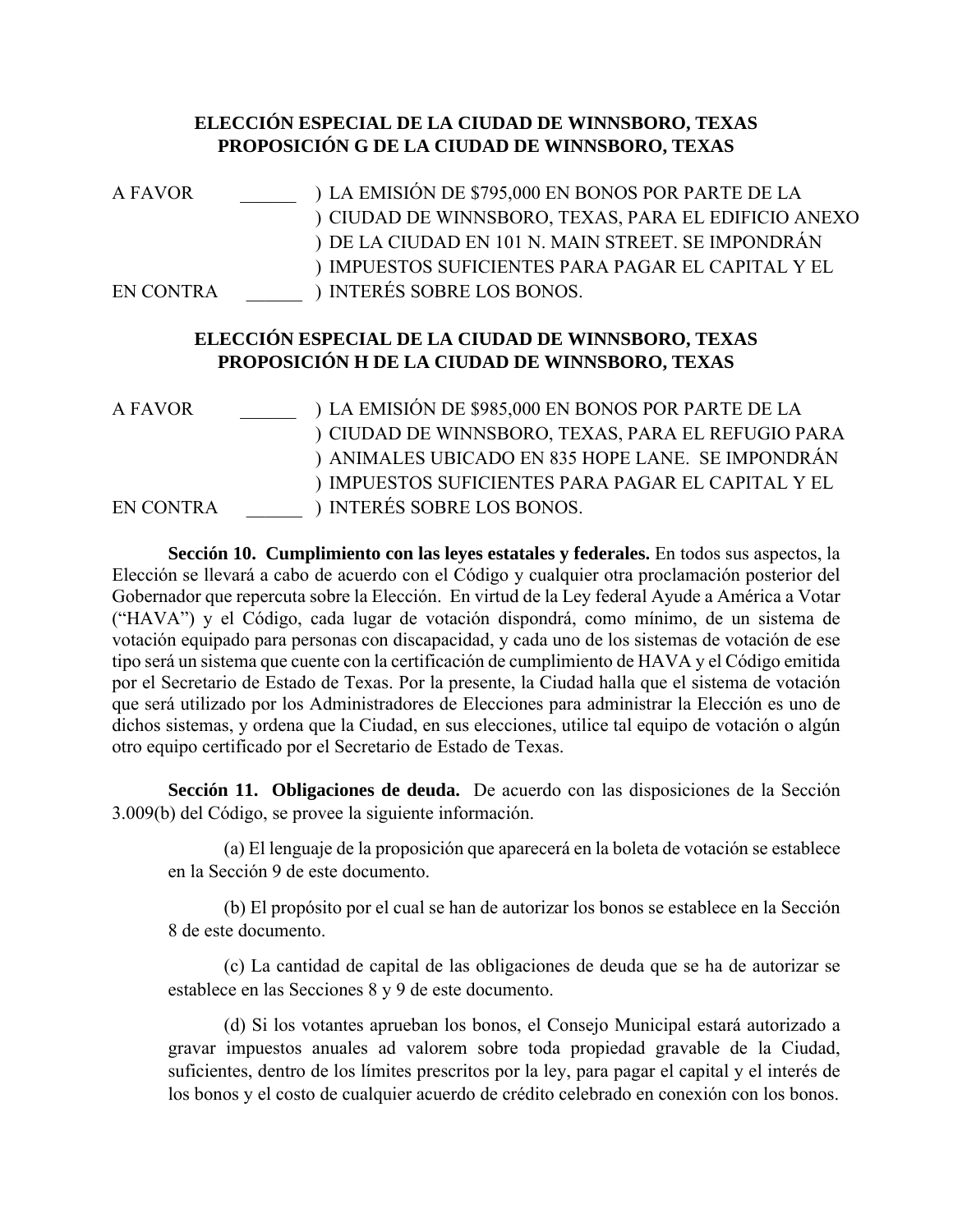(e) Según las condiciones del mercado de bonos en la fecha de adopción de esta Resolución, la tasa de interés máxima para cualquier serie de los bonos se estima en 4.0%. Dicho estimado tiene en cuenta una serie de factores, incluidos el programa de emisión, el programa de vencimiento y las clasificaciones de bonos esperadas de los bonos propuestos. Dicha tasa de interés máxima estimada se provee a título informativo, pero no es un límite sobre la tasa de interés a la que podrían venderse los bonos o cualquier serie de ellos.

(f) Si se aprueban los bonos, se podrán emitir en una serie o más, para vencer en serie en un periodo que no exceda los 40 años a partir de la fecha de emisión de cada serie de bonos.

(g) La cantidad total de capital pendiente de las obligaciones de deuda de la Ciudad garantizadas y pagaderas con impuestos ad valorem a la fecha de esta Resolución es de \$6,945,000.

(h) La cantidad total de interés pendiente de las obligaciones de deuda de la Ciudad garantizadas y pagaderas con impuestos ad valorem al inicio de la fecha de esta Resolución es de \$618.639.

(i) La tasa del impuesto ad valorem para el servicio de la deuda para la Ciudad a la fecha de esta Resolución es de \$0.0675 por cada \$100 de tasación gravable.

La información provista en esta sección es exclusivamente a los efectos del cumplimiento con la Sección 3.009(b) del Código y es solo a título ilustrativo. La información no forma parte de la proposición sometida a votación ni crea un contrato con los votantes.

**Sección 12**. **Requisitos de colocación y publicación** La Secretaria de la Ciudad está autorizada a dar o hacer que se den los avisos requeridos para la elección, y a tomar las demás medidas que hagan falta para llevar a cabo la elección en cumplimiento con el Código; no obstante, se hace constar que, en virtud de los Contratos Electorales, los funcionarios de la elección correspondientes de los Condados tendrán las obligación y serán responsables de organizar y llevar a cabo la elección en cumplimiento con el Código; y de prestar todos los servicios que se especifica se proveerán en los Contratos Electorales. Los funcionarios electorales correspondientes de los Condados darán los avisos requeridos por el Código que han de darse para la elección que la Ciudad no tiene obligación de dar según los Contratos Electorales.

En conformidad con las disposiciones del Código, la forma de los documentos de información para los votantes referentes a las proposiciones por la que se votarán en la Elección se anexan a la presente como Anexo "B" (los "Documentos de información para los votantes"). Una copia sustancial de esta Resolución y de los Documentos de Información para los Votantes (cada uno de los cuales se puede modificar sin medida adicional del Consejo Municipal de una manera compatible con los requisitos de convocatoria de la Elección y de aviso de la elección del Código correspondientes a la Elección, incluida cualquier proclamación del Gobernador) servirán como aviso adecuado de la elección y el documento de información para los votantes requerido por la Sección 1251.052(b) del Código de Gobierno de Texas, respectivamente.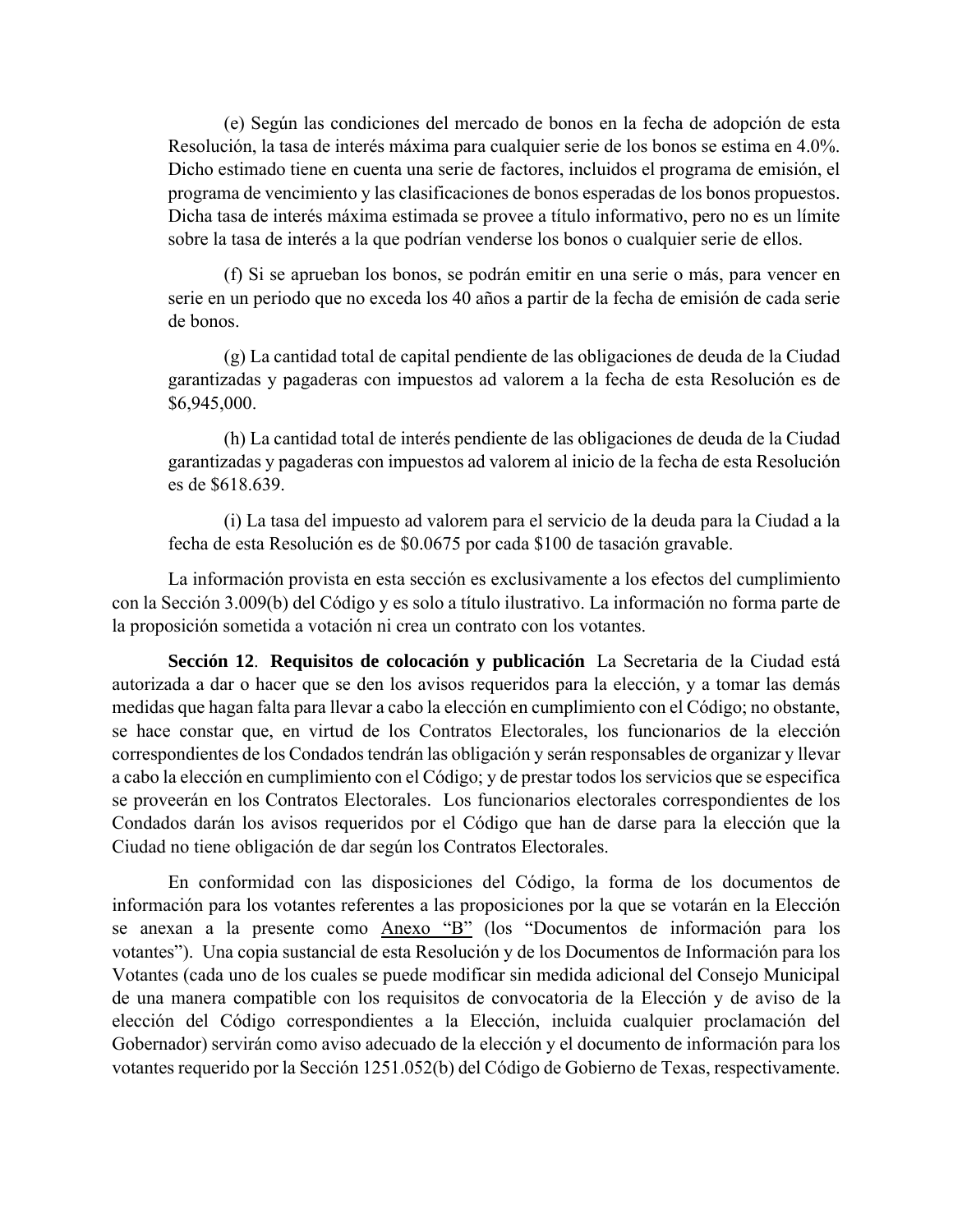La Secretaria de la Ciudad está autorizada para colocar y publicar o hacer que se coloque y publique lo siguiente en conformidad con la ley:

- (e) Una copia sustancial de esta Resolución, con tales omisiones autorizadas por la ley, se publicará en un periódico de circulación general en la Ciudad, el mismo día en dos semanas sucesivas, siendo la primera publicación no antes del trigésimo (30.º) día ni después del decimocuarto (14.º) día antes del día de la Elección;
- (f) Esta Resolución y los Documentos de Información para los Votantes se colocarán a más tardar el vigésimo primer (21.<sup>er</sup>) día antes de la fecha establecida para la Elección (i) en el tablero de anuncios usado para publicar avisos de asambleas del Consejo Municipal (y también en el City Hall si dicho tablero de anuncios está ubicado en otro lugar) y (ii) en otros tres lugares de la Ciudad;
- (g) Esta Resolución y los Documentos de Información para los Votantes se colocarán en un lugar prominente en cada lugar de votación el día de la elección y durante la votación anticipada en persona; y
- (h) Esta Resolución, los Documentos de Información para los Votantes y cualquier boleta de muestra preparada para la Elección, se colocarán en el sitio web de la Ciudad, durante los veintiún días previos a la elección. La dirección del sitio web por internet de la Ciudad es https://cityofwinnsboro.org/index.html.

Esta Resolución y el Documento de información para los votantes se publicarán y/o colocarán, de acuerdo a lo indicado previamente, en inglés y en su traducción al español. Todos los avisos provistos de conformidad con esta Resolución se modificarán según sea necesario para contemplar cualquier proclamación posterior emitida por el Gobernador que repercuta sobre la Elección.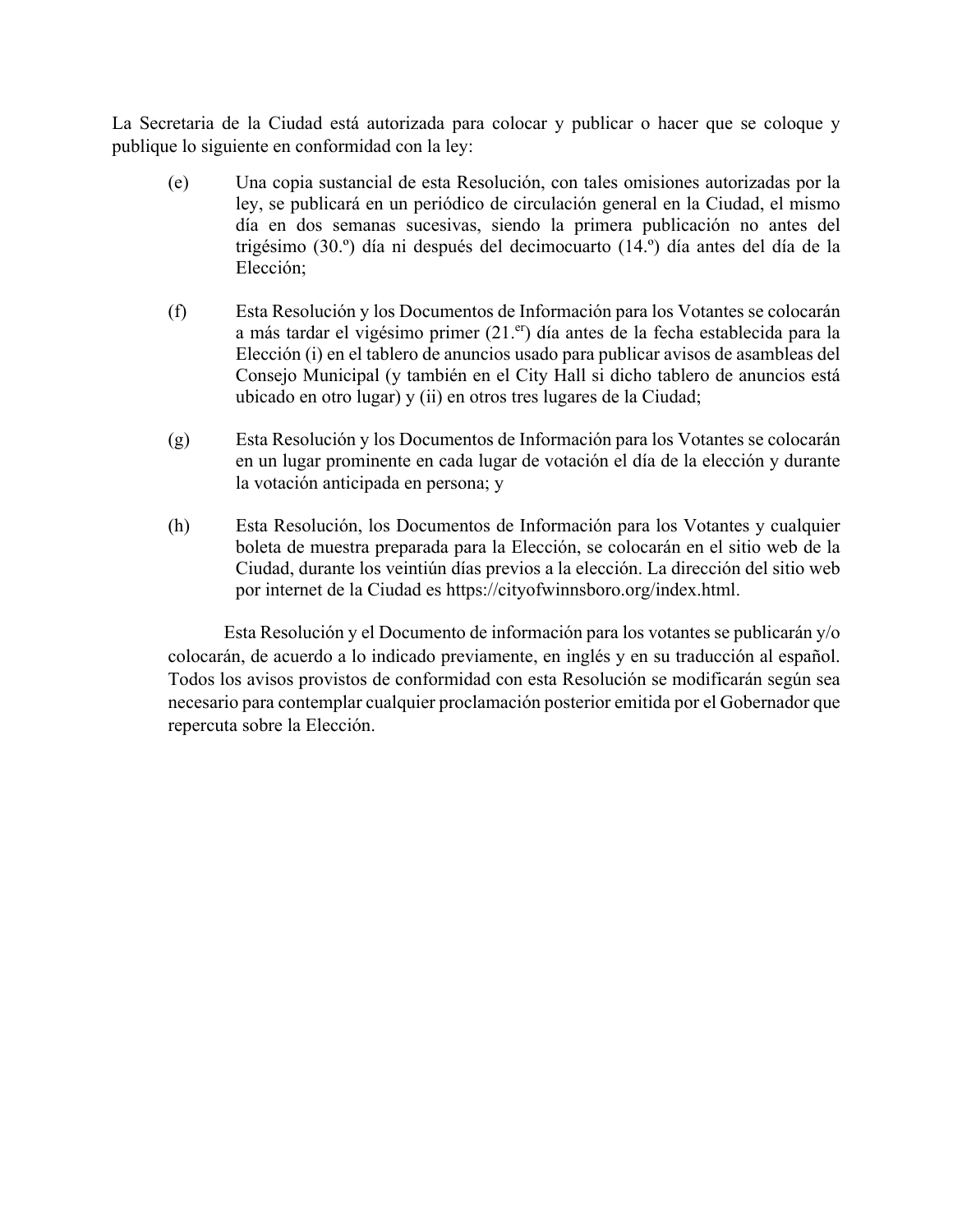# **EXHIBIT A POLLING LOCATIONS, DATES AND HOURS ANEXO A LUGARES, FECHAS Y HORARIOS DE VOTACIÓN**

**Subject to Change**

**Sujeto a cambios**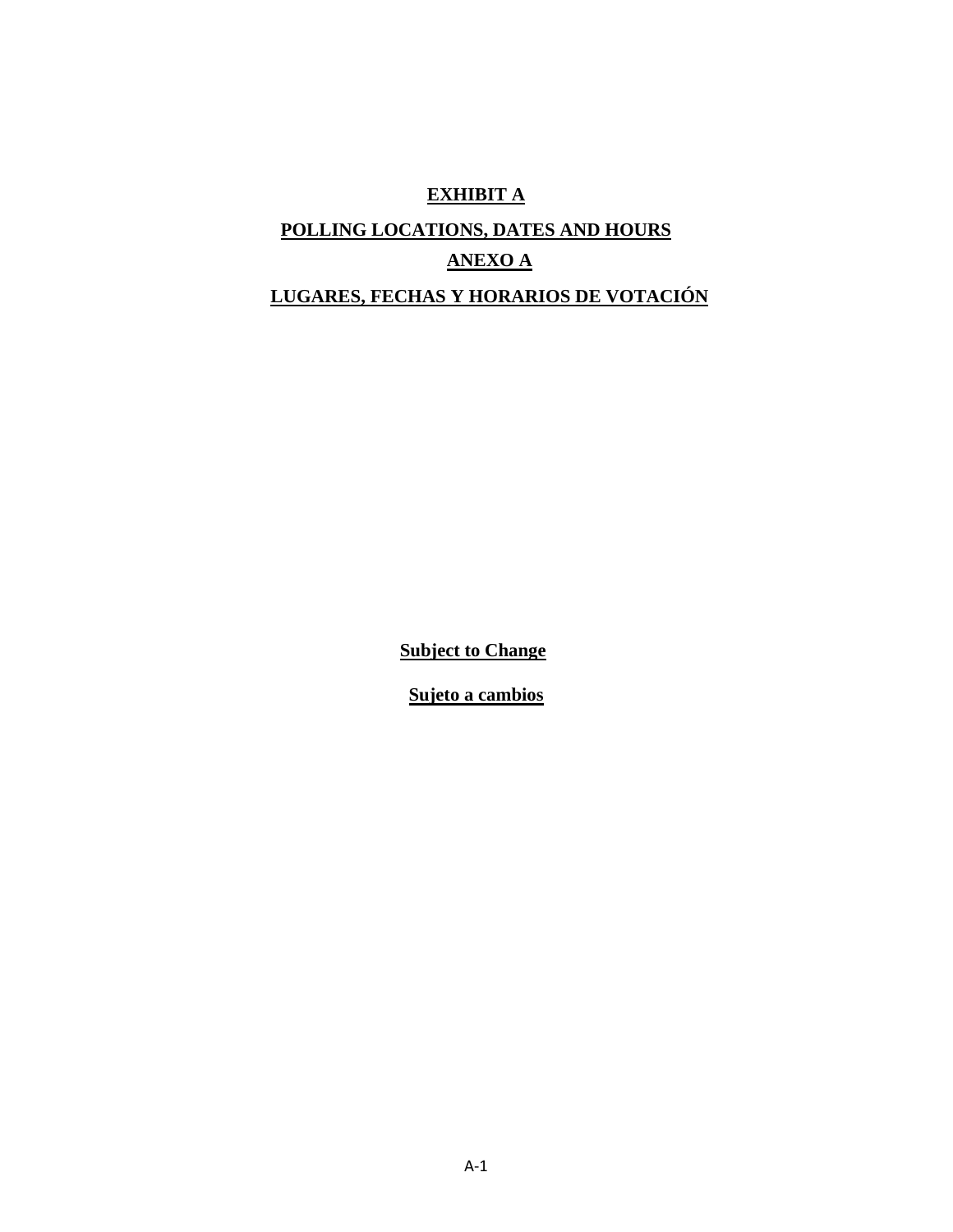## **FRANKLIN COUNTY, TEXAS POLLING LOCATIONS 911 ADDRESSES**

**May 7, 2022 Elections**

**Early Voting - Franklin County Annex East (All Precincts) 502 East Main Street (Hwy 67 E) Mt. Vernon, TX 75457 April 25 through May 3 (weekdays only) 8 AM to 5 PM**

- **Precinct # 102 – Hagansport Community Center 10284 Texas Hwy 37 North Talco, TX 75487**
- **Precinct # 201 – Franklin Co. Annex East (Precincts 101, 201, 202, 301) 502 East Main Street (Why 67 E) Mt. Vernon, TX 75457**
- **Precinct # 302 – Franklin County Building 1013 N. Main Street Winnsboro, TX 75494**
- **Precinct # 402 – South Franklin Community Center (Precincts 401, 402) 3150 FM 1448 Scroggins, TX 75480**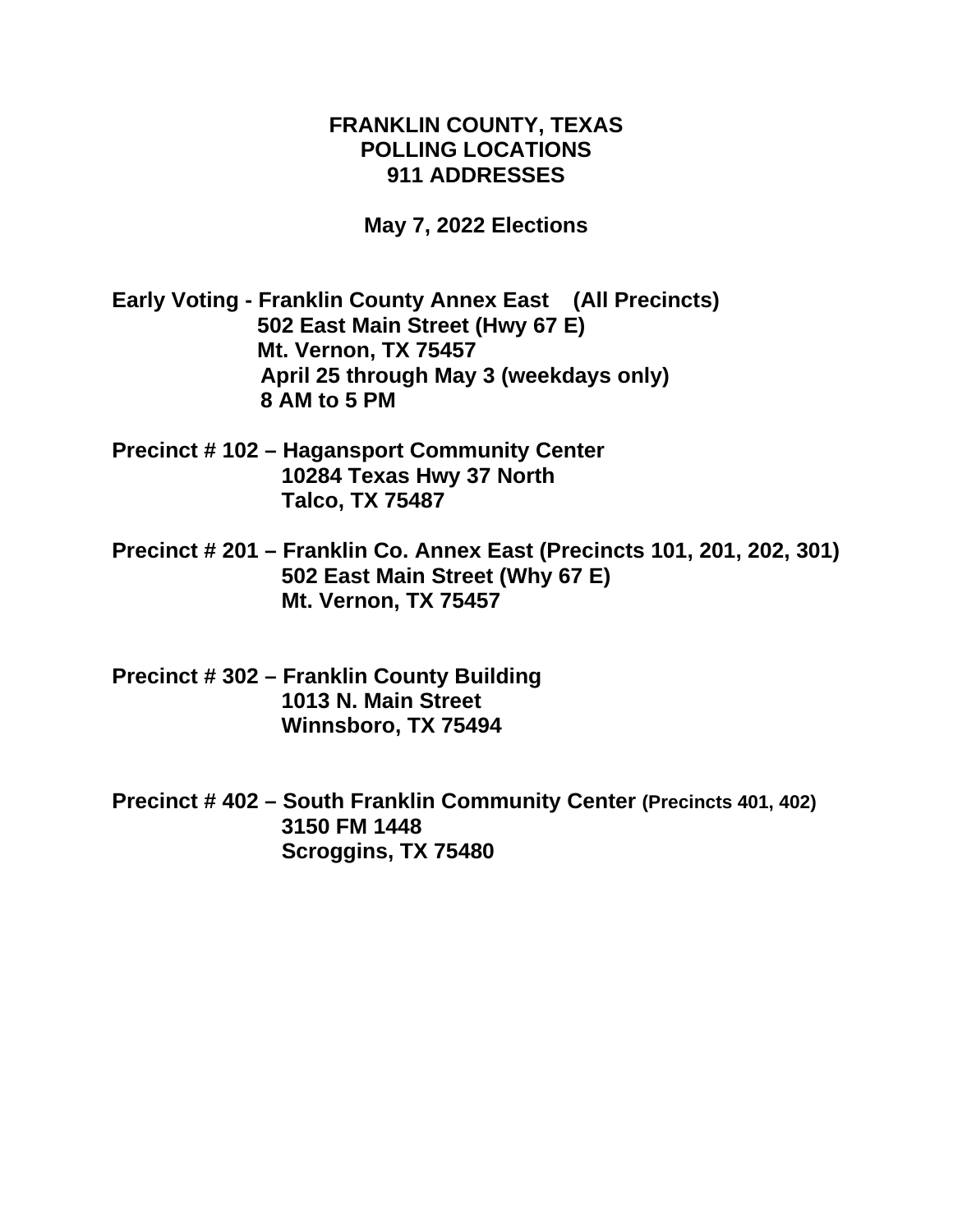# **WOOD COUNTY, TEXAS SPECIAL/GENERAL JOINT ELECTIONS SATURDAY, MAY 7, 2022**

# **EARLY VOTING - WOOD COUNTY ANNEX**

200 W. BERMUDA ST. QUITMAN, TX. 75783 April 25 through 29, 8 am to 5 pm May 2 - 3, 8 am to 5 pm

| <b>ELECTION DAY POLLING LOCATIONS</b><br>(** POLLING LOCATIONS COMBINED)         |                                             |  |                        |                                     |
|----------------------------------------------------------------------------------|---------------------------------------------|--|------------------------|-------------------------------------|
| $1-1, 3-1$                                                                       | <b>CARROLL GREEN CIVIC CENTER</b>           |  | $2 - 2$                | <b>MINEOLA CITY HALL</b>            |
|                                                                                  | 4-1, 4-4 602 McALLISTER ST.                 |  |                        | 300 GREENVILLE HWY                  |
| <b>WISD</b>                                                                      | QUITMAN, TX. 75783                          |  |                        | MINEOLA, TX 75773                   |
| $1-2$                                                                            | <b>YANTIS COMMUNITY CENTER</b>              |  | $3 - 2$                | <b>HOLLY LAKE VOLUNTEER F.D.</b>    |
|                                                                                  | 101 CITY CIRCLE                             |  |                        | 126 PR 7869                         |
|                                                                                  | <b>YANTIS, TX 75497</b>                     |  |                        | WISD HOLLY LAKE RANCH, TX 75765     |
|                                                                                  | 1-3, 1-4 ALBA COMMUNITY CENTER              |  | $3 - 3$                | <b>HAWKINS COMMUNITY CENTER</b>     |
|                                                                                  | 106 N HOPKINS ST                            |  |                        | 301 LYNCH ST.                       |
|                                                                                  | ALBA, TX 75410                              |  |                        | HAWKINS, TX 75765                   |
| $2 - 1$                                                                          | <b>FIRST UNITED METHODIST MINISTRIES CE</b> |  | $4 - 2$                | <b>WINNSBORO CITY AUDITORIUM **</b> |
| $2-2, 2-3$                                                                       | 612 N. NEWSOM ST                            |  | $4 - 3$<br><b>WISD</b> | HWY 515 TO WHEELER DR               |
|                                                                                  | MINEOLA, TX 75773                           |  | <b>COW</b>             | WINNSBORO, TX 75494                 |
|                                                                                  |                                             |  |                        |                                     |
|                                                                                  |                                             |  |                        |                                     |
| NO VOTING AT THE ANNEX ON ELECTION DAY<br>POLLS ARE OPEN 7am-7pm on ELECTION DAY |                                             |  |                        |                                     |
| YOU MUST VOTE IN THE PRECINCT YOU                                                |                                             |  |                        |                                     |

**ARE REGISTERED IN!**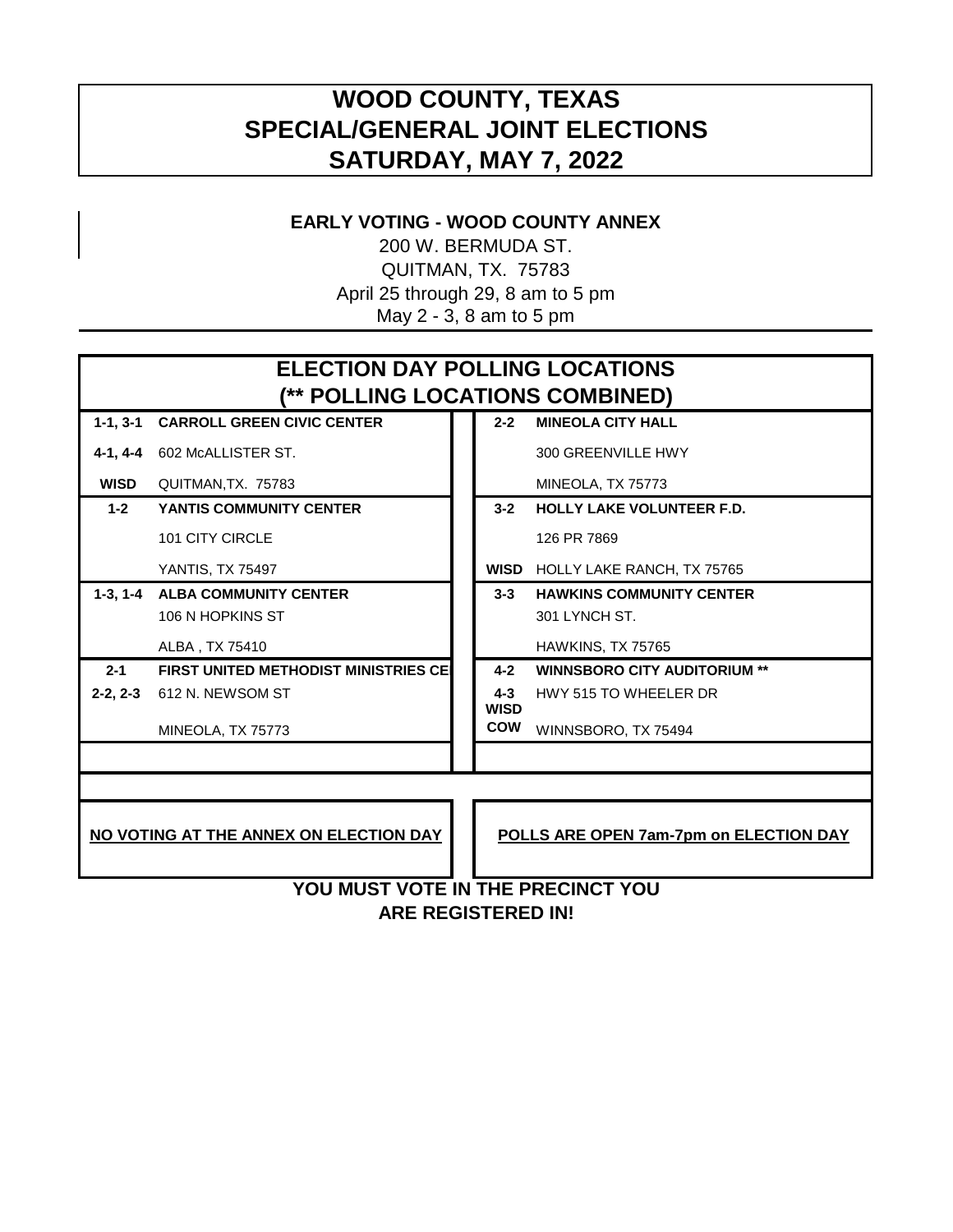## **EXHIBIT B**

## **FORMS OF VOTER INFORMATION DOCUMENTS**  *(DOCUMENTO DE INFORMACIÓN PARA EL VOTANTE)*

## **City of Winnsboro, Texas Proposition A: (Propuesta A del Ciudad de Winnsboro, Texas:)**

| $\Box$ FOR     | <b>THE</b><br>ISSUANCE OF<br>\$360,000                  | LA EMISIÓN DE \$360,000 EN BONOS  |
|----------------|---------------------------------------------------------|-----------------------------------|
|                | <b>THE</b><br><b>CITY</b><br><b>BONDS</b><br>- BY<br>OF | POR PARTE DE LA CIUDAD DE         |
| (a favor)      | WINNSBORO, TEXAS, FOR<br>A                              | WINNSBORO, TEXAS, PARA            |
| $\Box$ AGAINST | PARKING LOT AT E. BROADWAY                              | <b>INSTALACIONES DE</b>           |
|                | STREET AND N. WALNUT STREET.                            | ESTACIONAMIENTO QUE INCLUYEN      |
| (en contra)    | TAXES SUFFICIENT TO PAY THE                             | UN ESTACIONAMIENTO AL AIRE        |
|                | PRINCIPAL OF AND INTEREST ON                            | LIBRE EN E. BROADWAY STREET Y N.  |
|                | THE BONDS WILL BE IMPOSED.                              | WALNUT STREET. SE IMPONDRÁN       |
|                |                                                         | <b>IMPUESTOS SUFICIENTES PARA</b> |
|                |                                                         | PAGAR EL CAPITAL Y EL INTERÉS     |
|                |                                                         | SOBRE LOS BONOS.                  |
|                |                                                         |                                   |

| principal of debt obligations to be authorized                                                                                                                                                                                                                                                                      | \$360,000   |
|---------------------------------------------------------------------------------------------------------------------------------------------------------------------------------------------------------------------------------------------------------------------------------------------------------------------|-------------|
| (capital de obligaciones de deuda que se autorizará)                                                                                                                                                                                                                                                                |             |
| estimated interest for the debt obligations to be authorized presuming an interest rate<br>of $4.0\%$                                                                                                                                                                                                               | \$232,240   |
| (interés estimado para las obligaciones de deuda que se autorizarán asumiendo una<br>tasa de interés del 4.0%)                                                                                                                                                                                                      |             |
| estimated combined principal and interest required to pay on time and in full the debt<br>obligations to be authorized amortized over 25 years<br>(capital e intereses juntos estimados necesarios para pagar a tiempo y en su totalidad<br>las obligaciones de deuda que se autorizarán amortizar durante 25 años) | \$592,240   |
| as of the date the election was ordered, principal of all outstanding debt obligations<br>(a partir de la fecha en que se ordenó la elección, el capital de todas las obligaciones<br>de deuda pendientes)                                                                                                          | \$6,945,000 |
| as of the date the election was ordered, the estimated interest on all outstanding debt<br>obligations<br>(a partir de la fecha en que se ordenó la elección, el interés estimado de todas las<br>obligaciones de deuda pendientes)                                                                                 | \$618,639   |
| estimated combined principal and interest required to pay on time and in full all<br>outstanding debt obligations<br>(capital e intereses juntos estimados necesarios para pagar a tiempo y en su totalidad<br>las obligaciones de deuda pendientes)                                                                | \$7,563,639 |
| estimated maximum annual increase in the amount of taxes on a residence homestead<br>with a taxable assessed value of \$100,000 (\$125,000 market value less \$25,000                                                                                                                                               | \$10.43     |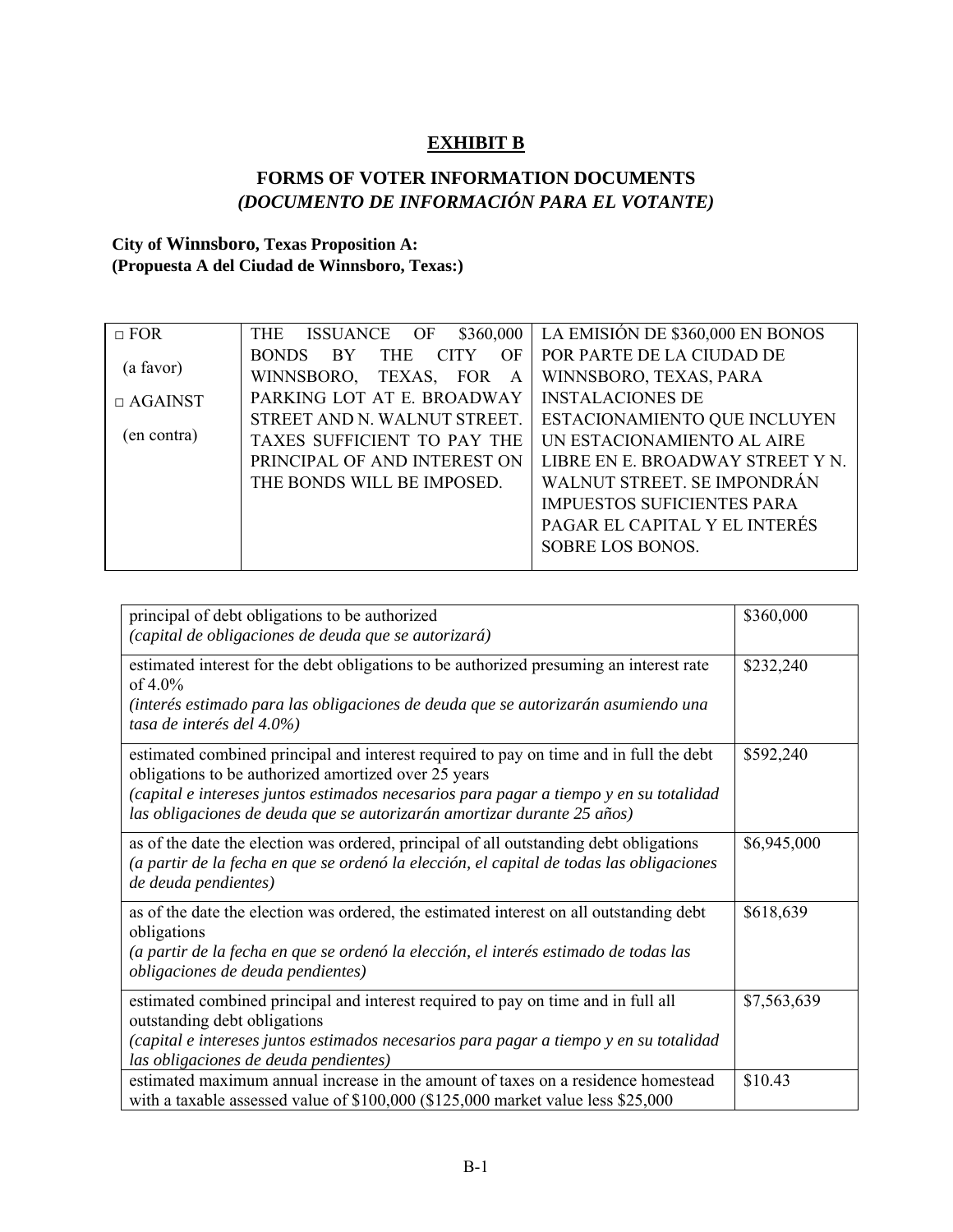homestead exemption equals \$100,000 taxable assessed valuation) to repay the debt obligations to be authorized, if approved *(aumento anual máximo estimado en la cantidad de impuestos sobre una residencia principal con una tasación fiscal gravable de \$100,000 (valor de mercado de \$125,000 menos \$25,000 de exención por residencia principal equivale a \$100,000 de tasación fiscal gravable) para pagar las obligaciones de deuda que se han de autorizar, si se aprueban)* 

This estimate assumes no annual growth of the City's taxable assessed valuation, that the proposed bonds will begin amortizing in the first three years from the date of issuance and will mature in 25 years or less, that the total payments including the outstanding bond payments will decline over time, that the State of Texas will pay a portion of the total bond payments and that the average interest on the bonds will be 4.00%, which is conservative to interest rates at the time the election was called. *(Esta estimación no supone un crecimiento anual de la tasación gravable imponible del Ciudad, que los bonos propuestos comenzarán a amortizarse en los primeros tres años a partir de la fecha de emisión y vencerán en 25 años o menos, y que los pagos totales, incluidos los pagos de bonos pendientes, disminuirán con el tiempo, que el Estado de Texas pagará una parte del total de los pagos de los bonos y que el interés promedio de los bonos será del 4.00%, lo cual es conservador para las tasas de interés al momento de la elección.)* 

*[The remainder of this page intentionally left blank.]*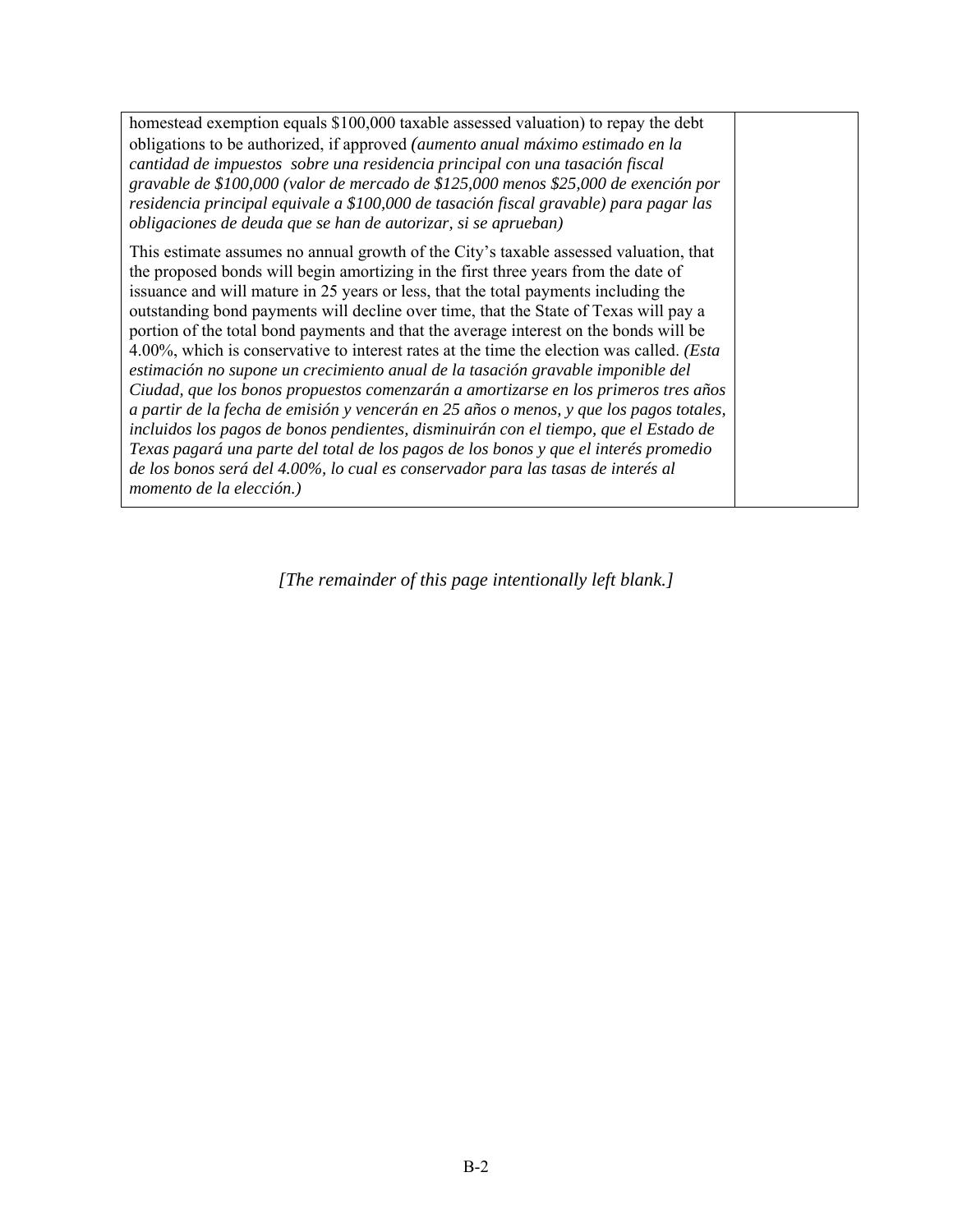# **City of Winnsboro, Texas Proposition B: (Propuesta B del Ciudad de Winnsboro, Texas:)**

| $\Box$ FOR     | THE ISSUANCE OF \$415,000                                                                     | LA EMISIÓN DE \$415,000 EN<br><b>BONOS POR PARTE DE LA</b> |
|----------------|-----------------------------------------------------------------------------------------------|------------------------------------------------------------|
| (a favor)      | BONDS BY THE CITY<br>OF                                                                       | CIUDAD DE WINNSBORO, TEXAS,                                |
| $\Box$ AGAINST | WINNSBORO, TEXAS, FOR THE                                                                     | PARA EL CENTRO CÍVICO DE LA                                |
|                | CITY CIVIC CENTER. TAXES                                                                      | CIUDAD. SE IMPONDRÁN                                       |
| (en contra)    |                                                                                               | <b>IMPUESTOS SUFICIENTES PARA</b>                          |
|                |                                                                                               | PAGAR EL CAPITAL Y EL                                      |
|                |                                                                                               |                                                            |
|                | SUFFICIENT TO PAY<br><b>THE</b><br>PRINCIPAL OF AND INTEREST ON<br>THE BONDS WILL BE IMPOSED. | <b>INTERÉS SOBRE LOS BONOS.</b>                            |

| principal of debt obligations to be authorized<br>(capital de obligaciones de deuda que se autorizará)                                                                                                                                                                                                                                                                                                                                                                                                                                                                                                                                                                          | \$415,000   |
|---------------------------------------------------------------------------------------------------------------------------------------------------------------------------------------------------------------------------------------------------------------------------------------------------------------------------------------------------------------------------------------------------------------------------------------------------------------------------------------------------------------------------------------------------------------------------------------------------------------------------------------------------------------------------------|-------------|
| estimated interest for the debt obligations to be authorized presuming an interest rate<br>of 4.0%<br>(interés estimado para las obligaciones de deuda que se autorizarán asumiendo una<br>tasa de interés del 4.0%)                                                                                                                                                                                                                                                                                                                                                                                                                                                            | \$265,417   |
| estimated combined principal and interest required to pay on time and in full the debt<br>obligations to be authorized amortized over 25 years<br>(capital e intereses juntos estimados necesarios para pagar a tiempo y en su totalidad<br>las obligaciones de deuda que se autorizarán amortizar durante 25 años)                                                                                                                                                                                                                                                                                                                                                             | \$680,417   |
| as of the date the election was ordered, principal of all outstanding debt obligations<br>(a partir de la fecha en que se ordenó la elección, el capital de todas las obligaciones<br>de deuda pendientes)                                                                                                                                                                                                                                                                                                                                                                                                                                                                      | \$6,945,000 |
| as of the date the election was ordered, the estimated interest on all outstanding debt<br>obligations<br>(a partir de la fecha en que se ordenó la elección, el interés estimado de todas las<br>obligaciones de deuda pendientes)                                                                                                                                                                                                                                                                                                                                                                                                                                             | \$618,639   |
| estimated combined principal and interest required to pay on time and in full all<br>outstanding debt obligations<br>(capital e intereses juntos estimados necesarios para pagar a tiempo y en su totalidad<br>las obligaciones de deuda pendientes)                                                                                                                                                                                                                                                                                                                                                                                                                            | \$7,563,639 |
| estimated maximum annual increase in the amount of taxes on a residence homestead<br>with a taxable assessed value of \$100,000 (\$125,000 market value less \$25,000<br>homestead exemption equals \$100,000 taxable assessed valuation) to repay the debt<br>obligations to be authorized, if approved (aumento anual máximo estimado en la<br>cantidad de impuestos sobre una residencia principal con una tasación fiscal<br>gravable de \$100,000 (valor de mercado de \$125,000 menos \$25,000 de exención por<br>residencia principal equivale a \$100,000 de tasación fiscal gravable) para pagar las<br>obligaciones de deuda que se han de autorizar, si se aprueban) | \$11.99     |
| This estimate assumes no annual growth of the City's taxable assessed valuation, that<br>the proposed bonds will begin amortizing in the first three years from the date of                                                                                                                                                                                                                                                                                                                                                                                                                                                                                                     |             |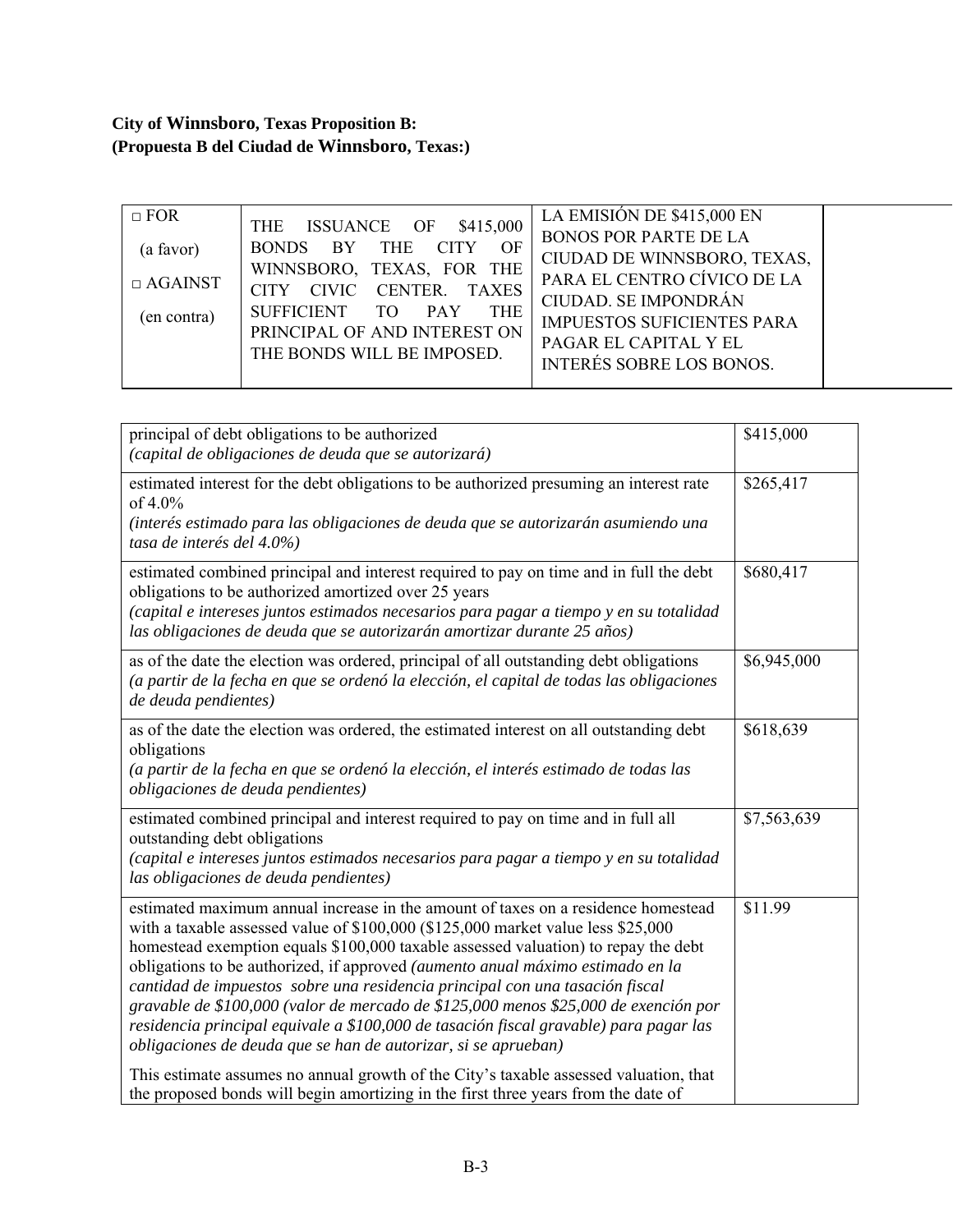issuance and will mature in 25 years or less, that the total payments including the outstanding bond payments will decline over time, that the State of Texas will pay a portion of the total bond payments and that the average interest on the bonds will be 4.00%, which is conservative to interest rates at the time the election was called. *(Esta estimación no supone un crecimiento anual de la tasación gravable imponible del Ciudad, que los bonos propuestos comenzarán a amortizarse en los primeros tres años a partir de la fecha de emisión y vencerán en 25 años o menos, y que los pagos totales, incluidos los pagos de bonos pendientes, disminuirán con el tiempo, que el Estado de Texas pagará una parte del total de los pagos de los bonos y que el interés promedio de los bonos será del 4.00%, lo cual es conservador para las tasas de interés al momento de la elección.)*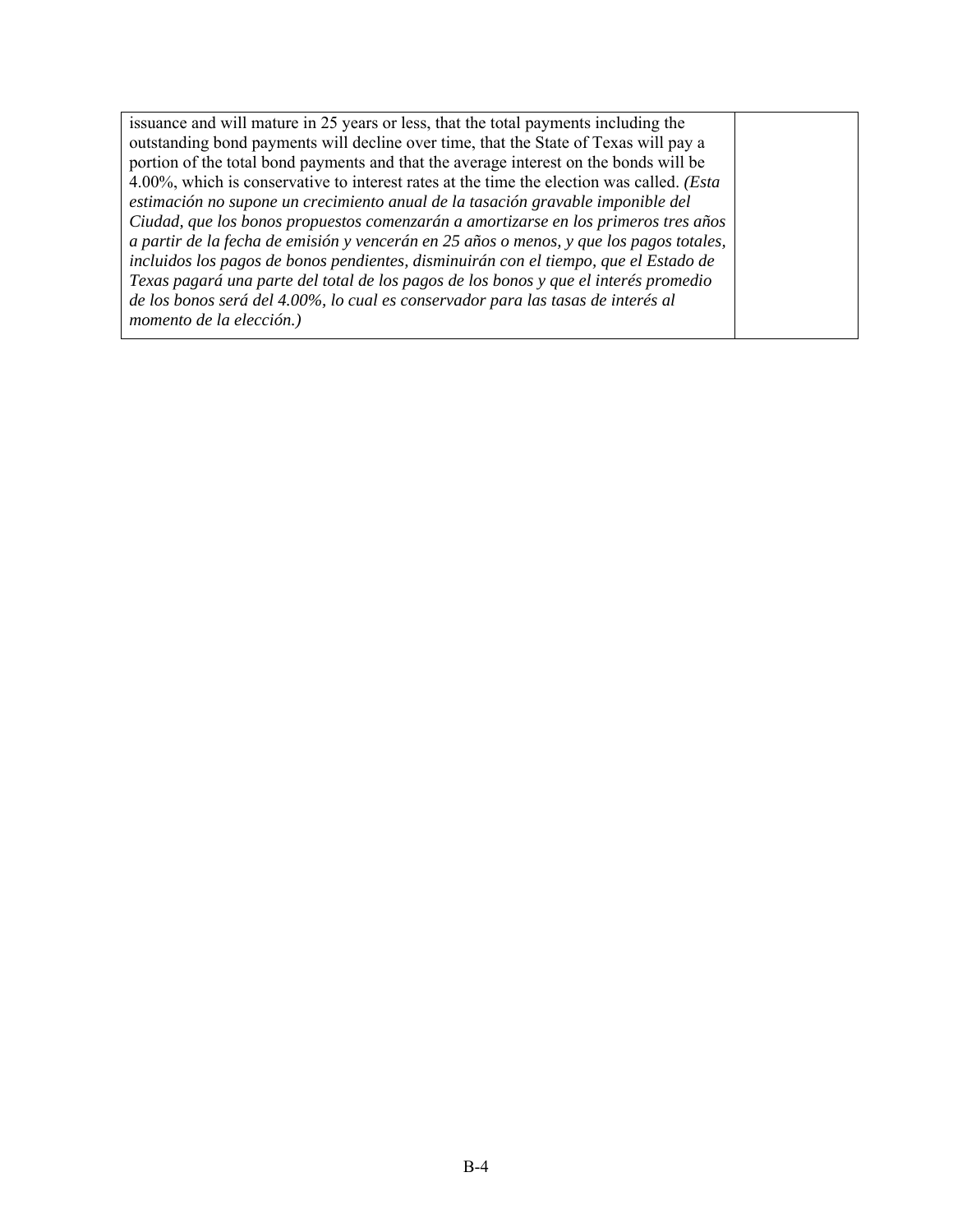# **City of Winnsboro, Texas Proposition C: (Propuesta C del Ciudad de Winnsboro, Texas:)**

| $\Box$ FOR     |                                       | THE ISSUANCE OF \$1,150,000 LA EMISIÓN DE \$1,150,000 EN BONOS |
|----------------|---------------------------------------|----------------------------------------------------------------|
|                | THE CITY<br><b>BONDS</b><br><b>BY</b> | OF   POR PARTE DE LA CIUDAD DE                                 |
| (a favor)      | WINNSBORO,<br>TEXAS,                  | FOR   WINNSBORO, TEXAS, PARA LA                                |
| $\Box$ AGAINST | MARKET STREET. TAXES                  | <b>CALLE DEL MERCADO. SE</b>                                   |
|                | PAY THE<br>SUFFICIENT TO              | <b>IMPONDRÁN IMPUESTOS</b>                                     |
| (en contra)    | PRINCIPAL OF AND INTEREST ON          | <b>SUFICIENTES PARA PAGAR EL</b>                               |
|                | THE BONDS WILL BE IMPOSED.            | CAPITAL Y EL INTERÉS SOBRE LOS                                 |
|                |                                       | BONOS.                                                         |
|                |                                       |                                                                |

| principal of debt obligations to be authorized<br>(capital de obligaciones de deuda que se autorizará)                                                                                                                                                                                                                                                                                                                                                                                                                                                                                                                                                                          | \$1,150,000 |
|---------------------------------------------------------------------------------------------------------------------------------------------------------------------------------------------------------------------------------------------------------------------------------------------------------------------------------------------------------------------------------------------------------------------------------------------------------------------------------------------------------------------------------------------------------------------------------------------------------------------------------------------------------------------------------|-------------|
| estimated interest for the debt obligations to be authorized presuming an interest rate<br>of 4.0%<br>(interés estimado para las obligaciones de deuda que se autorizarán asumiendo una<br>tasa de interés del 4.0%)                                                                                                                                                                                                                                                                                                                                                                                                                                                            | \$739,849   |
| estimated combined principal and interest required to pay on time and in full the debt<br>obligations to be authorized amortized over 25 years<br>(capital e intereses juntos estimados necesarios para pagar a tiempo y en su totalidad<br>las obligaciones de deuda que se autorizarán amortizar durante 25 años)                                                                                                                                                                                                                                                                                                                                                             | \$1,889,849 |
| as of the date the election was ordered, principal of all outstanding debt obligations<br>(a partir de la fecha en que se ordenó la elección, el capital de todas las obligaciones<br>de deuda pendientes)                                                                                                                                                                                                                                                                                                                                                                                                                                                                      | \$6,945,000 |
| as of the date the election was ordered, the estimated interest on all outstanding debt<br>obligations<br>(a partir de la fecha en que se ordenó la elección, el interés estimado de todas las<br>obligaciones de deuda pendientes)                                                                                                                                                                                                                                                                                                                                                                                                                                             | \$618,639   |
| estimated combined principal and interest required to pay on time and in full all<br>outstanding debt obligations<br>(capital e intereses juntos estimados necesarios para pagar a tiempo y en su totalidad<br>las obligaciones de deuda pendientes)                                                                                                                                                                                                                                                                                                                                                                                                                            | \$7,563,639 |
| estimated maximum annual increase in the amount of taxes on a residence homestead<br>with a taxable assessed value of \$100,000 (\$125,000 market value less \$25,000<br>homestead exemption equals \$100,000 taxable assessed valuation) to repay the debt<br>obligations to be authorized, if approved (aumento anual máximo estimado en la<br>cantidad de impuestos sobre una residencia principal con una tasación fiscal<br>gravable de \$100,000 (valor de mercado de \$125,000 menos \$25,000 de exención por<br>residencia principal equivale a \$100,000 de tasación fiscal gravable) para pagar las<br>obligaciones de deuda que se han de autorizar, si se aprueban) | \$33.29     |
| This estimate assumes no annual growth of the City's taxable assessed valuation, that<br>the proposed bonds will begin amortizing in the first three years from the date of                                                                                                                                                                                                                                                                                                                                                                                                                                                                                                     |             |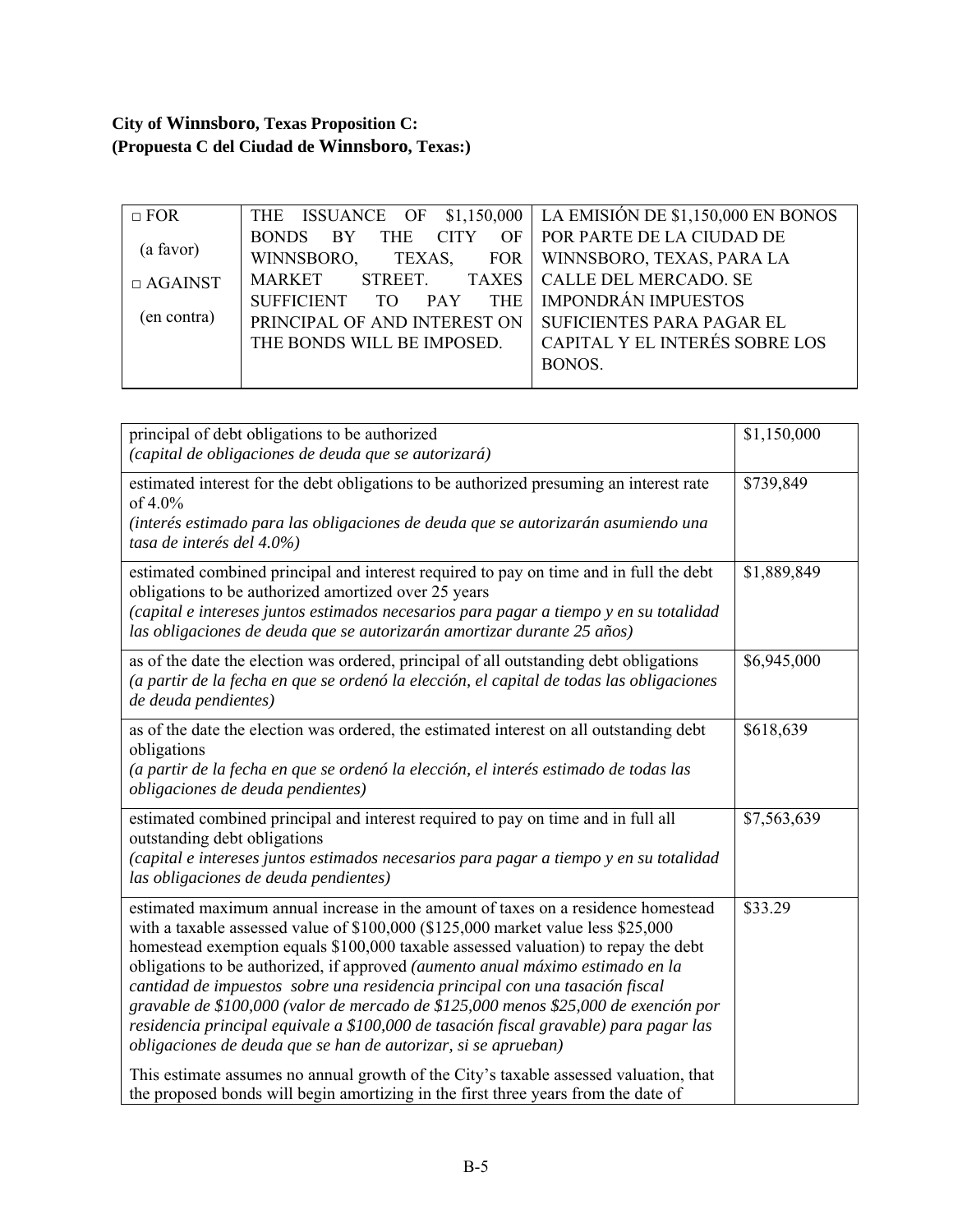issuance and will mature in 25 years or less, that the total payments including the outstanding bond payments will decline over time, that the State of Texas will pay a portion of the total bond payments and that the average interest on the bonds will be 4.00%, which is conservative to interest rates at the time the election was called. *(Esta estimación no supone un crecimiento anual de la tasación gravable imponible del Ciudad, que los bonos propuestos comenzarán a amortizarse en los primeros tres años a partir de la fecha de emisión y vencerán en 25 años o menos, y que los pagos totales, incluidos los pagos de bonos pendientes, disminuirán con el tiempo, que el Estado de Texas pagará una parte del total de los pagos de los bonos y que el interés promedio de los bonos será del 4.00%, lo cual es conservador para las tasas de interés al momento de la elección.)*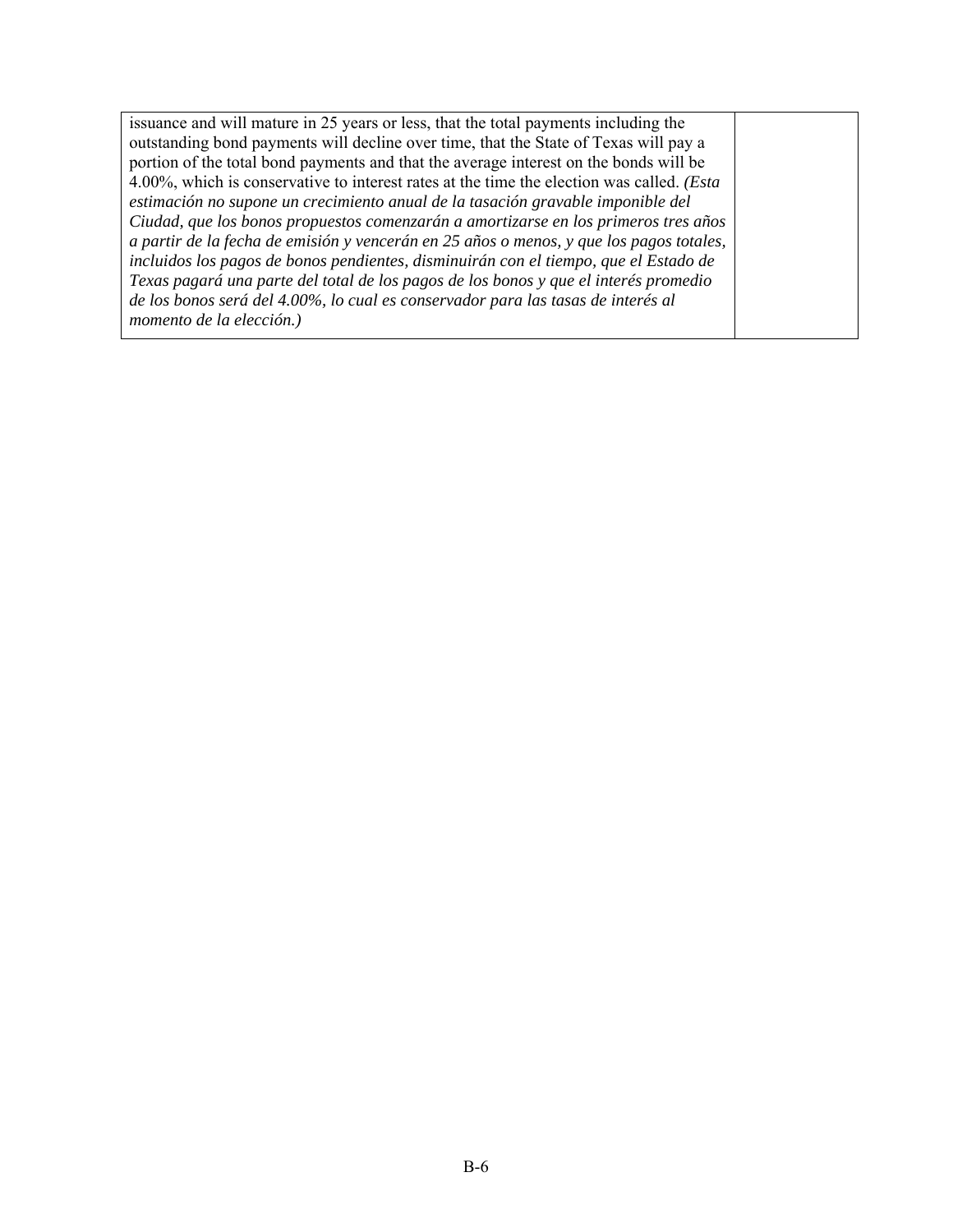**City of Winnsboro, Texas Proposition D: (Propuesta D del Ciudad de Winnsboro, Texas:)** 

| $\Box$ FOR     | THE ISSUANCE OF \$525,000    | LA EMISIÓN DE \$525,000 EN BONOS |
|----------------|------------------------------|----------------------------------|
|                | <b>BONDS BY THE CITY OF</b>  | POR PARTE DE LA CIUDAD DE        |
| (a favor)      | WINNSBORO, TEXAS, FOR THE    | WINNSBORO, TEXAS, PARA EL        |
| $\Box$ AGAINST | <b>FARMERS MARKET. TAXES</b> | MERCADO DE AGRICULTORES. SE      |
|                | SUFFICIENT TO PAY THE        | <b>IMPONDRÁN IMPUESTOS</b>       |
| (en contra)    | PRINCIPAL OF AND INTEREST ON | SUFICIENTES PARA PAGAR EL        |
|                | THE BONDS WILL BE IMPOSED.   | CAPITAL Y EL INTERÉS SOBRE LOS   |
|                |                              | BONOS.                           |
|                |                              |                                  |

| principal of debt obligations to be authorized<br>(capital de obligaciones de deuda que se autorizará)                                                                                                                                                                                                                                                                                                                                                                                                                                                                                                                                                                          | \$525,000   |
|---------------------------------------------------------------------------------------------------------------------------------------------------------------------------------------------------------------------------------------------------------------------------------------------------------------------------------------------------------------------------------------------------------------------------------------------------------------------------------------------------------------------------------------------------------------------------------------------------------------------------------------------------------------------------------|-------------|
| estimated interest for the debt obligations to be authorized presuming an interest rate<br>of $4.0\%$<br>(interés estimado para las obligaciones de deuda que se autorizarán asumiendo una<br>tasa de interés del 4.0%)                                                                                                                                                                                                                                                                                                                                                                                                                                                         | \$336,416   |
| estimated combined principal and interest required to pay on time and in full the debt<br>obligations to be authorized amortized over 25 years<br>(capital e intereses juntos estimados necesarios para pagar a tiempo y en su totalidad<br>las obligaciones de deuda que se autorizarán amortizar durante 25 años)                                                                                                                                                                                                                                                                                                                                                             | \$861,416   |
| as of the date the election was ordered, principal of all outstanding debt obligations<br>(a partir de la fecha en que se ordenó la elección, el capital de todas las obligaciones<br>de deuda pendientes)                                                                                                                                                                                                                                                                                                                                                                                                                                                                      | \$6,945,000 |
| as of the date the election was ordered, the estimated interest on all outstanding debt<br>obligations<br>(a partir de la fecha en que se ordenó la elección, el interés estimado de todas las<br>obligaciones de deuda pendientes)                                                                                                                                                                                                                                                                                                                                                                                                                                             | \$618,639   |
| estimated combined principal and interest required to pay on time and in full all<br>outstanding debt obligations<br>(capital e intereses juntos estimados necesarios para pagar a tiempo y en su totalidad<br>las obligaciones de deuda pendientes)                                                                                                                                                                                                                                                                                                                                                                                                                            | \$7,563,639 |
| estimated maximum annual increase in the amount of taxes on a residence homestead<br>with a taxable assessed value of \$100,000 (\$125,000 market value less \$25,000<br>homestead exemption equals \$100,000 taxable assessed valuation) to repay the debt<br>obligations to be authorized, if approved (aumento anual máximo estimado en la<br>cantidad de impuestos sobre una residencia principal con una tasación fiscal<br>gravable de \$100,000 (valor de mercado de \$125,000 menos \$25,000 de exención por<br>residencia principal equivale a \$100,000 de tasación fiscal gravable) para pagar las<br>obligaciones de deuda que se han de autorizar, si se aprueban) | \$15.18     |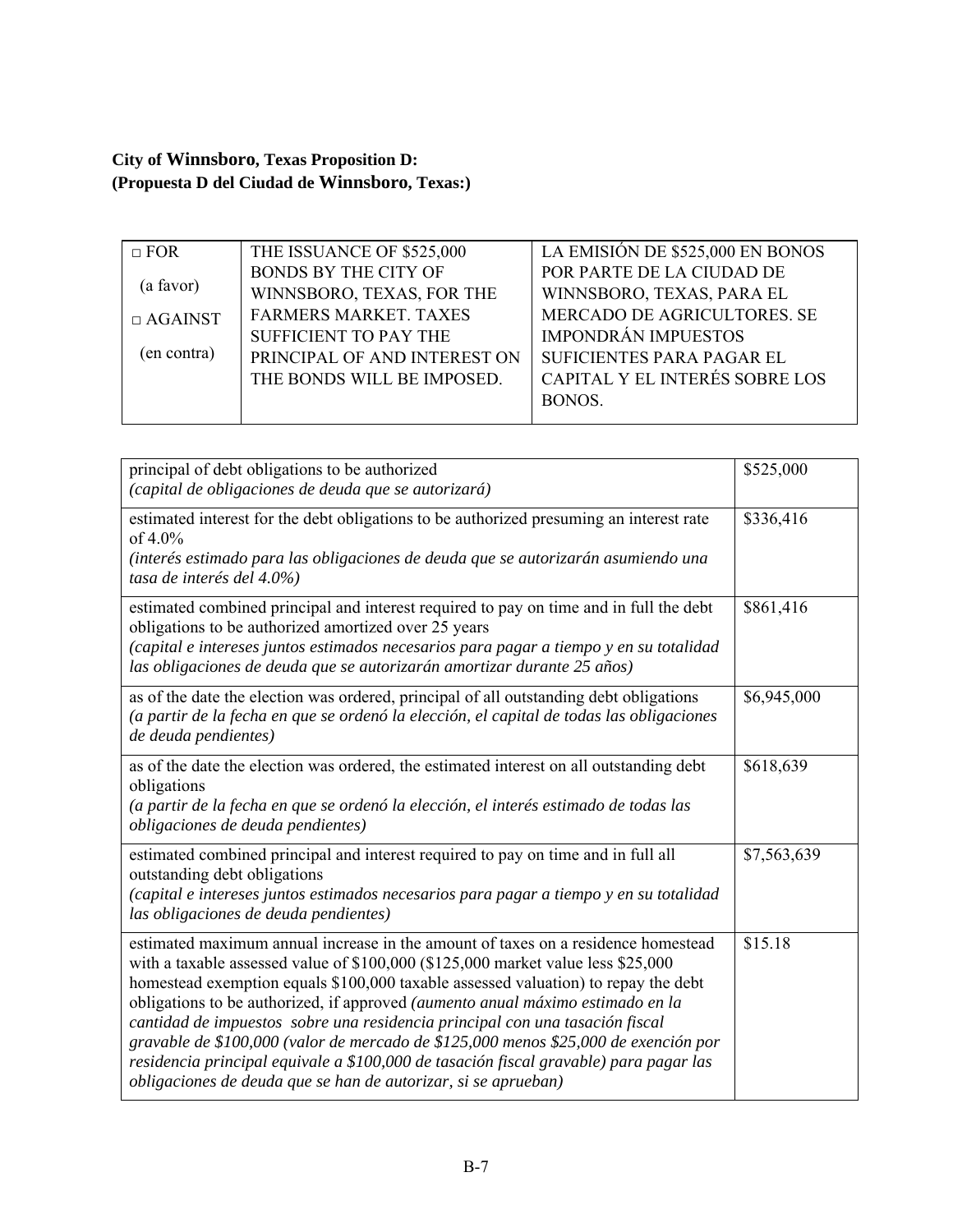This estimate assumes no annual growth of the City's taxable assessed valuation, that the proposed bonds will begin amortizing in the first three years from the date of issuance and will mature in 25 years or less, that the total payments including the outstanding bond payments will decline over time, that the State of Texas will pay a portion of the total bond payments and that the average interest on the bonds will be 4.00%, which is conservative to interest rates at the time the election was called. *(Esta estimación no supone un crecimiento anual de la tasación gravable imponible del Ciudad, que los bonos propuestos comenzarán a amortizarse en los primeros tres años a partir de la fecha de emisión y vencerán en 25 años o menos, y que los pagos totales, incluidos los pagos de bonos pendientes, disminuirán con el tiempo, que el Estado de Texas pagará una parte del total de los pagos de los bonos y que el interés promedio de los bonos será del 4.00%, lo cual es conservador para las tasas de interés al momento de la elección.)*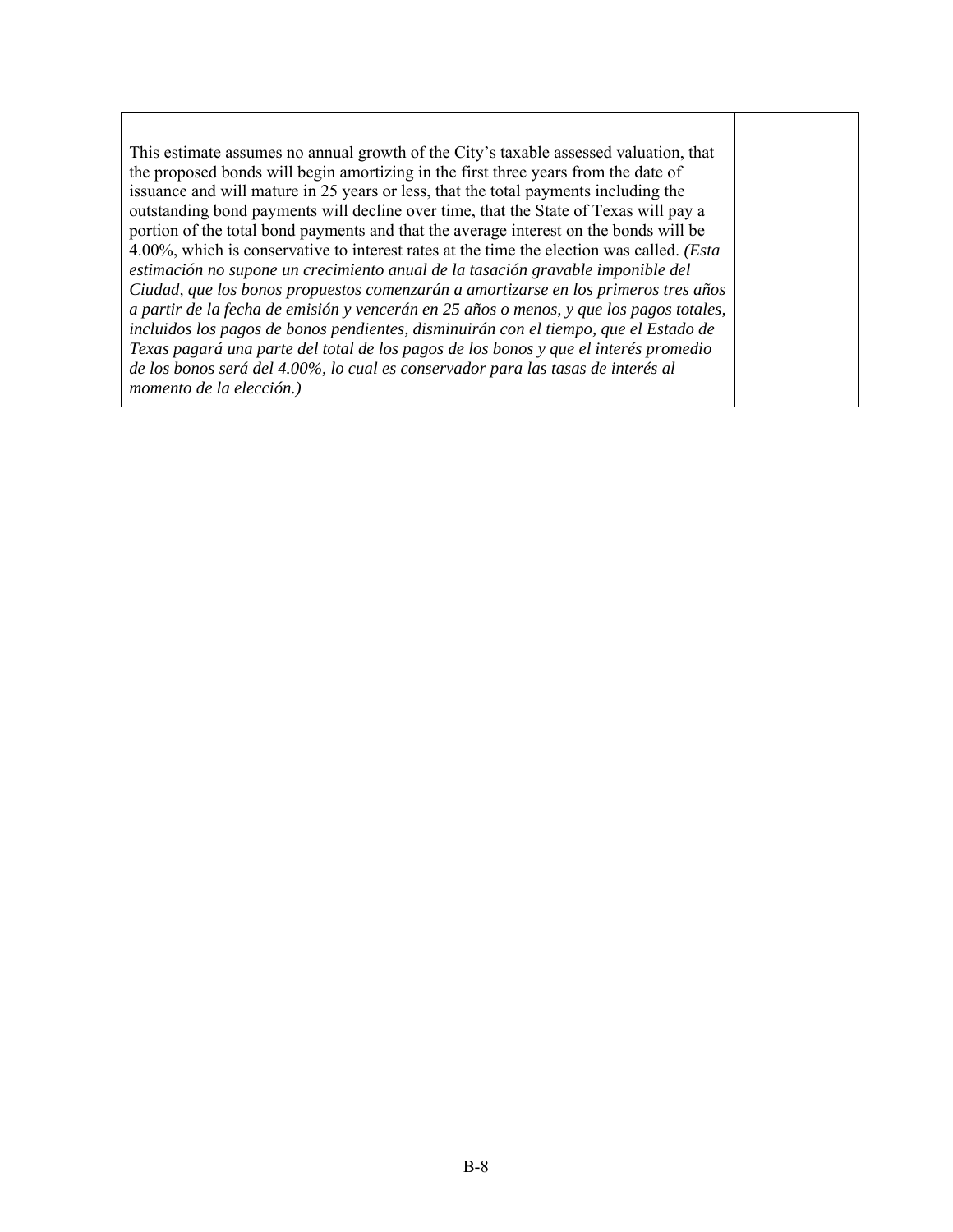# **City of Winnsboro, Texas Proposition E: (Propuesta E del Ciudad de Winnsboro, Texas:)**

| $\Box$ FOR     | ISSUANCE OF<br>\$5,590,000<br><b>THE</b>                     | LA EMISIÓN DE \$5,590,000 EN BONOS |
|----------------|--------------------------------------------------------------|------------------------------------|
|                | <b>CITY</b><br><b>BONDS</b><br><b>BY</b><br><b>THE</b><br>OF | POR PARTE DE LA CIUDAD DE          |
| (a favor)      | WINNSBORO,<br>TEXAS,<br><b>FOR</b>                           | WINNSBORO, TEXAS, PARA             |
| $\Box$ AGAINST | TRANSPORTATION PROJECTS TO                                   | PROYECTOS DE TRANSPORTE QUE        |
|                | <b>INCLUDE</b><br>STREETS,<br>ROADS,                         | INCLUYEN CALLES, CAMINOS.          |
| (en contra)    | BRIDGES, INTERSECTIONS, AND                                  | PUENTES, INTERSECCIONES Y          |
|                | <b>TRANSPORTATION</b><br><b>OTHER</b>                        | OTRAS INSTALCIONES DE              |
|                | FACILITIES. TAXES SUFFICIENT                                 | TRANSPORTES. SE IMPONDRÁN          |
|                | TO PAY THE PRINCIPAL OF AND                                  | <b>IMPUESTOS SUFICIENTES PARA</b>  |
|                | <b>INTEREST ON THE BONDS WILL BE</b>                         | PAGAR EL CAPITAL Y EL INTERÉS      |
|                | <b>IMPOSED.</b>                                              | SOBRE LOS BONOS.                   |
|                |                                                              |                                    |

| principal of debt obligations to be authorized<br>(capital de obligaciones de deuda que se autorizará)                                                                                                                                                                                                                                                                                                                                                                                                               | \$5,590,000 |
|----------------------------------------------------------------------------------------------------------------------------------------------------------------------------------------------------------------------------------------------------------------------------------------------------------------------------------------------------------------------------------------------------------------------------------------------------------------------------------------------------------------------|-------------|
| estimated interest for the debt obligations to be authorized presuming an interest rate<br>of $4.0\%$<br>(interés estimado para las obligaciones de deuda que se autorizarán asumiendo una<br>tasa de interés del 4.0%)                                                                                                                                                                                                                                                                                              | \$3,599,052 |
| estimated combined principal and interest required to pay on time and in full the debt<br>obligations to be authorized amortized over 25 years<br>(capital e intereses juntos estimados necesarios para pagar a tiempo y en su totalidad<br>las obligaciones de deuda que se autorizarán amortizar durante 25 años)                                                                                                                                                                                                  | \$9,189,052 |
| as of the date the election was ordered, principal of all outstanding debt obligations<br>(a partir de la fecha en que se ordenó la elección, el capital de todas las obligaciones<br>de deuda pendientes)                                                                                                                                                                                                                                                                                                           | \$6,945,000 |
| as of the date the election was ordered, the estimated interest on all outstanding debt<br>obligations<br>(a partir de la fecha en que se ordenó la elección, el interés estimado de todas las<br>obligaciones de deuda pendientes)                                                                                                                                                                                                                                                                                  | \$618,639   |
| estimated combined principal and interest required to pay on time and in full all<br>outstanding debt obligations<br>(capital e intereses juntos estimados necesarios para pagar a tiempo y en su totalidad<br>las obligaciones de deuda pendientes)                                                                                                                                                                                                                                                                 | \$7,563,639 |
| estimated maximum annual increase in the amount of taxes on a residence homestead<br>with a taxable assessed value of \$100,000 (\$125,000 market value less \$25,000<br>homestead exemption equals \$100,000 taxable assessed valuation) to repay the debt<br>obligations to be authorized, if approved (aumento anual máximo estimado en la<br>cantidad de impuestos sobre una residencia principal con una tasación fiscal<br>gravable de \$100,000 (valor de mercado de \$125,000 menos \$25,000 de exención por | \$161.89    |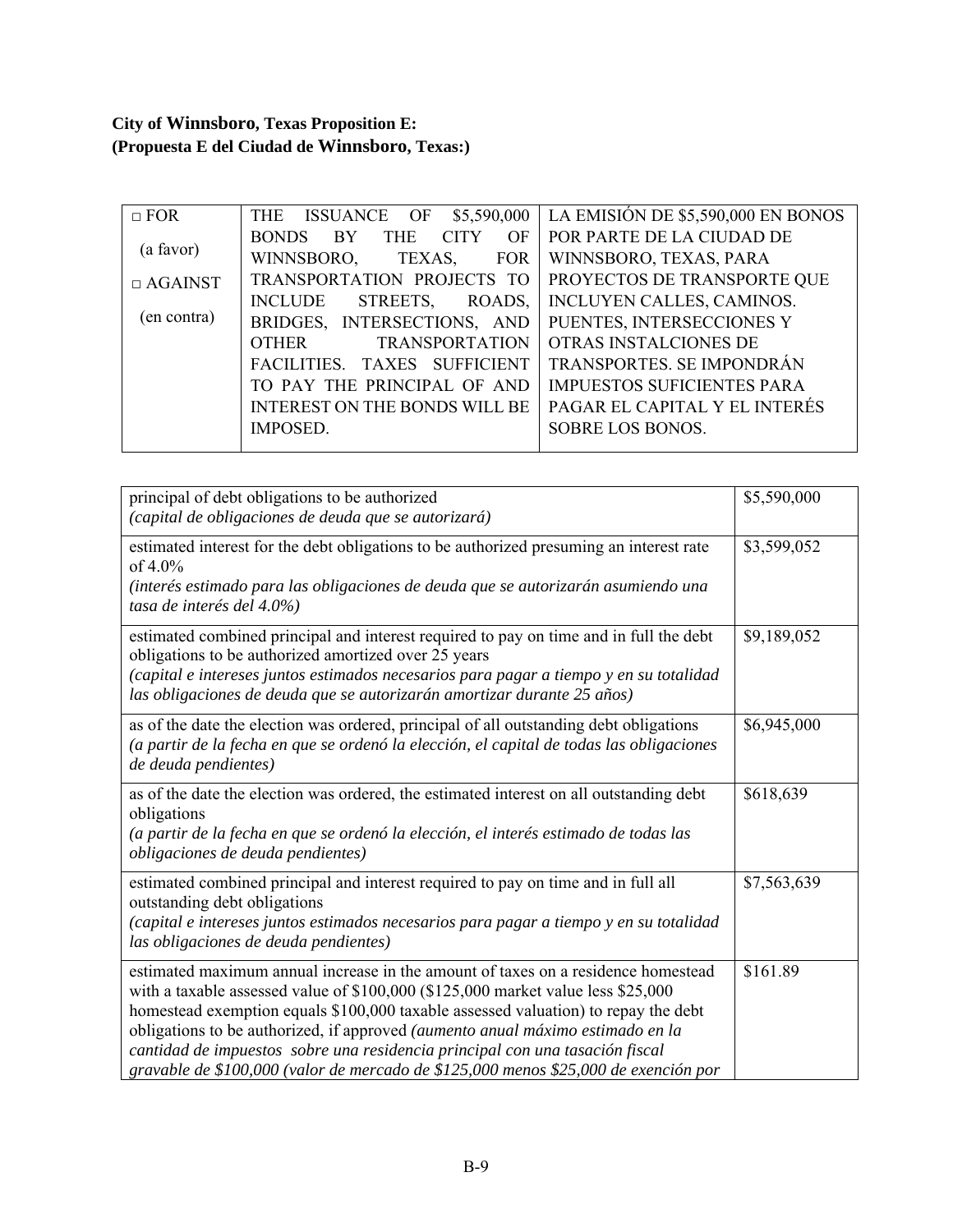*residencia principal equivale a \$100,000 de tasación fiscal gravable) para pagar las obligaciones de deuda que se han de autorizar, si se aprueban)* 

This estimate assumes no annual growth of the City's taxable assessed valuation, that the proposed bonds will begin amortizing in the first three years from the date of issuance and will mature in 25 years or less, that the total payments including the outstanding bond payments will decline over time, that the State of Texas will pay a portion of the total bond payments and that the average interest on the bonds will be 4.00%, which is conservative to interest rates at the time the election was called. *(Esta estimación no supone un crecimiento anual de la tasación gravable imponible del Ciudad, que los bonos propuestos comenzarán a amortizarse en los primeros tres años a partir de la fecha de emisión y vencerán en 25 años o menos, y que los pagos totales, incluidos los pagos de bonos pendientes, disminuirán con el tiempo, que el Estado de Texas pagará una parte del total de los pagos de los bonos y que el interés promedio de los bonos será del 4.00%, lo cual es conservador para las tasas de interés al momento de la elección.)*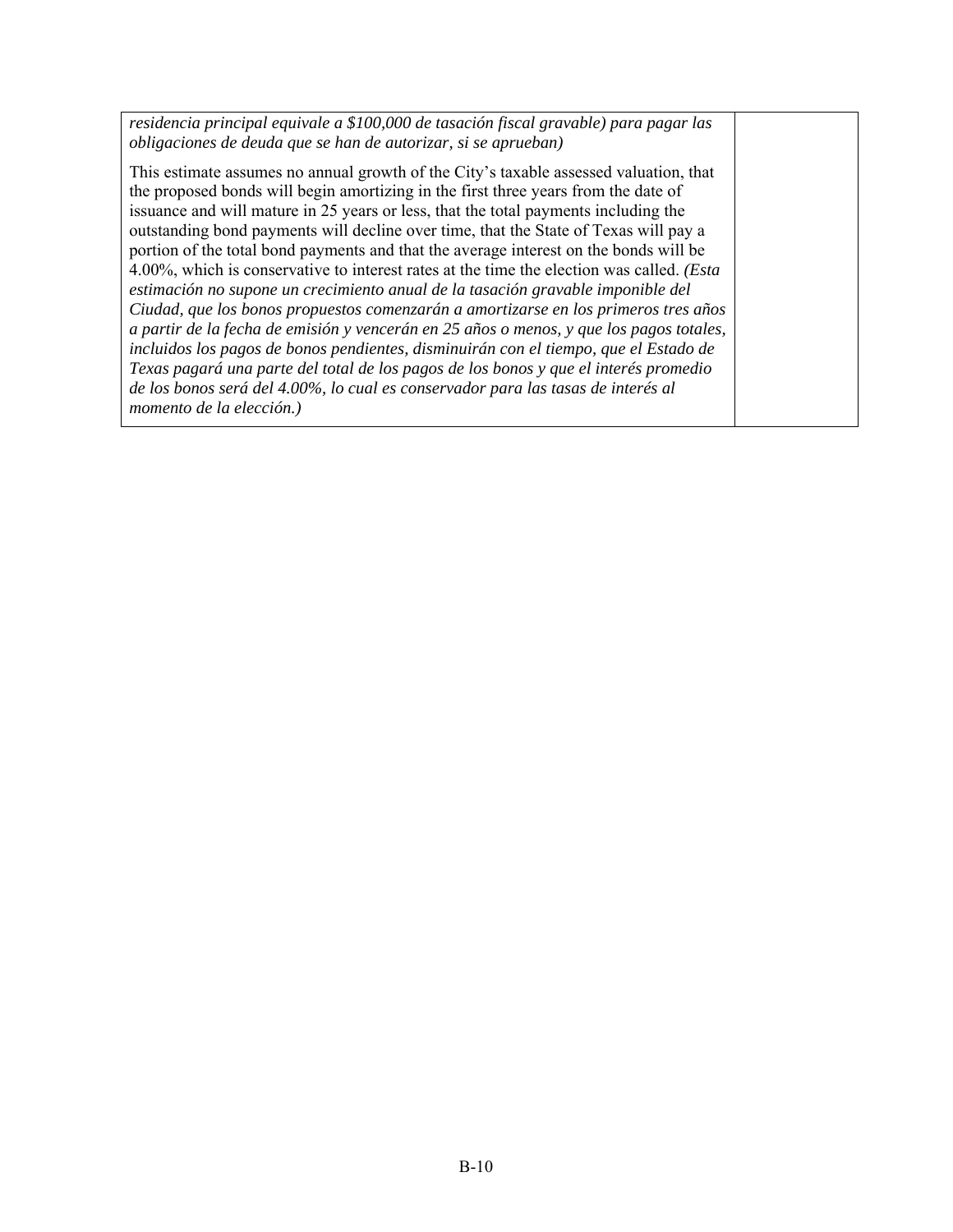**City of Winnsboro, Texas Proposition F: (Propuesta F del Ciudad de Winnsboro, Texas:)** 

| $\Box$ FOR     |                                                        | THE ISSUANCE OF \$1,180,000 LA EMISIÓN DE \$1,180,000 EN BONOS |
|----------------|--------------------------------------------------------|----------------------------------------------------------------|
|                | BONDS BY THE CITY OF POR PARTE DE LA CIUDAD DE         |                                                                |
| (a favor)      | WINNSBORO, TEXAS, FOR CITY   WINNSBORO, TEXAS, PARA LA |                                                                |
| $\Box$ AGAINST |                                                        | HALL LOCATED AT 501 S. MAIN   ALACALDÍA EN 501 S. MAIN STREET. |
|                | STREET. TAXES SUFFICIENT TO   SE IMPONDRÁN IMPUESTOS   |                                                                |
| (en contra)    | PAY THE PRINCIPAL OF AND SUFICIENTES PARA PAGAR EL     |                                                                |
|                | INTEREST ON THE BONDS WILL                             | CAPITAL Y EL INTERÉS SOBRE LOS                                 |
|                | BE IMPOSED.                                            | BONOS.                                                         |
|                |                                                        |                                                                |

| principal of debt obligations to be authorized<br>(capital de obligaciones de deuda que se autorizará)                                                                                                                                                                                                                                                                                                                                                                                                                                                                                                                                                                          | \$1,180,000 |
|---------------------------------------------------------------------------------------------------------------------------------------------------------------------------------------------------------------------------------------------------------------------------------------------------------------------------------------------------------------------------------------------------------------------------------------------------------------------------------------------------------------------------------------------------------------------------------------------------------------------------------------------------------------------------------|-------------|
| estimated interest for the debt obligations to be authorized presuming an interest rate<br>of 4.0%<br>(interés estimado para las obligaciones de deuda que se autorizarán asumiendo una<br>tasa de interés del 4.0%)                                                                                                                                                                                                                                                                                                                                                                                                                                                            | \$759,888   |
| estimated combined principal and interest required to pay on time and in full the debt<br>obligations to be authorized amortized over 25 years<br>(capital e intereses juntos estimados necesarios para pagar a tiempo y en su totalidad<br>las obligaciones de deuda que se autorizarán amortizar durante 25 años)                                                                                                                                                                                                                                                                                                                                                             | \$1,939,888 |
| as of the date the election was ordered, principal of all outstanding debt obligations<br>(a partir de la fecha en que se ordenó la elección, el capital de todas las obligaciones<br>de deuda pendientes)                                                                                                                                                                                                                                                                                                                                                                                                                                                                      | \$6,945,000 |
| as of the date the election was ordered, the estimated interest on all outstanding debt<br>obligations<br>(a partir de la fecha en que se ordenó la elección, el interés estimado de todas las<br>obligaciones de deuda pendientes)                                                                                                                                                                                                                                                                                                                                                                                                                                             | \$618,639   |
| estimated combined principal and interest required to pay on time and in full all<br>outstanding debt obligations<br>(capital e intereses juntos estimados necesarios para pagar a tiempo y en su totalidad<br>las obligaciones de deuda pendientes)                                                                                                                                                                                                                                                                                                                                                                                                                            | \$7,563,639 |
| estimated maximum annual increase in the amount of taxes on a residence homestead<br>with a taxable assessed value of \$100,000 (\$125,000 market value less \$25,000<br>homestead exemption equals \$100,000 taxable assessed valuation) to repay the debt<br>obligations to be authorized, if approved (aumento anual máximo estimado en la<br>cantidad de impuestos sobre una residencia principal con una tasación fiscal<br>gravable de \$100,000 (valor de mercado de \$125,000 menos \$25,000 de exención por<br>residencia principal equivale a \$100,000 de tasación fiscal gravable) para pagar las<br>obligaciones de deuda que se han de autorizar, si se aprueban) | \$34.18     |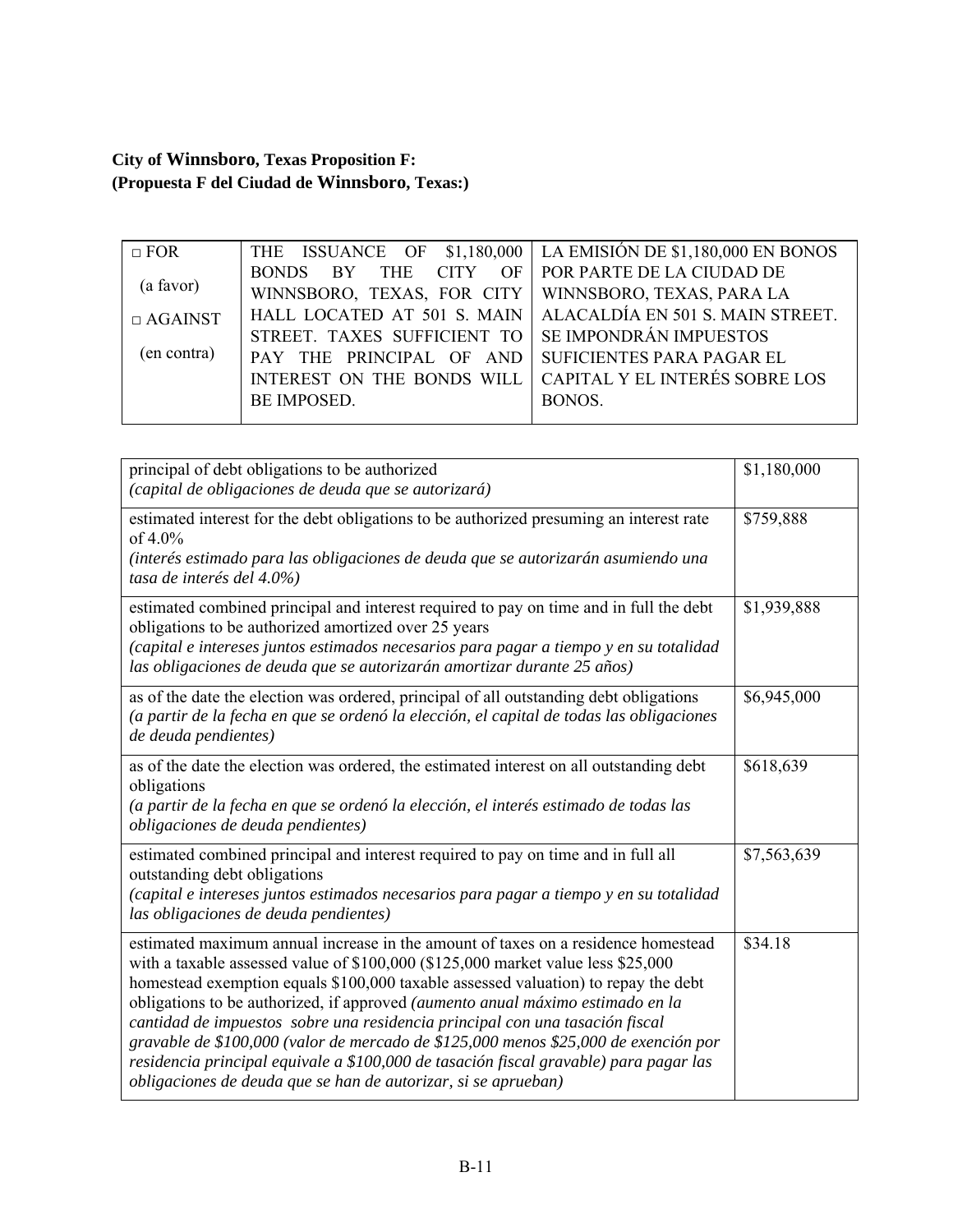This estimate assumes no annual growth of the City's taxable assessed valuation, that the proposed bonds will begin amortizing in the first three years from the date of issuance and will mature in 25 years or less, that the total payments including the outstanding bond payments will decline over time, that the State of Texas will pay a portion of the total bond payments and that the average interest on the bonds will be 4.00%, which is conservative to interest rates at the time the election was called. *(Esta estimación no supone un crecimiento anual de la tasación gravable imponible del Ciudad, que los bonos propuestos comenzarán a amortizarse en los primeros tres años a partir de la fecha de emisión y vencerán en 25 años o menos, y que los pagos totales, incluidos los pagos de bonos pendientes, disminuirán con el tiempo, que el Estado de Texas pagará una parte del total de los pagos de los bonos y que el interés promedio de los bonos será del 4.00%, lo cual es conservador para las tasas de interés al momento de la elección.)*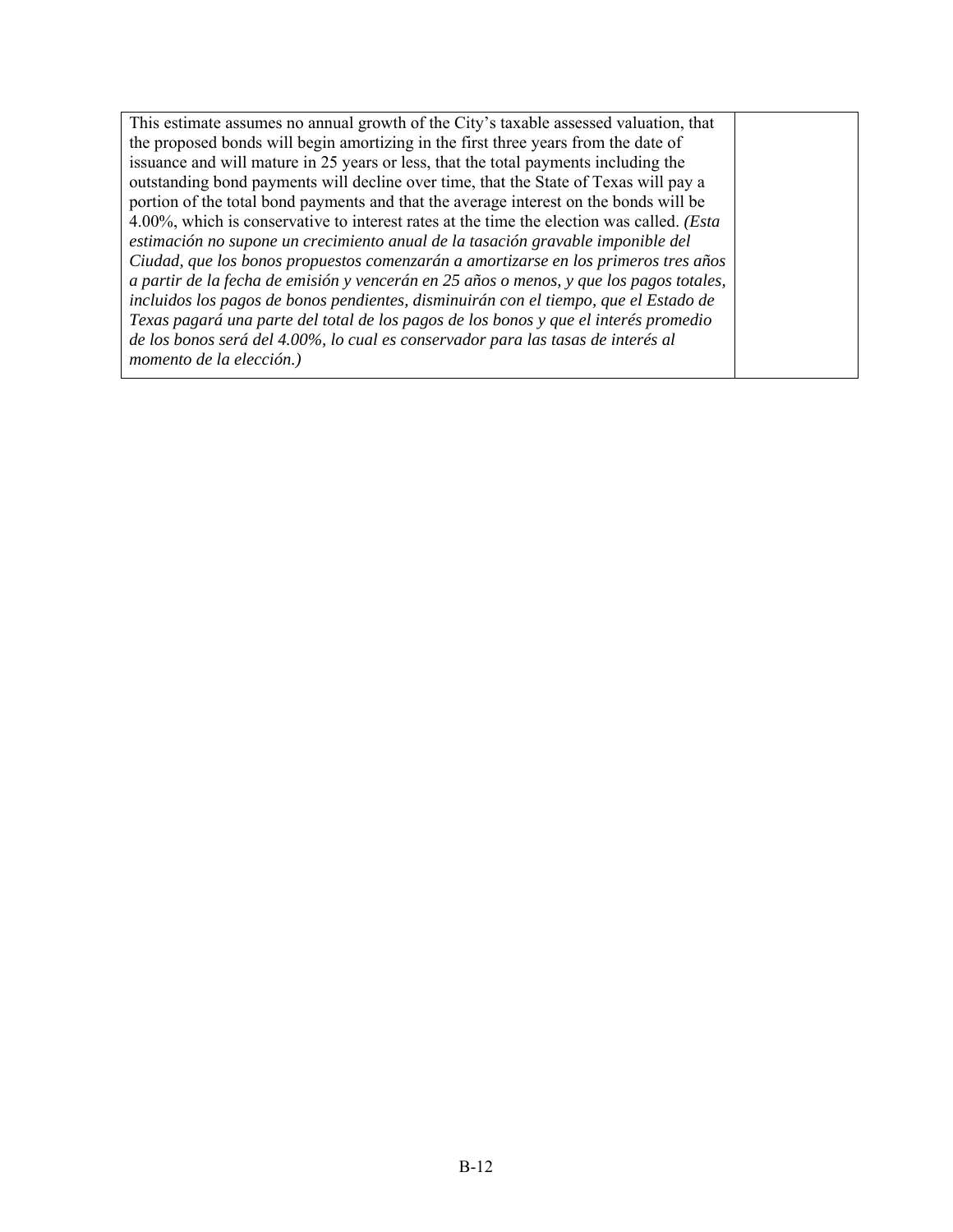# **City of Winnsboro, Texas Proposition G: (Propuesta G del Ciudad de Winnsboro, Texas:)**

| $\Box$ FOR<br>(a favor)<br>$\Box$ AGAINST<br>(en contra) | <b>ISSUANCE OF \$795,000</b><br>THE<br>THE<br>CITY<br><b>BONDS</b><br>BY<br>OF<br>WINNSBORO, TEXAS, FOR THE<br>CITY ANNEX BUILDING LOCATED<br>AT 101 N. MAIN STREET. TAXES<br>SUFFICIENT TO PAY<br><b>THE</b><br>PRINCIPAL OF AND INTEREST ON<br>THE BONDS WILL BE IMPOSED. | LA EMISIÓN DE \$795,000 EN BONOS<br>POR PARTE DE LA CIUDAD DE<br>WINNSBORO, TEXAS, PARA EL<br>EDIFICIO ANEXO DE LA CIUDAD<br>EN 101 N. MAIN STREET. SE<br>IMPONDRÁN IMPUESTOS<br>SUFICIENTES PARA PAGAR EL |
|----------------------------------------------------------|-----------------------------------------------------------------------------------------------------------------------------------------------------------------------------------------------------------------------------------------------------------------------------|------------------------------------------------------------------------------------------------------------------------------------------------------------------------------------------------------------|
|                                                          |                                                                                                                                                                                                                                                                             | CAPITAL Y EL INTERÉS SOBRE LOS<br>BONOS.                                                                                                                                                                   |

| principal of debt obligations to be authorized<br>(capital de obligaciones de deuda que se autorizará)                                                                                                                                                                                                                            | \$795,000   |
|-----------------------------------------------------------------------------------------------------------------------------------------------------------------------------------------------------------------------------------------------------------------------------------------------------------------------------------|-------------|
| estimated interest for the debt obligations to be authorized presuming an<br>interest rate of $4.0\%$<br>(interés estimado para las obligaciones de deuda que se autorizarán<br>asumiendo una tasa de interés del 4.0%)                                                                                                           | \$511,591   |
| estimated combined principal and interest required to pay on time and in full<br>the debt obligations to be authorized amortized over 25 years<br>(capital e intereses juntos estimados necesarios para pagar a tiempo y en su<br>totalidad las obligaciones de deuda que se autorizarán amortizar durante 25<br>$a\tilde{n}$ os) | \$1,306,591 |
| as of the date the election was ordered, principal of all outstanding debt<br>obligations<br>(a partir de la fecha en que se ordenó la elección, el capital de todas las<br>obligaciones de deuda pendientes)                                                                                                                     | \$6,945,000 |
| as of the date the election was ordered, the estimated interest on all outstanding<br>debt obligations<br>(a partir de la fecha en que se ordenó la elección, el interés estimado de todas<br>las obligaciones de deuda pendientes)                                                                                               | \$618,639   |
| estimated combined principal and interest required to pay on time and in full all<br>outstanding debt obligations<br>(capital e intereses juntos estimados necesarios para pagar a tiempo y en su<br>totalidad las obligaciones de deuda pendientes)                                                                              | \$7,563,639 |
| estimated maximum annual increase in the amount of taxes on a residence homestead<br>with a taxable assessed value of \$100,000 (\$125,000 market value less \$25,000                                                                                                                                                             | \$23.02     |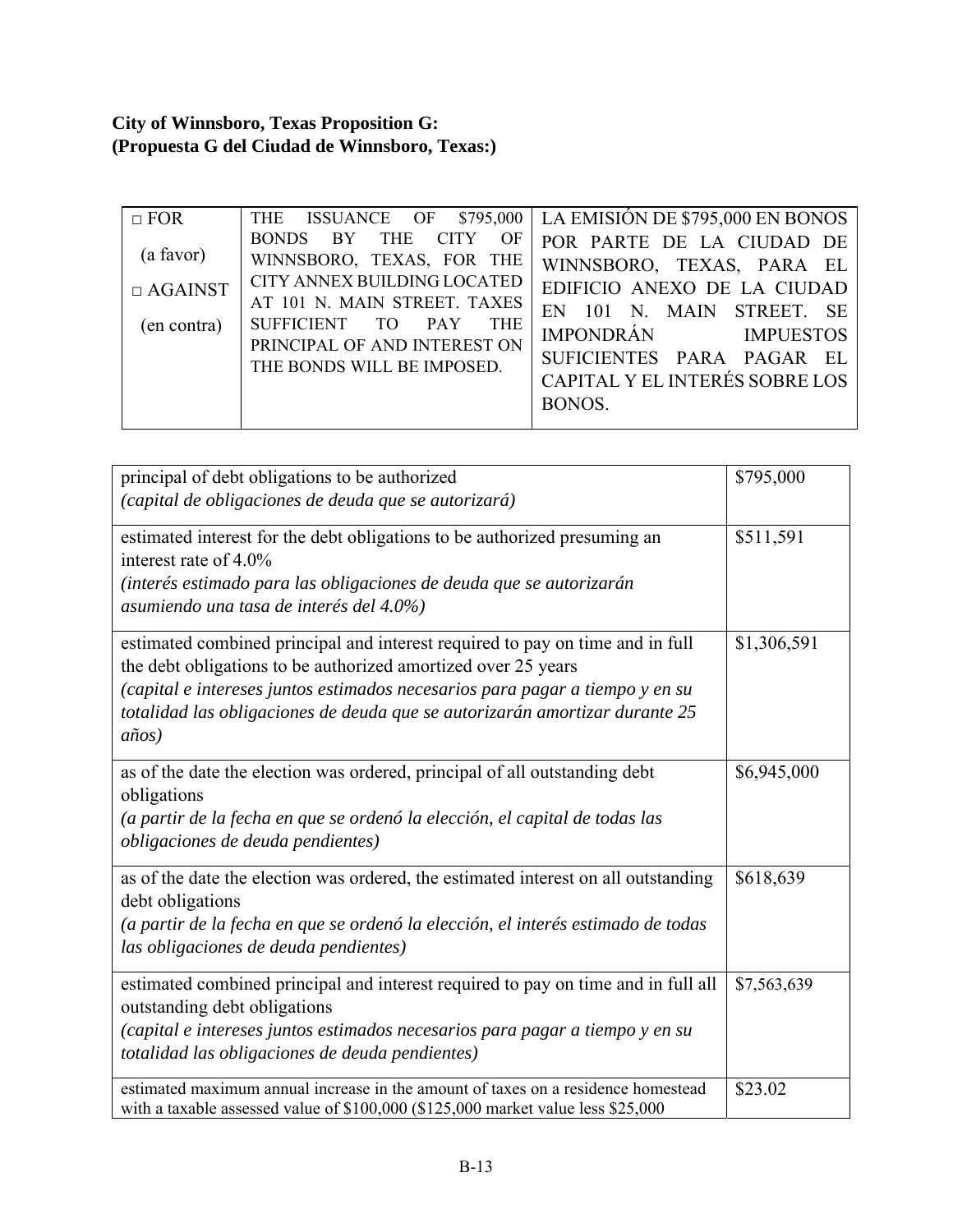homestead exemption equals \$100,000 taxable assessed valuation) to repay the debt obligations to be authorized, if approved *(aumento anual máximo estimado en la cantidad de impuestos sobre una residencia principal con una tasación fiscal gravable de \$100,000 (valor de mercado de \$125,000 menos \$25,000 de exención por residencia principal equivale a \$100,000 de tasación fiscal gravable) para pagar las obligaciones de deuda que se han de autorizar, si se aprueban)* 

This estimate assumes no annual growth of the City's taxable assessed valuation, that the proposed bonds will begin amortizing in the first three years from the date of issuance and will mature in 25 years or less, that the total payments including the outstanding bond payments will decline over time, that the State of Texas will pay a portion of the total bond payments and that the average interest on the bonds will be 4.00%, which is conservative to interest rates at the time the election was called. *(Esta estimación no supone un crecimiento anual de la tasación gravable imponible del Ciudad, que los bonos propuestos comenzarán a amortizarse en los primeros tres años a partir de la fecha de emisión y vencerán en 25 años o menos, y que los pagos totales, incluidos los pagos de bonos pendientes, disminuirán con el tiempo, que el Estado de Texas pagará una parte del total de los pagos de los bonos y que el interés promedio de los bonos será del 4.00%, lo cual es conservador para las tasas de interés al momento de la elección.)*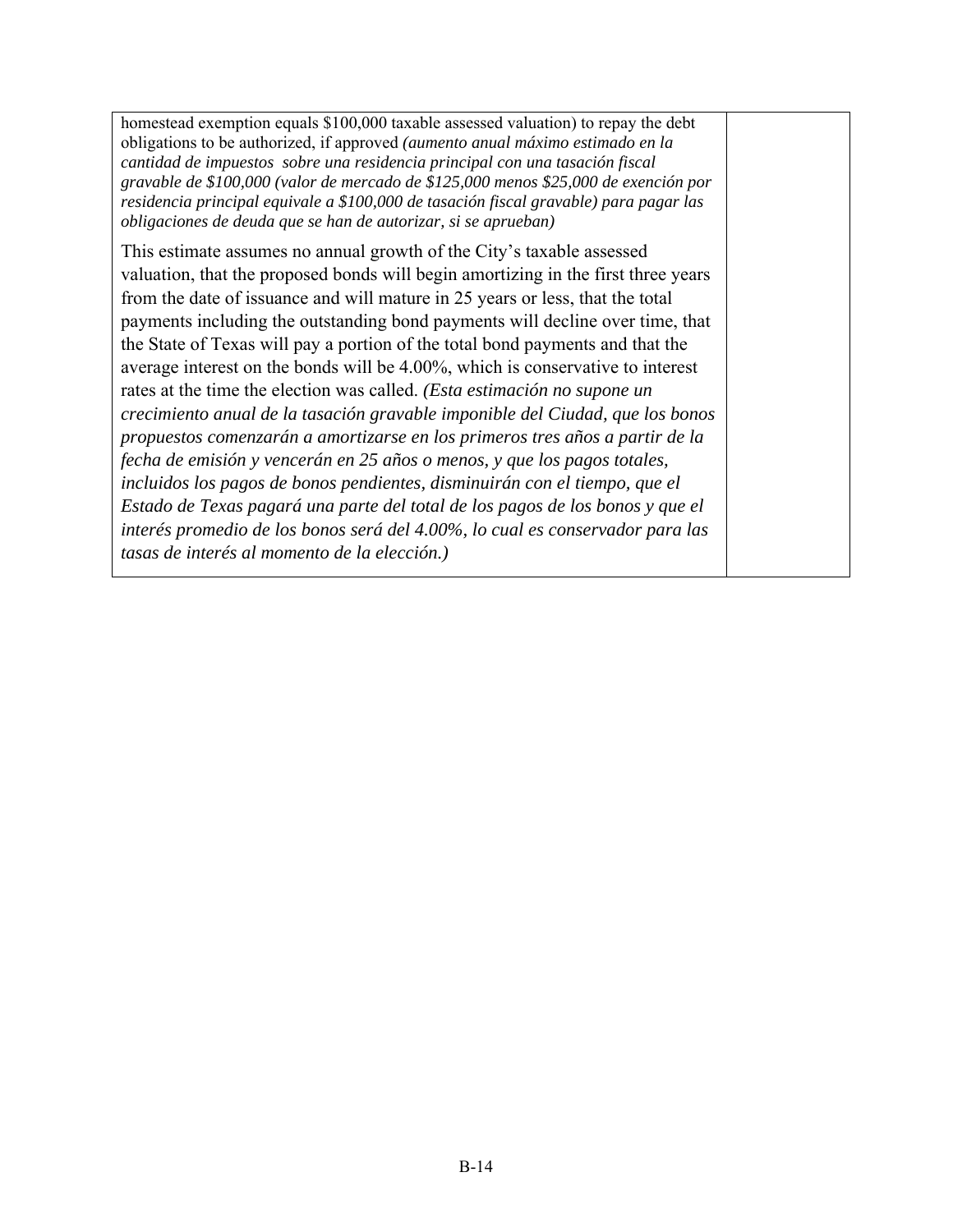# **City of Winnsboro, Texas Proposition H: (Propuesta H del Ciudad de Winnsboro, Texas:)**

| $\Box$ FOR     | <b>THE</b>                                | ISSUANCE OF $$985,000$ LA EMISIÓN DE $$985,000$ EN BONOS  |
|----------------|-------------------------------------------|-----------------------------------------------------------|
|                | THE CITY<br><b>BONDS</b><br><b>BY</b>     | OF   POR PARTE DE LA CIUDAD DE                            |
| (a favor)      | WINNSBORO, TEXAS, FOR THE                 | WINNSBORO, TEXAS, PARA EL                                 |
| $\Box$ AGAINST |                                           | ANIMAL SHELTER LOCATED AT   REFUGIO PARA ANIMALES UBICADO |
|                | LANE TAXES<br>835<br><b>HOPE</b>          | EN 835 HOPE LANE. SE IMPONDRÁN                            |
| (en contra)    | SUFFICIENT TO<br><b>THE</b><br><b>PAY</b> | <b>IMPUESTOS SUFICIENTES PARA</b>                         |
|                | PRINCIPAL OF AND INTEREST ON              | PAGAR EL CAPITAL Y EL INTERÉS                             |
|                | THE BONDS WILL BE IMPOSED.                | SOBRE LOS BONOS.                                          |
|                |                                           |                                                           |

| principal of debt obligations to be authorized<br>(capital de obligaciones de deuda que se autorizará)                                                                                                                                                                                                                                                                                                                                                                                                                                                                                                                                                                          | \$985,000   |
|---------------------------------------------------------------------------------------------------------------------------------------------------------------------------------------------------------------------------------------------------------------------------------------------------------------------------------------------------------------------------------------------------------------------------------------------------------------------------------------------------------------------------------------------------------------------------------------------------------------------------------------------------------------------------------|-------------|
| estimated interest for the debt obligations to be authorized presuming an interest rate<br>of 4.0%<br>(interés estimado para las obligaciones de deuda que se autorizarán asumiendo una<br>tasa de interés del 4.0%)                                                                                                                                                                                                                                                                                                                                                                                                                                                            | \$634,346   |
| estimated combined principal and interest required to pay on time and in full the debt<br>obligations to be authorized amortized over 25 years<br>(capital e intereses juntos estimados necesarios para pagar a tiempo y en su totalidad<br>las obligaciones de deuda que se autorizarán amortizar durante 25 años)                                                                                                                                                                                                                                                                                                                                                             | \$1,619,346 |
| as of the date the election was ordered, principal of all outstanding debt obligations<br>(a partir de la fecha en que se ordenó la elección, el capital de todas las obligaciones<br>de deuda pendientes)                                                                                                                                                                                                                                                                                                                                                                                                                                                                      | \$6,945,000 |
| as of the date the election was ordered, the estimated interest on all outstanding debt<br>obligations<br>(a partir de la fecha en que se ordenó la elección, el interés estimado de todas las<br>obligaciones de deuda pendientes)                                                                                                                                                                                                                                                                                                                                                                                                                                             | \$618,639   |
| estimated combined principal and interest required to pay on time and in full all<br>outstanding debt obligations<br>(capital e intereses juntos estimados necesarios para pagar a tiempo y en su totalidad<br>las obligaciones de deuda pendientes)                                                                                                                                                                                                                                                                                                                                                                                                                            | \$7,563,639 |
| estimated maximum annual increase in the amount of taxes on a residence homestead<br>with a taxable assessed value of \$100,000 (\$125,000 market value less \$25,000<br>homestead exemption equals \$100,000 taxable assessed valuation) to repay the debt<br>obligations to be authorized, if approved (aumento anual máximo estimado en la<br>cantidad de impuestos sobre una residencia principal con una tasación fiscal<br>gravable de \$100,000 (valor de mercado de \$125,000 menos \$25,000 de exención por<br>residencia principal equivale a \$100,000 de tasación fiscal gravable) para pagar las<br>obligaciones de deuda que se han de autorizar, si se aprueban) | \$28.53     |
| This estimate assumes no annual growth of the City's taxable assessed valuation, that<br>the proposed bonds will begin amortizing in the first three years from the date of                                                                                                                                                                                                                                                                                                                                                                                                                                                                                                     |             |